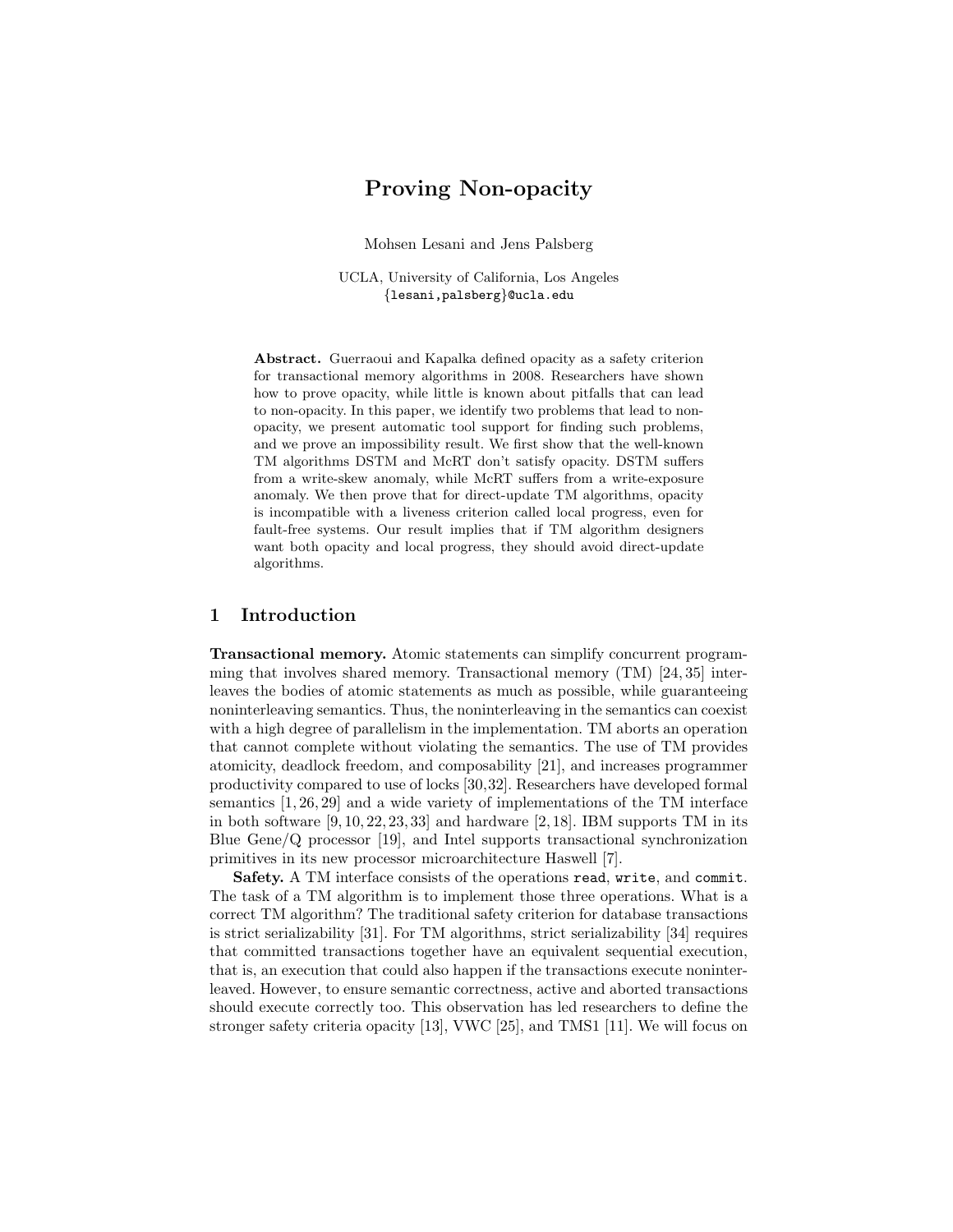opacity, which is the strongest safety criterion and requires that all transactions together have an equivalent sequential execution.

Verification. Researchers have shown how to verify the safety of TM algorithms. In pioneering work, Tasiran [36] proved serializability for a class of TM algorithms. Cohen et al. [5,6] were the first to use a model checker to verify strict serializability of TM algorithms for a bounded number of threads and memory locations. Later, Guerraoui and Kapalka [17] proved opacity of two-phase locking with a graph-based approach that is related to an earlier approach to serializability. Guerraoui et al. [14–16] used a model checker to verify opacity of TM algorithms that use an unbounded number of threads and memory locations. Their approach relies on four assumptions about TM algorithms. In follow-up work, Emmi et al. [12] used a theorem prover to generate invariants that are sufficient to prove strict serializability. Their proofs work for TM algorithms that use an unbounded number of threads and memory locations. Later, Lesani et al. [27] presented a TM verification framework based on IO automata and simulation. We identify specific pitfalls that lead to non-opacity and show how a tool can automatically find such pitfalls.

### The problem: Which pitfalls lead to non-opacity?

Our results: We identify two problems that lead to non-opacity, we present a tool that automatically finds such problems, we find problems with DSTM and McRT, and we prove an impossibility result.

We show that the well-known TM algorithms DSTM and McRT don't satisfy opacity. These results may be surprising because previous work has proved that DSTM and McRT satisfy opacity [15, 16]. However, there is no conflict and no mystery: the previous work focused on abstractions of DSTM and McRT, while we work with specifications that are much closer to original formulations of DSTM and McRT. Thus, we experience a common phenomenon: once we refine a specification, we may lose some properties.

Let us recall common terminology. A TM algorithm is a *deferred-update* algorithm if every transaction that writes a value must commit before other transactions can read that value. All other TM algorithms are direct-update algorithms. DSTM is a deferred-update algorithm while McRT is a direct-update algorithm.

DSTM suffers from a write-skew anomaly, while McRT suffers from a writeexposure anomaly. The write-skew anomaly is an incorrectness pattern that is known in the setting of databases [3]. The write-exposure anomaly happens when a direct-update TM algorithm exposes written values to other transactions before the transaction commits.

We present fixes to both DSTM and McRT that we conjecture make the fixed algorithms satisfy opacity. Interestingly, we note that writers can limit the progress of readers in the fixed McRT algorithm. This is an instance of a general pattern: we prove that for direct-update TM algorithms, opacity is incompatible with a liveness criterion called local progress [4], even for fault-free systems.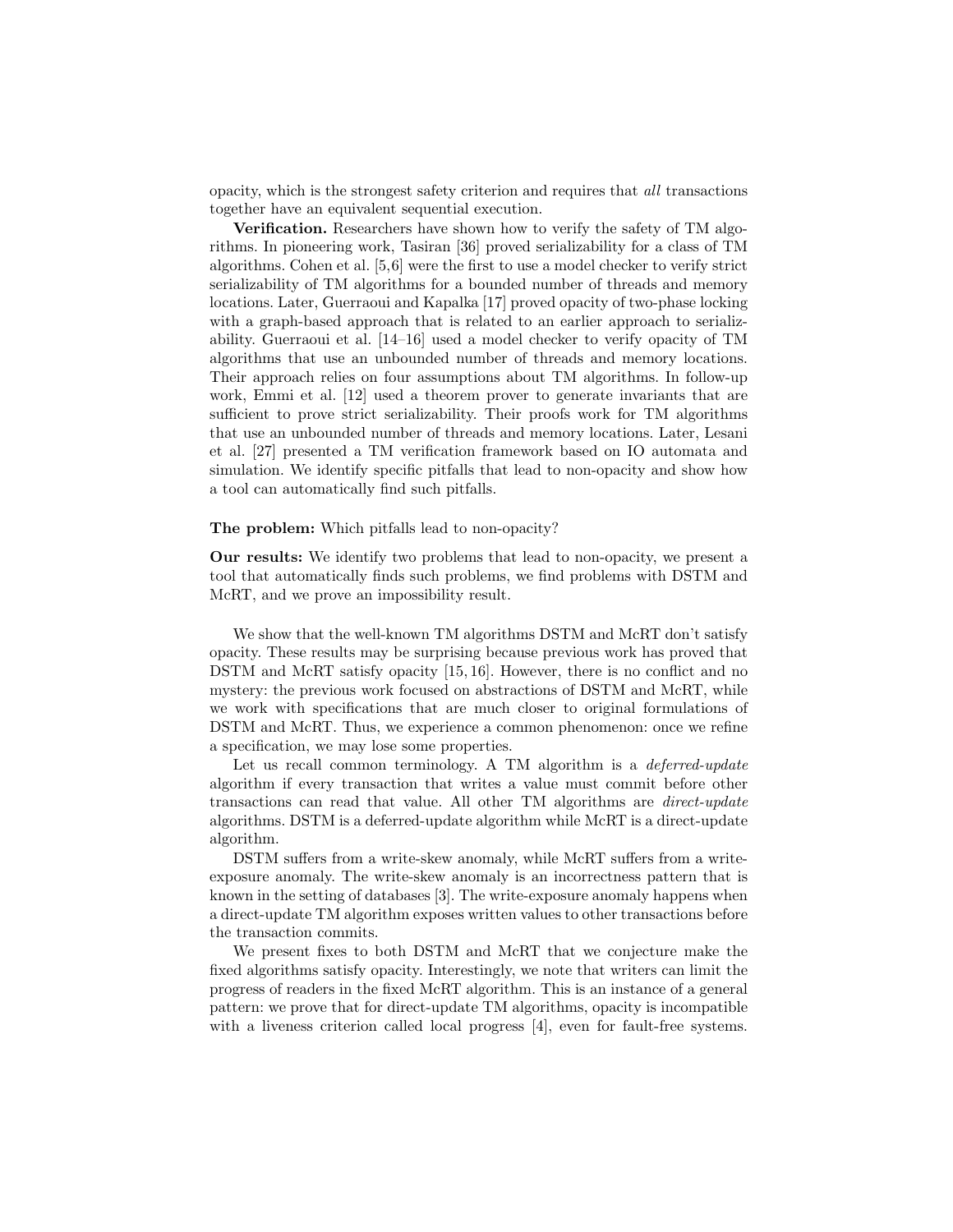Our result implies that if TM algorithm designers want both opacity and local progress, they should avoid direct-update algorithms.

We hope that our observations and tool can help TM algorithm designers to avoid the write-skew and write-exposure pitfalls, and to be aware that if local progress is a goal, then deferred-update algorithms may be the only option.

The rest of the paper. In Section 2 we recall the definition of transaction histories, and in Section 3 we introduce bug patterns that violate opacity. In Section 4, we introduce our tool and in Section 5, we show how our tool automatically finds that DSTM and McRT don't satisfy opacity. In Section 6, we prove that for direct-update TM algorithms, opacity and local progress are incompatible. The full version of the paper has appendices in which we give a formal definition of opacity, prove our theorems, and give details of DSTM, McRT, base objects, and our tool.

## 2 Histories

Guerraoui and Kapalka [13] defined opacity in terms of transaction histories. A transaction history is a record of what happened at the interface of a TM. For example,  $H_{WS}, H_{WE}, H_{WE2}, H_1, H_2$  are all transaction histories:

```
H_{WS} =Init \cdot read_{T_1}(1): v_0 \cdot read_{T_2}(1): v_0 \cdot read_{T_1}(2): v_0 \cdot read_{T_2}(2): v_0 \cdotwrite_{T_1}(1, -v_0) \cdot write_{T_2}(2, -v_0) \cdotinv_{T_1}(commit_{T_1}) \cdot inv_{T_2}(commit_{T_2}) \cdot ret_{T_1}(\mathbb{C}) \cdot ret_{T_2}(\mathbb{C})H_{WE} = Init \cdot inv_{T_1}(read_{T_1}(2)) \cdot write_{T_2}(2, v_1) \cdot ret_{T_1}(v_1) \cdotinv_{T_2}(read_{T_2}(1)) \cdot write_{T_1}(1, v_1) \cdot ret_{T_2}(v_1) \cdotinv_{T_1}(commit_{T_1}) \cdot inv_{T_2}(commit_{T_2}) \cdot ret_{T_1}(\mathbb{A}) \cdot ret_{T_2}(\mathbb{A})H_{WE2} = Init \cdot inv_{T_1}((write_{T_1}(1, v_1)) \cdot read_{T_2}(1):v_1 \cdot ret_{T_1}(ok) \cdotwrite_{T_1}(1, v_2) \cdot commit_{T_1}():\mathbb{C} \cdot commit_{T_2}():\mathbb{A})H_1 =Init \cdot H_0 \cdot write_{T_2}(2, j) \cdot read_{T_1}(2): j \cdot write_{T_1}(1, j) \cdot read_{T_2}(1):A
     H_2 =Init \cdot H_0 \cdot write_{T_2}(2, j) \cdot read_{T_1}(2); j \cdot write_{T_1}(1, j) \cdot read_{T_2}(1); j
```
where  $Init$  is described below and  $H_0$  is a transaction history that does not contain a write operation that writes value j.

The invocation event  $inv_T(o.n_T(v))$  denotes the invocation of method n on object o in thread T with the argument v. The response event  $ret_T(v)$  denotes a response that returns  $v$  in the thread  $T$ . We will use the term completed method call to denote a sequence of an invocation event followed by the matching response event (with the same thread identifier). We use  $o.n<sub>T</sub>(v):v'$  to denote the completed method call  $inv_T( o.n_T(v) ) \cdot ret_T(v')$ . We use  $o.write_T(i, v)$  as an abbreviation for o.write $T(i, v):$ ok. Let i range over the set of memory locations, v range over the set of values, and t range over the set of transactions. The interface of a transactional memory object has three methods  $read_t(i)$ ,  $write_t(i, v)$  and  $commit<sub>t</sub>$  and we write calls to those methods without a receiver object. The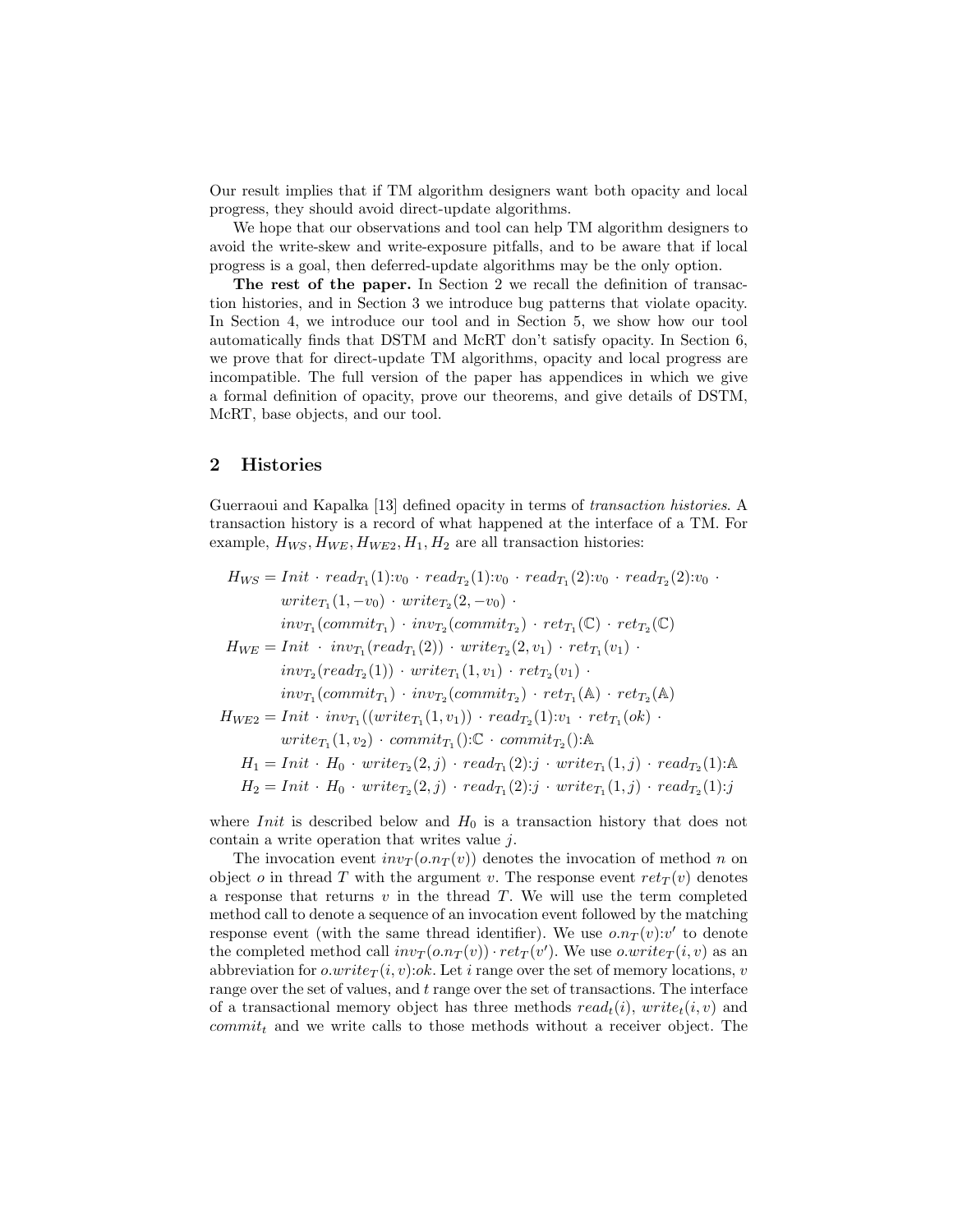current object this is the implicit receiver of these calls and thus they are called this method calls. The method call  $read_t(i)$  returns the value of location i or A (if the transaction is aborted). The method  $write_t(i, v)$  writes v to location i and returns ok or returns  $A$ . The method committ<sub>t</sub> tries to commit transaction t and returns  $\mathbb C$  (if the transaction is successfully committed) or returns  $\mathbb A$  (if it is aborted). In general, a transaction history  $H$  is of the form  $Init \cdot H'$ , where  $Init$ is the transaction  $write_{T_0}(1, v_0), \ldots, write_{T_0}(m, v_0), commit_{T_0}$ : C that initializes every location to  $v_0$ , and for all  $T \in H'$ :  $H'|T$  is a prefix of  $O.F$  where  $O$  is a sequence of reads  $read_T(i):v$  and writes  $write_T(i, v)$  (for some T, i, and v) and F is one of the following sequences: (1)  $inv_T(read_T(i))$ ,  $ret_T(\mathbb{A})$  (for some T and i), (2)  $inv_T(write_T(i, v))$ ,  $ret_T(\mathbb{A})$  (for some T i, and v), (3)  $inv_T(commit_T)$ ,  $ret_T(\mathbb{C})$ , or (4)  $inv_T(commit_T)$ ,  $ret_T(\mathbb{A})$  (for some T). For a history H, we use  $H|T$  to denote the subsequence of all events of T in H. Note that H' is an interleaving of the invocation and response events of different transactions.

## 3 Opacity and Bug Patterns

Guerraoui and Kapalka [17] defined final-state opaque transaction histories. In their earlier, seminal paper on opacity [13], they used the shorter term opaque for such histories; we will use opaque and final-state opaque interchangeably. In Appendix A, we formalize opacity as a set of histories called FinalStateOpaque and we prove that none of the transaction histories  $H_{WS}, H_{WE}, H_{WE2}, H_1, H_2$ are opaque.

### **Theorem 1.**  $\{H_{WS}, H_{WE}, H_{WE2}, H_1, H_2\} \cap FinalStateOpaque = \emptyset.$

We say that  $H_{WS}$ ,  $H_{WE}$ ,  $H_1$ ,  $H_2$  are bug patterns, because if a TM can produce any of them, then the TM violates opacity. Let us now focus on  $H_{WS}, H_{WE}$  and later turn to  $H_{WE2}, H_1, H_2$ .

Write-skew anomaly. The transaction history  $H_{WS}$  is evidence of the write-skew anomaly. Let us illustrate the write-skew anomaly with the following narrative.

Assume that a person has two bank accounts that are stored at locations  $i_1$  and  $i_2$  and that have the initial balances  $v_0$  and  $v_0$ , where  $v_0 > 0$ . Assume also that the regulations of the bank require the sum of a person's accounts to be positive or zero. Thus, the bank will authorize a transaction that updates the value of one of the accounts with the previous value of the account minus the sum of the two accounts because the transaction makes the sum of the two accounts zero.

Now we interpret the narrative in the context of  $H_{WS}$ , which is a record of the execution of two "bank-authorized" transactions. In  $H_{WS}$  the transaction  $T_1$  reads the values of both accounts and updates  $i_1$  with  $v_0 - (v_0 + v_0) = -v_0$ . Similarly, the transaction  $T_2$  reads the values of both accounts and updates  $i_2$ with  $-v_0$ . But in  $H_{WS}$  both transactions commit, which results in a state that violates the regulations of the bank:  $-v_0$  is the balance of both accounts.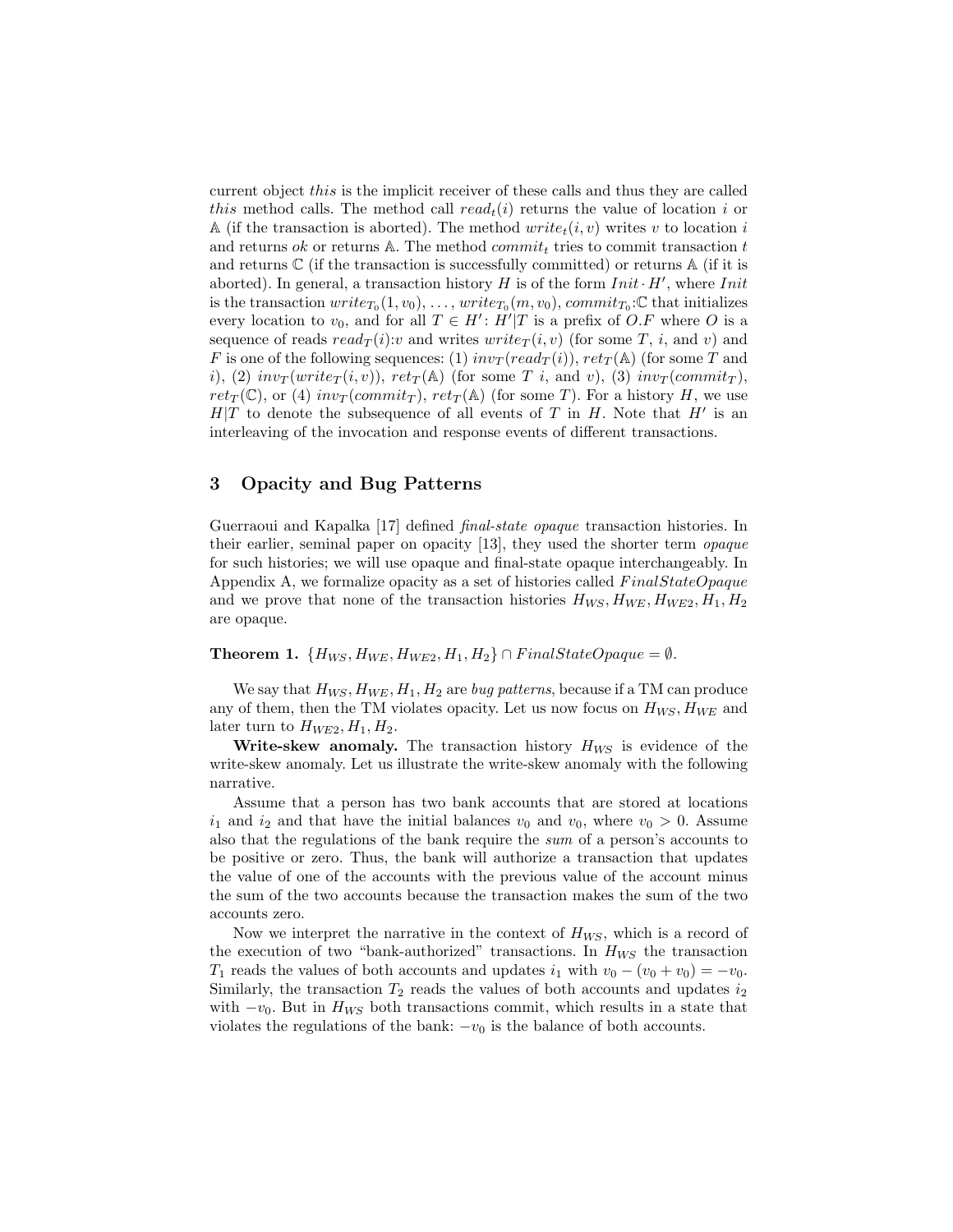The problem with  $H_{WS}$  stems from that the TM that produced  $H_{WS}$  doesn't guarantee noninterleaving semantics of the transactions. In a noninterleaving semantics, either  $T_1$  executes before  $T_2$ , or  $T_2$  executes before  $T_1$ . However, if we order  $T_1$  before  $T_2$ , then the values read by  $T_2$  violate correctness; and if we order  $T_2$  before  $T_1$ , then the values read by  $T_1$  violate correctness.

Experts may notice that since  $H_{WS}$  is not opaque and all the transactions in  $H_{WS}$  are committed,  $H_{WS}$  is not even serializable. However,  $H_{WS}$  does satisfy snapshot isolation, which is a necessary, though not a sufficient, condition for serializability. A history satisfies snapshot isolation if its reads observe a consistent snapshot. Snapshot isolation prevents observing some of the updates of a committing transaction before the commit and some of the rest of the updates after the commit. Algorithms that support only snapshot isolation but not serializability are known to be prone to the write-skew anomaly, as shown by Berenson et al. [3]. Note that  $H_{WS}$  satisfies snapshot isolation but suffers from the writeskew anomaly. A TM algorithm that satisfies serializability (and opacity) must both provide snapshot isolation and prevent the write-skew anomaly.

Write-exposure anomaly. The transaction history  $H_{WE}$  is evidence of the write-exposure anomaly. The two locations  $i_1$  and  $i_2$  each has initial value  $v_0$  and no committed transaction writes a different value to them, and yet the two read operations return the value  $v_1$ . Write-exposure happens when a transaction that eventually fails to commit writes to a location i and exposes the written value to other transactions that read from  $i$ . Thus, active or aborting transactions can read inconsistent values. This violates opacity even if these transactions are eventually prevented from committing.

## 4 Automatic Bug Finding

We present a language called Samand in which a program consists of a TM algorithm, a user program, and an assertion. A Samand program is correct if every execution of the user program satisfies the assertion. Our tool solves constraints to decide whether a Samand program is correct. Our approach is reminiscent of bounded model checking: we use concurrency constraints instead of Boolean constraints, and we use an SMT solver instead of a SAT solver.

Our language. We present Samand via two examples. We will use a sugared notation, for simplicity, while in an appendix of the full paper, we list the actual Samand code for both examples. The first example is

(Core DSTM, 
$$
P_{WS}
$$
,  $\neg WS$ )

where Core DSTM (see Figure 1) is a core version of the TM algorithm DSTM, and the user program and assertion are:

$$
P_{WS} = \{ read_{T_1}(1): r_{11} read_{T_1}(2): r_{12} write_{T_1}(1, v_1) commit_{T_1}(): c_1 \} ||
$$
  

$$
\{ read_{T_2}(1): r_{21} read_{T_2}(2): r_{22} write_{T_2}(2, v_1) commit_{T_2}(): c_2 \}
$$
  

$$
WS = (r_{11} = v_0 \land r_{12} = v_0 \land r_{21} = v_0 \land r_{22} = v_0 \land c_1 = \mathbb{C} \land c_2 = \mathbb{C})
$$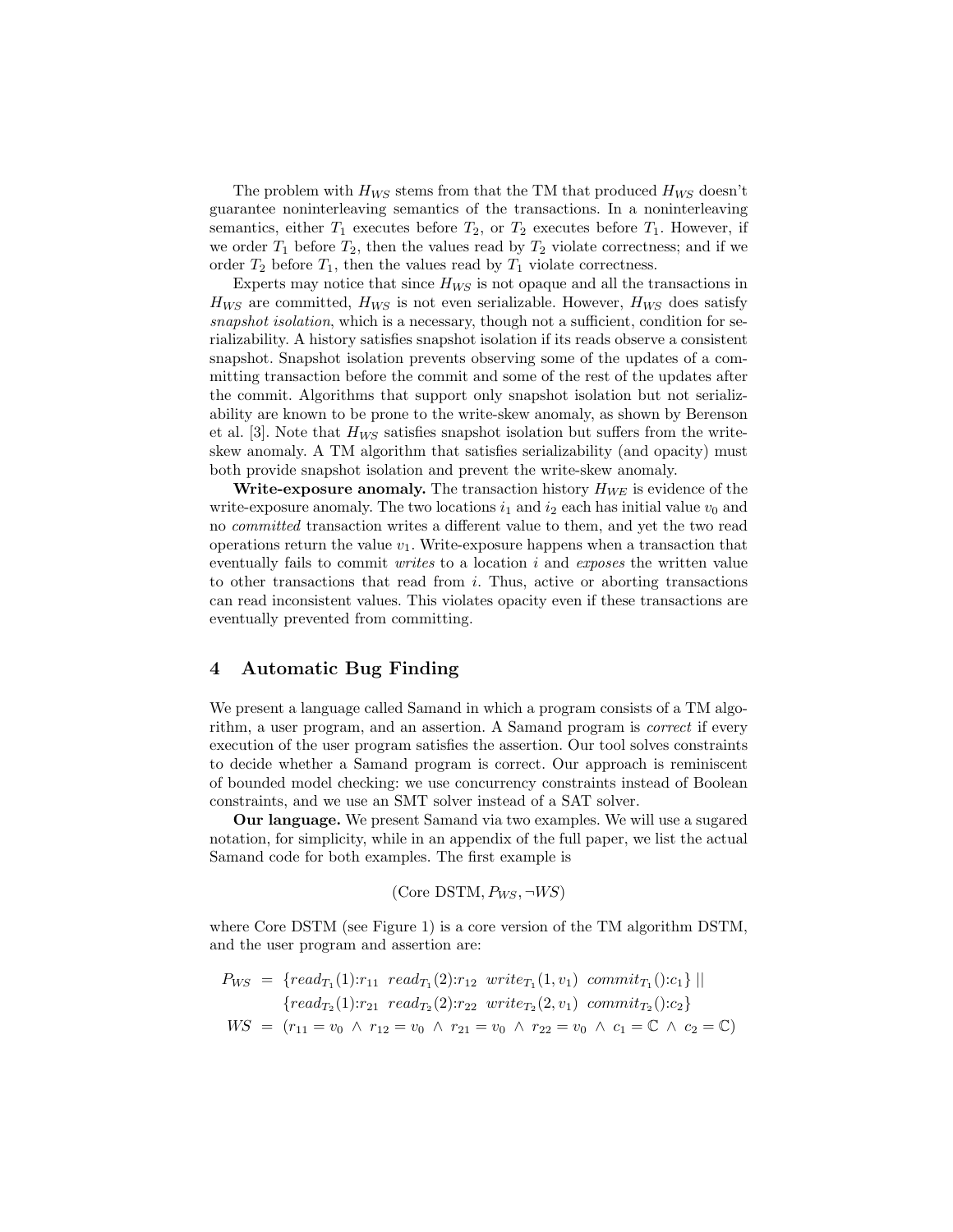Note that the assertion WS specifies a set of buggy histories of the user program; the history  $H_{WS}$  is a member of that set. The second example is

(Core McRT, 
$$
P_{WE}
$$
,  $\neg WE$ )

where Core McRT (see Figure 2) is a core version of the TM algorithm McRT, and the user program and assertion are:

$$
P_{WE} = \{ read_{T_1}(2): r_1 \ write_{T_1}(1, v_1) \ commit_{T_1}(:c_1) \mid \}
$$
  

$$
\{write_{T_2}(2, v_1) \ read_{T_2}(1): r_2 \ commit_{T_2}(:c_2)
$$
  

$$
WE = (r_1 = v_1 \land r_2 = v_1 \land c_1 = \mathbb{A} \land c_2 = \mathbb{A})
$$

Like above, the assertion WE specifies a set of buggy histories of the user program; the history  $H_{WE}$  is a member of that set.

Samand enables specification of loop-free user programs. Every user program has a finite number of possible executions and those executions all terminate.

Each of Core DSTM and Core McRT has three parts: declarations, method definitions, and a program order. Let us take a closer look at these algorithms.

Core DSTM has two shared objects state and start, and one thread-local object rset. Samand supports five types of objects namely AtomicRegister, AtomicCASRegister, Lock, TryLock, and BasicRegister, as well as arrays and records of such objects. Atomic registers, atomic compare-and-swap (cas) registers, locks, and try-locks are linearizable objects, while basic registers behave as registers only if they are not accessed concurrently. Core DSTM declares one record type Loc that has three fields.

Core DSTM has five methods read, write, commit, stableV alue, and validate. Among those, a user program can call the first three, while the read method calls the last two, and the commit method calls validate. Each method is a list of labeled statements that can be method calls on objects, simple arithmetic statements, dynamic memory allocation statements, and if and return statements. The new operator dynamically allocates an instance of a record type and returns a reference to it.

Core McRT has three shared objects, two thread-local objects, four methods, and a specification of the program order.

Core McRT specifies the program order R03  $\prec_p$  R04, C03  $\prec_p$  C04. The idea is to enable out-of-order execution yet maintain fine-grained control of the execution. The execution of the algorithm in a Samand program can be any outof-order execution that respects the following: the program control dependencies, data dependencies, lock happens-before orders, the declared program orders, that each linearizable object satisfies the linearizability conditions, and that each basic register behaves as a register if it is not accessed concurrently. A method call  $m_1$  is data-dependent on a method call  $m_2$  if an argument of  $m_1$  is the return variable of  $m_2$ . If a method call  $m_2$  is data-dependent on a method call  $m_1$  then  $m_1$  must precede  $m_2$  in any execution. For example, in Core McRT, the statement R03 must precede R04 in any execution. Each statement of the if and else blocks of an if statement is control-dependent on the if statement.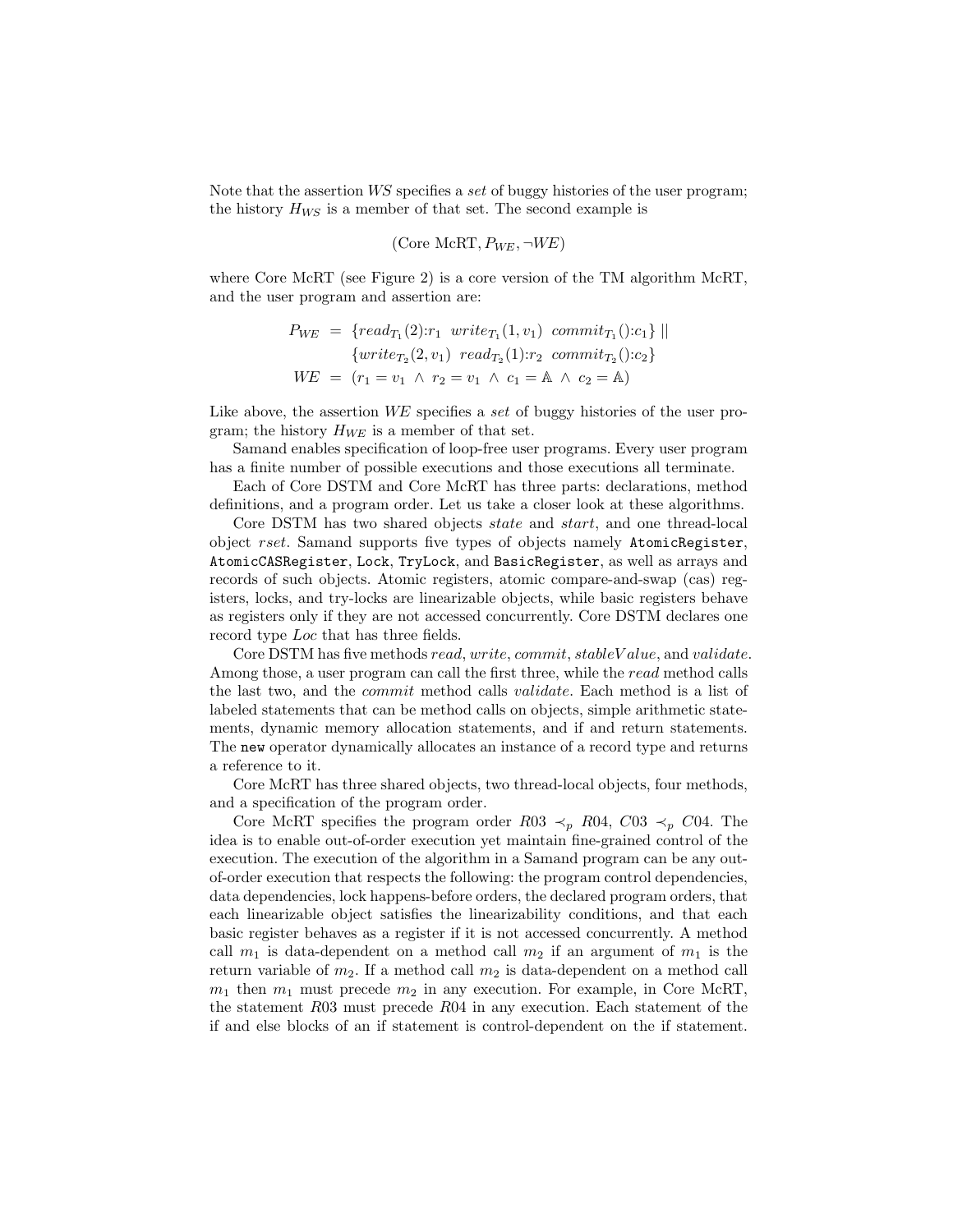Intuitively, a program execution must respect both the wishes of the programmer and the guarantees of the objects. We can use fences to implement the declared orders.

Constraints. Our tool uses the following notion of constraints to decide whether a Samand program is correct. Let  $l, x, v$  range over finite sets of labels, variables, and values, respectively. Let the execution condition of a statement be the conjunction of all enclosing if (or else) conditions. A constraint is an assertion about transaction histories and is generated by the following grammar:

$$
a ::= obj(l) = o \mid name(l) = n \mid thread(l) = T \mid
$$
assertion  
\n
$$
arg1(l) = u \mid arg2(l) = u \mid retv(l) = x \mid
$$
  
\n
$$
cond(l) = c \mid exec(l) \mid l \prec l \mid \neg a \mid a \land a
$$
  
\n
$$
u := v \mid x
$$
  
\n
$$
c := u = u \mid u \prec u \mid \neg c \mid c \land c
$$
Condition

The assertions  $obj(l) = o$ ,  $name(l) = n$ ,  $thread(l) = T$ ,  $arg(l) = u$ ,  $arg2(l) = u$ ,  $retv(l) = x$  and  $cond(l) = c$  respectively assert that the receiver object of l is o, the method name of  $l$  is  $n$ , the calling thread of  $l$  is  $T$ , the first argument of  $l$ is u, the second argument of l is u, the return value of l is x, and the execution condition of l is c. The assertion  $exec(l)$  asserts that l is executed. The assertion  $l \prec l'$  asserts that l is executed before l'.

The satisfiability problem is to decide, for a given constraint, whether there exists a transaction history that satisfies the constraint. One can show easily that the satisfiability problem is NP-complete.

From programs to constraints. We map a Samand program to a set of constraints such that the Samand program is correct if and only if the constraints are unsatisfiable.

Let us first define the run-time labels for a program. A run-time label denotes a run-time program point and is either a program label (if the program point is at the top level) or a concatenation of two program labels (if the program point is in a procedure). In the latter case, the additional label is the program label of the caller.

Let us now define the labels and variables that we use in the constraints for a Samand program. For each call we define two labels: the run-time label of the call concatenated with  $Inv$  and with  $Ret$ , respectively. For other statements we have a single label, namely the run-time label. For each local variable, we define a family of constraint variables, namely one for each caller: each constraint variable is the concatenation of the program label of the caller and the name of the local variable.

Next, we define two auxiliary concepts that are helpful during constraint generation. The program order is a total order on program labels. We define the program order to be the transitive closure of the following orders: the control and data dependencies, the declared program order, the orders imposed by locks, that each invocation event is before its matching response event and that each method call inside a this method call is before the invocation and after the response event of the this method call. The execution order is the ordering of labels in a particular history.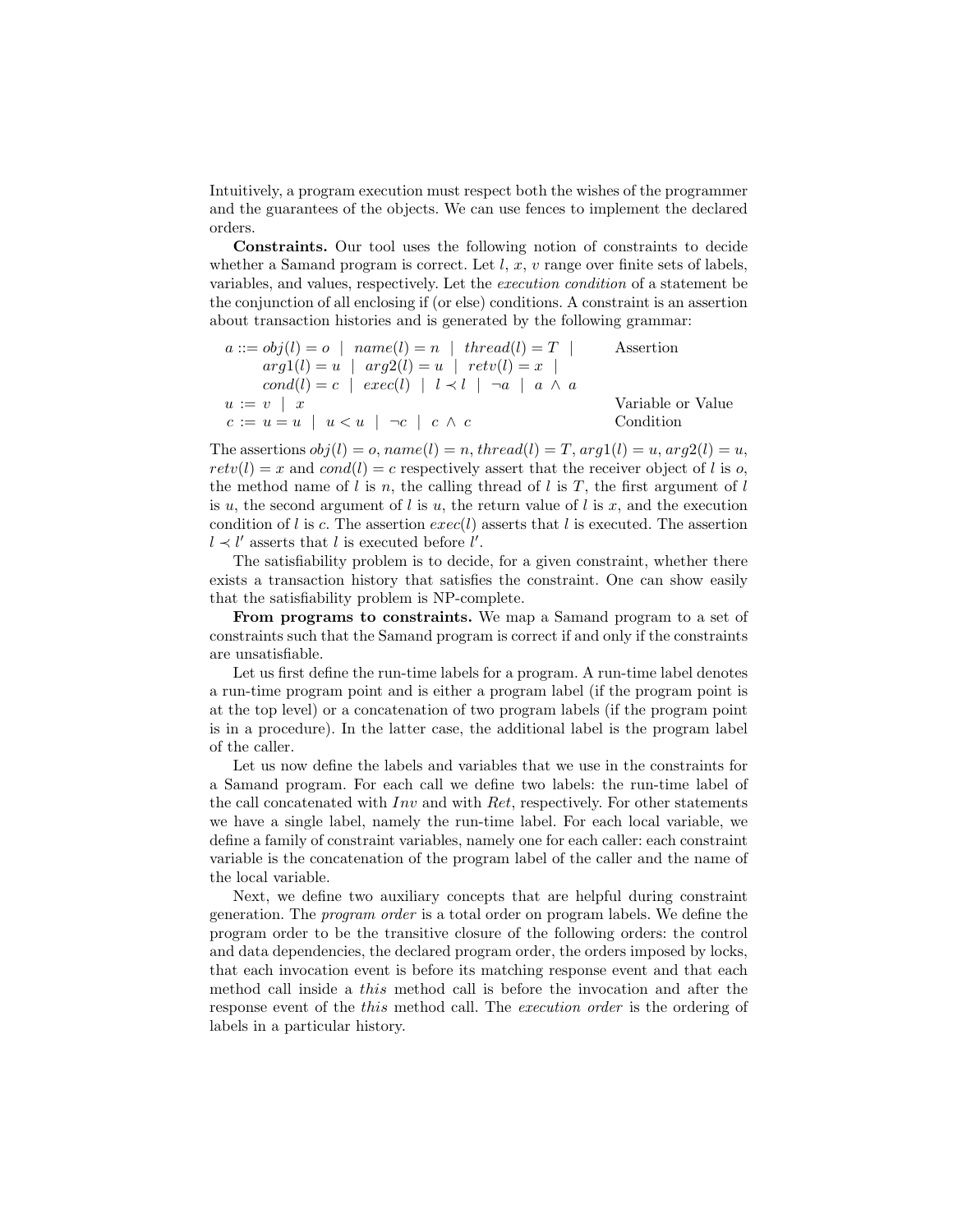We have five sources of constraints: the method calls, the execution conditions, the program order, the base objects, and the assertion.

First, for each run-time label of a method call, we generate constraints that assert the receiver object, the method name, the calling thread, the arguments, the return variable, and the execution condition. For each this method call, we generate constraints that assert that the actual parameters and the formal parameters are equal, that the response event of the this method call is executed if and only if one (and only one) of its return statements are executed, and that if a return statement is executed, the argument of the return statement is equal to the returned variable of the this method call.

Second, we generate constraints that assert that a statement is executed if and only if its execution condition is valid and no prior return statement is executed.

Third, we generate constraints that assert that if  $l_1$  is before  $l_2$  in the program order and the statements with labels  $l_1, l_2$  are both executed, then  $l_1$  is before  $l_2$  in the execution order.

Fourth, we generate constraints that assert the safety properties of the base objects. For each linearizable object, there should be a linearization order of the executed method calls on the object. For example, consider an atomic register. The write method call that is linearized last in the set of write method calls that are linearized before a read method call R is called the writer method call for R. The return value of each read method call is equal to the argument of its writer method call. For a second example, consider an atomic cas register. A successful write is either a write method call or a successful case method call. The written value of a successful write is its first argument, if it is a write method call or is its second argument, if it is a cas method call. For a method call  $m$ , the successful write method call that is linearized last in the set of successful write method calls that are linearized before  $m$  is called the *writer* method call for  $m$ . The return value of each read method call is equal to the written value of its writer method call. A cas method succeeds if and only if its first argument is equal to the written value of its writer method call. For a third example, consider a lock object. The last method call linearized before a lock method call is an unlock method call. Similarly, the last method call linearized before an unlock method call is a lock method call. For a fourth example, consider a try-lock object. We call a *lock* method call or successful tryLock method call, a successful lock method call. We call a *lock* method call, successful  $tryLock$  method call or *unlock* method call, a mutating method call. The last mutating method call linearized before a successful *lock* method call is an *unlock* method call. Similarly, the last *mutating* method call linearized before an unlock method call is a successful lock method all. A tryLock succeeds if the last mutating method before it in the linearization order is an unlock. It fails otherwise (if the last mutating method before it in the linearization order is a *successful lock*). The rules for the return value of read method calls are similar to the rule for  $tryLock$  method calls.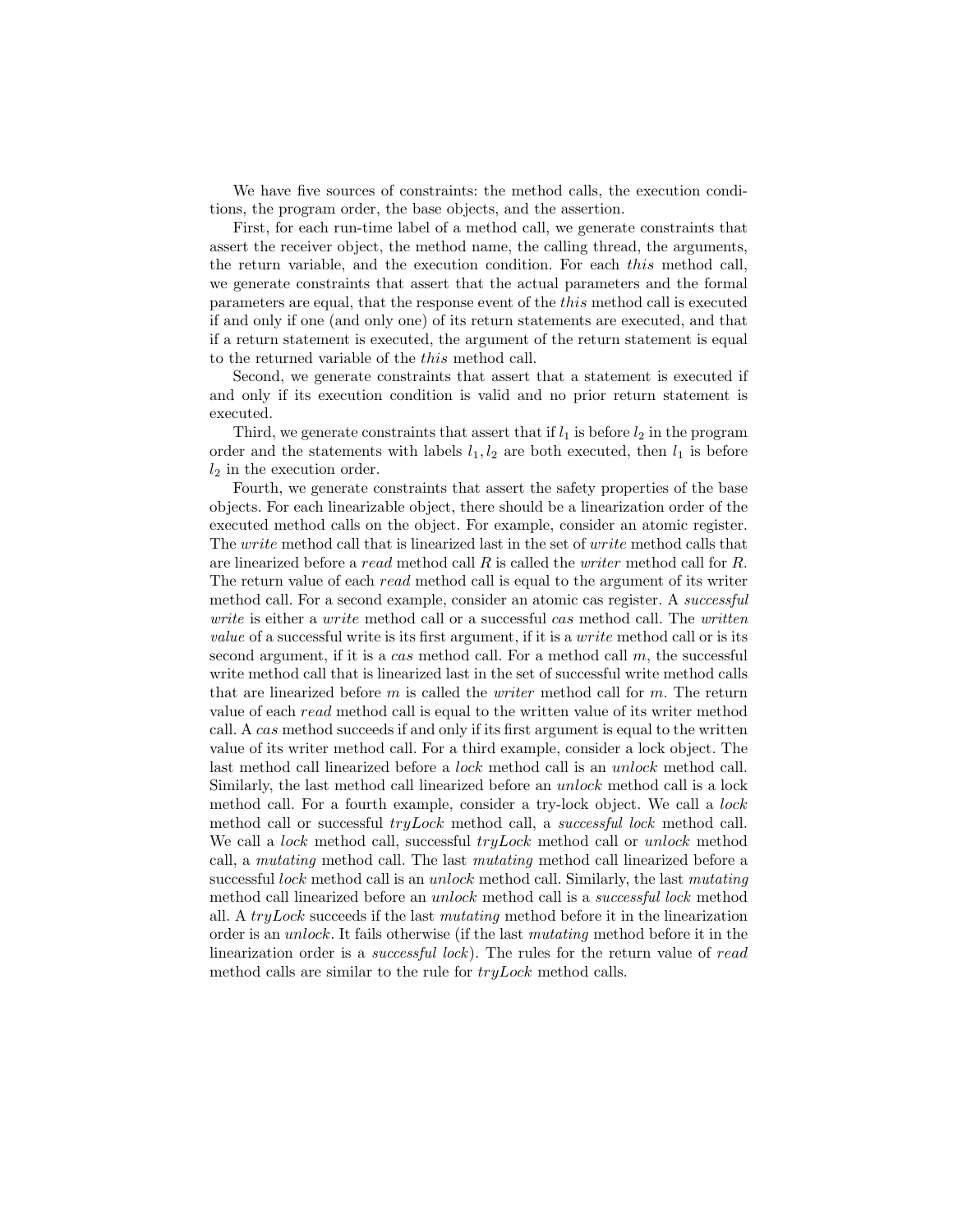Fifth, we map the assertion in the Samand program to the negation of that assertion. As a result, we can use a constraint solver to search for a transaction history that violates the assertion in the Samand program.

Our tool. Our tool maps a Samand program to constraints in SMT2 format and then uses the Z3 SMT solver [8] to solve the constraints. If the constraints are unsatisfiable, then the Samand program is correct. If the constraints are satisfiable, then the Samand program is incorrect and the constraint solver will find a transaction history that violates the assertion in the Samand program. Our tool proceeds to display that transaction history as a program trace in a graphical user interface. Our tool and some examples are available at [28].

## 5 Experiments

We will now report on running our tool on the two example Samand programs. Our first example concerns Core DSTM.

The context. We believe that Core DSTM matches the paper on DSTM [23]. While we prove that Core DSTM doesn't satisfy opacity, we have learned from personal communication with Victor Luchangco, one of the DSTM authors, that the implementation of DSTM implements more than what was said in the paper and most likely satisfies opacity.

The bug. DSTM provides snapshot isolation by validating the read set (at R10) before the read method returns but fails to prevent write skew anomaly. When we run our tool on  $(CoreDSTM, P_{WS}, \neg WS)$ , we get an execution trace that matches  $H_{WS}$ . Figure 3(a) presents an illustration of the set of DSTM executions that exhibit the bug. Note that this set is a subset of the set of executions that the bug pattern describes. In Figure  $3(a)$ , each transaction executes from top to bottom and the horizontal lines denote "barriers", that is, the operations above the line are finished before the operations below the line are started and otherwise the operations may arbitrarily interleave. For example,  $read_{T_1}(2): v_0$ should finish execution before  $\text{write}_{T_2}(2, -v_0)$  but  $\text{read}_{T_1}(1)$ : $v_0$  and  $\text{read}_{T_2}(1)$ : $v_0$ can arbitrarily interleave. In Figure 3(a),  $T_1$  writes to location 1 after  $T_2$  reads from it so  $T_2$  does not abort  $T_1$ .  $T_1$  invokes commit and finishes the validation phase  $(C01 - C04)$  before  $T_2$  effectively commits (executes the cas method call at  $C(05)$ . The situation is symmetric for transaction  $T_2$ . During the validation, the two transactions still see  $v_0$  as the stable value of the two locations; thus, both of them can pass the validation phase. Finally, both of them succeed at cas. Note that the counterexample happens when the two commit method calls interleave between C04 and C05.

The fix. We learned from Victor Luchangco that the *implementation* of DSTM aborts the *writer* transactions of the locations in the read set rset<sub>T</sub> during validation of the commit method call. We model this fix by adding the following lines between C01 and C02 in Core DSTM:

foreach  $(i \in dom(rset_t))$  {  $st := start[i].read();$   $t' := st.write.read();$  if  $(t \neq t') state[t'].cas(\mathbb{R}, \mathbb{A})$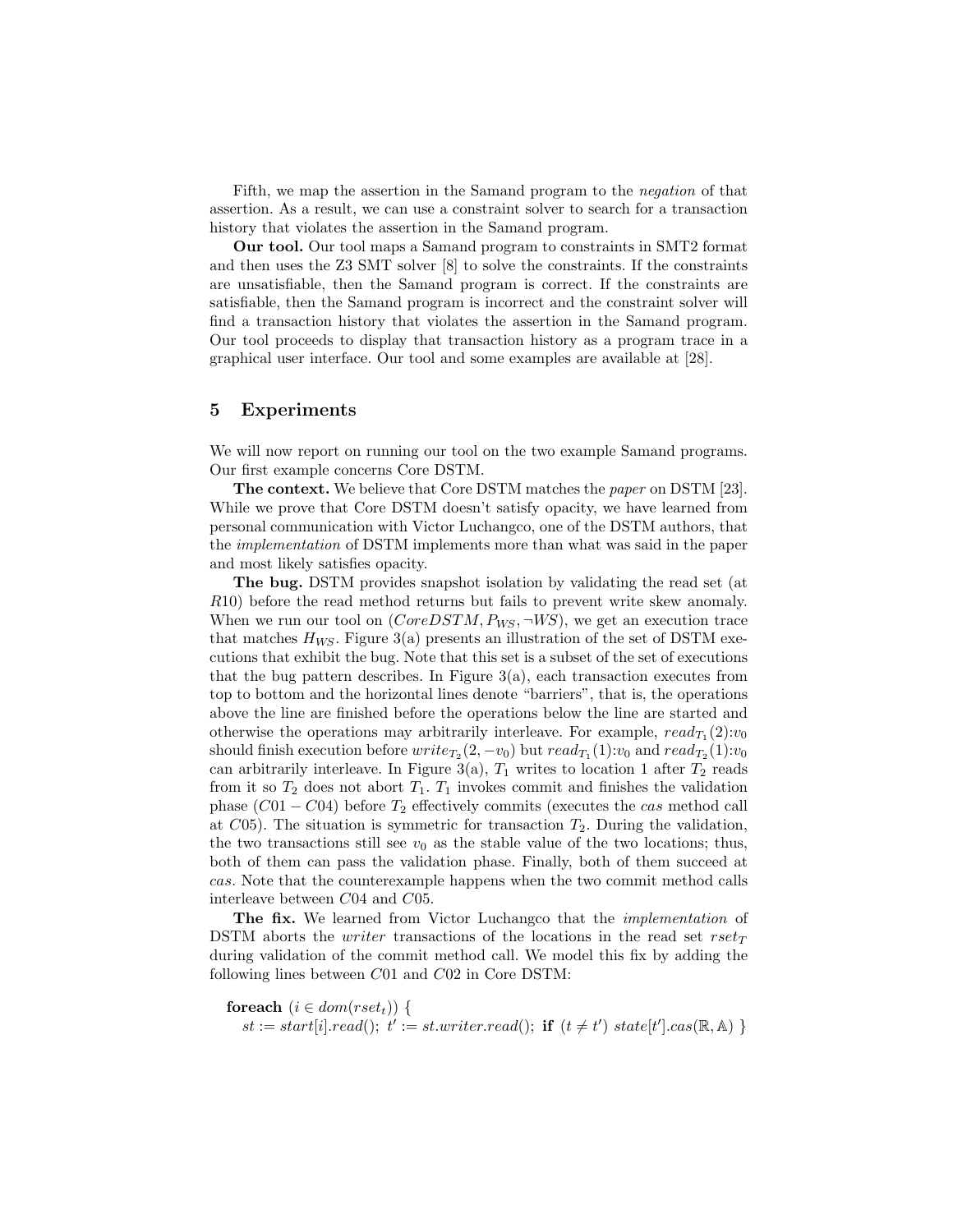| state: $AtomicCAS Register[LocCount]$ init R                    |                                                 |  |  |  |
|-----------------------------------------------------------------|-------------------------------------------------|--|--|--|
| $start: AtomicCASEgister[TransCount]$ init new $Loc(T_0, 0, 0)$ |                                                 |  |  |  |
| $rset: ThreadLocalSet$ init $\emptyset$                         |                                                 |  |  |  |
| $Loc\ {writer, oldVal, newVal : Basic Register}$                |                                                 |  |  |  |
| R01:<br>$\det \text{read}_t(i)$                                 | $W01$ : def $write_T(i, v)$                     |  |  |  |
| R02:                                                            | W02:                                            |  |  |  |
| $s := state[t].read()$                                          | $s := state[t].read()$                          |  |  |  |
| R03:                                                            | W03:                                            |  |  |  |
| if $(s = A)$                                                    | if $(s = A)$                                    |  |  |  |
| R04:                                                            | W04:                                            |  |  |  |
| return A                                                        | return $\mathbb A$                              |  |  |  |
| R05:                                                            | W05:                                            |  |  |  |
| $st := start[i].read()$                                         | $st := start[i].read()$                         |  |  |  |
| R06:                                                            | W06:                                            |  |  |  |
| $v := stableValue_t(st)$                                        | $wr := st.writer.read()$                        |  |  |  |
| R07:                                                            | W07:                                            |  |  |  |
| $wr := st.writer.read()$                                        | if $(wr = t)$                                   |  |  |  |
| R08:                                                            | st.newVal.write(v)                              |  |  |  |
| if $(wr \neq t)$                                                | W08:                                            |  |  |  |
| R09:                                                            | W09:                                            |  |  |  |
| $rset_t.add((i, v))$                                            | return $ok$                                     |  |  |  |
| R10:                                                            | $v' := stableValue_t(st)$                       |  |  |  |
| $valid := validate_t()$                                         | W10:                                            |  |  |  |
| R11:                                                            | $W12$ :                                         |  |  |  |
| if $(\neg valid)$                                               | $st' := new Loc(T, v', v)$                      |  |  |  |
| R12:                                                            | W13:                                            |  |  |  |
| return A                                                        | $b := start[i].cas(st, st')$                    |  |  |  |
| R13:                                                            | W14:                                            |  |  |  |
| return v                                                        | if $(b)$                                        |  |  |  |
| $C01$ :                                                         | W15:                                            |  |  |  |
| $\textbf{def}$ commit,                                          | return $ok$                                     |  |  |  |
| C02:                                                            | W16:                                            |  |  |  |
| $valid := validate_t()$                                         | else                                            |  |  |  |
| C03:                                                            | W17:                                            |  |  |  |
| if $(\neg valid)$                                               | return A                                        |  |  |  |
| C04:<br>return A                                                | $\overline{V01}$ : def validate <sub>t</sub> () |  |  |  |
| $C05$ :                                                         | V02:                                            |  |  |  |
| $b := state_t.cas(\mathbb{R}, \mathbb{C})$                      | for each $((i, v) \in \text{rset}_t)$           |  |  |  |
| C06:                                                            | V03:                                            |  |  |  |
| if $(b)$                                                        | $st := start[i].read()$                         |  |  |  |
| CO7:                                                            | V04:                                            |  |  |  |
| return $\mathbb C$                                              | $t' := st.write, read()$                        |  |  |  |
| C08:                                                            | V05:                                            |  |  |  |
| else                                                            | $s' := state[t'].read()$                        |  |  |  |
| C09:                                                            | V06:                                            |  |  |  |
| return A                                                        | if $(s' = \mathbb{C})$                          |  |  |  |
| $CV01:$ def stableValue <sub>t</sub> (st)                       | $v' := loc.newVal.read()$<br>V07:               |  |  |  |
| CV02:                                                           | V08:                                            |  |  |  |
| $t' := st.writer.read()$                                        | else                                            |  |  |  |
| $CV03:$                                                         | V09:                                            |  |  |  |
| $s' := state[t']$ .read()                                       | $v' := loc. oldVal.read()$                      |  |  |  |
| if $(t' \neq t \land s' = \mathbb{R})$                          | if $(v \neq v')$                                |  |  |  |
| CV04:                                                           | V10:                                            |  |  |  |
| CV05:                                                           | return false                                    |  |  |  |
| $state[t'].cas(\mathbb{R}, \mathbb{A})$                         | V11:                                            |  |  |  |
| $C V{\bf 06}$ :                                                 | V12:                                            |  |  |  |
| $s'':=state[t'].read()$                                         | $s := state[t].read()$                          |  |  |  |
| if $(s'' = A)$                                                  | V13:                                            |  |  |  |
| $C V07$ :                                                       | return $(s = \mathbb{R})$                       |  |  |  |
| $v := loc.oldVal.read()$<br>CV08:                               |                                                 |  |  |  |
| CV09:<br>else                                                   |                                                 |  |  |  |
| $CV10:$<br>$v := loc.newVal.read()$                             |                                                 |  |  |  |
| CV11:<br>return $\boldsymbol{v}$                                |                                                 |  |  |  |
| $\overline{R05 \prec_p R10, C02 \prec_p C05}$                   |                                                 |  |  |  |

### Fig. 1. Core DSTM

Those lines prevent  $H_{WS}$  because each transaction will abort the other transaction and thus both of them abort.

Our second example concerns Core McRT.

The context. McRT [33] predates the definition of opacity [13] and wasn't intended to satisfy such a property, as far as we know. Rather, McRT is serializable by design. Still, we prove that Core McRT doesn't satisfy opacity.

**The bug.** When we run our tool on  $(CoreMcRT, P_{WE}, \neg WE)$ , we get an execution trace that matches  $H_{WE}$  in about 20 minutes. Figure 3(b) presents an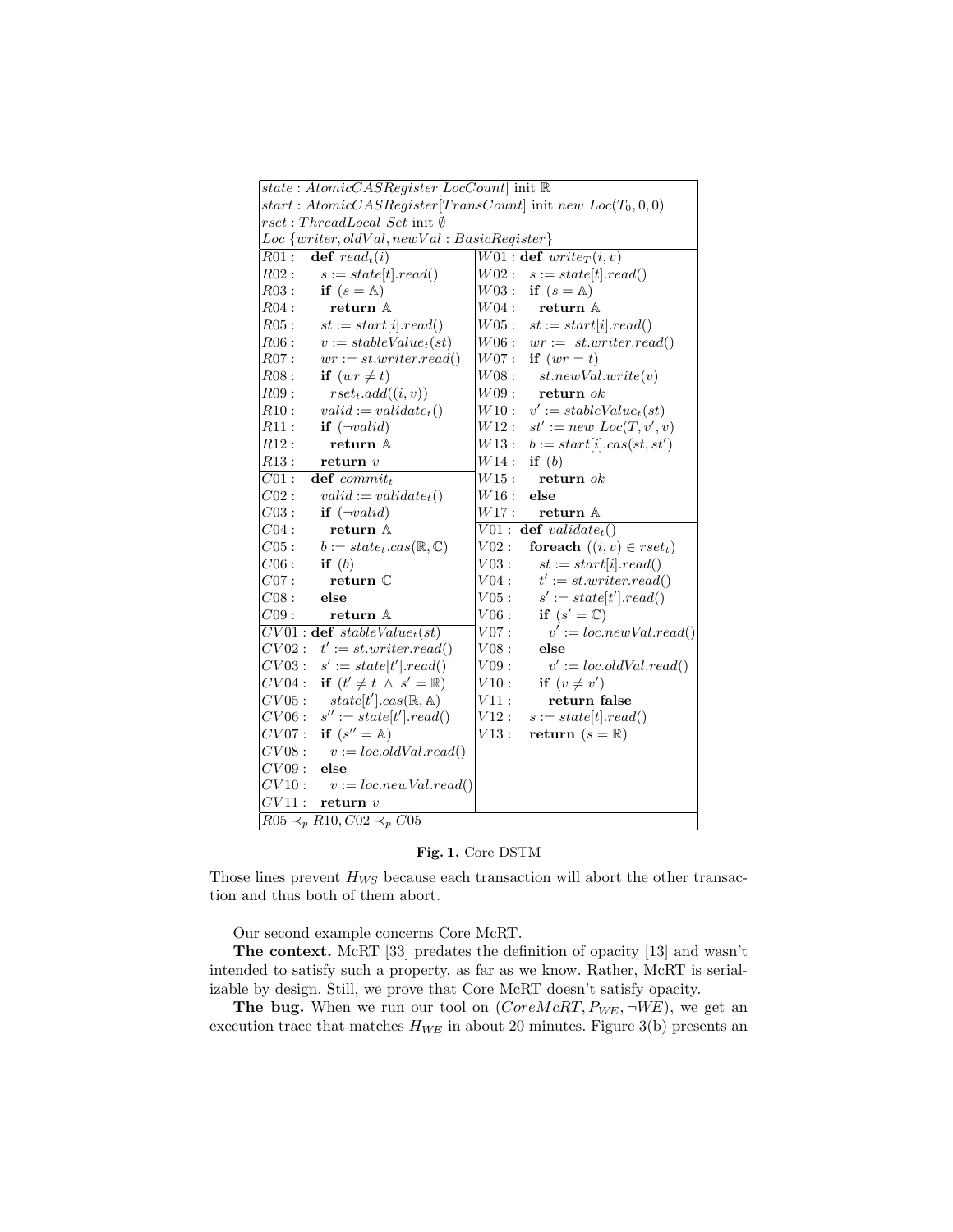| r : Basic Register[LocCount]                             |                                                         |
|----------------------------------------------------------|---------------------------------------------------------|
| $ver: Atomic Register[LocCount]$ init 0                  |                                                         |
| $l: TryLock[LocCount]$ init R                            |                                                         |
| $rset: ThreadLocal~Map$ init $\emptyset$                 |                                                         |
| uset : ThreadLocal Map init $\emptyset$                  |                                                         |
| $R01:$ def $read_t(i)$                                   | $C01:$ def $committ$                                    |
| if $(i \notin dom(user_t))$<br>R02:                      | C02:<br>for each $((i \mapsto rver) \in \text{rset}_t)$ |
| R03:<br>$rver := ver[i].read()$                          | C03:<br>$locked := l[i].read()$                         |
| $R04: \qquad locked := l[i].read()$                      | $C04: \quad \text{over} := \text{ver}[i].\text{read}()$ |
| R05:<br>if (locked)                                      | $C05:$ if (locked $\vee$ rver $\neq$ cver)              |
| R06:<br>return $abort_t()$                               | C06:<br>return $abort_t()$                              |
| R07:<br>if $(i \notin dom(rset_t))$                      | C07:<br>for each $(i \in dom(user_t))$                  |
| R08:<br>$rset_t.put(i, rver)$                            | $C08: \quad \text{over} := \text{ver}[i].\text{read}()$ |
| R09:<br>$v := r[i].read()$                               | $C09:$ $ver[i].write(cver + 1)$                         |
| R10:<br>return $v$                                       | $C10:$ $l[i].unlock()$                                  |
| $W01: \overline{\text{def}}$ write <sub>t</sub> $(i, v)$ | C11:<br>return $\mathbb C$                              |
| W02:<br>if $(i \notin dom(user_t))$                      | $\overline{A01 : \text{def} \; abort_t()}$              |
| $locked := l[i].tryLock()   A02 :$<br>W03:               | for each $((i \mapsto v) \in usett)$                    |
| W04:<br>if $(\neg locked)$                               | A03: r[i].write(v)                                      |
| W05:<br>return $abort_t()$                               | $A04: \quad l[i].unlock()$                              |
| $W06: v' := r[i].read()$                                 | A05:<br>return A                                        |
| $uset_t.put(i, v')$<br>W07:                              |                                                         |
| W08:<br>r[i].write(v)                                    |                                                         |
| W09:<br>return $ok$                                      |                                                         |
| $R03 \prec_p R04$ , $C03 \prec_p C04$                    |                                                         |

Fig. 2. Core McRT

illustration of the set of executions that exhibit the bug. Like above, this set is a subset of the set of executions that the bug pattern describes. Figure 3(b) uses the same conventions as Figure 3(a). The execution interleaves  $write_{T_2}(2, v_1)$ between statements  $read_{T_1}(2)$ . $R01 - R04$  and  $read_{T_1}(2)$ . $R05 - R10$  such that the old value of  $l[2]$  (unlocked) and the new value of  $r[2]$  (the value  $v_1$ ) are read. Also,  $commit_{T_2}.C01 - C04$  are executed before  $commit_{T_1}.C05 - C06$  such that  $T_2$  finds l[1] locked and aborts. The situation is symmetric for transaction  $T_1$ .

The fix. The validation in the commit method ensures that only transactions that have read consistent values can commit; this is the key to why Core McRT is serializable. Our fix to Core McRT is to let the read method do validation, that is, to insert a copy of lines  $C03 - C06$  between line R09 and line R10 in Core McRT.

Let us use Fixed Core MrRT to denote Core McRT with the above fix. When we run our tool on  $(FixedCoreMcRT, P_{WE}, \neg WE)$ , our tool determines that the algorithm satisfies the assertion, that is, Fixed Core McRT doesn't have the write-exposure anomaly. The run takes about 10 minutes.

Note though that in the fixed algorithm, a sequence of writer transactions can make a reader transaction abort an arbitrary number of times. This observation motivated the next section's study of progress for direct-update TM algorithms such as McRT.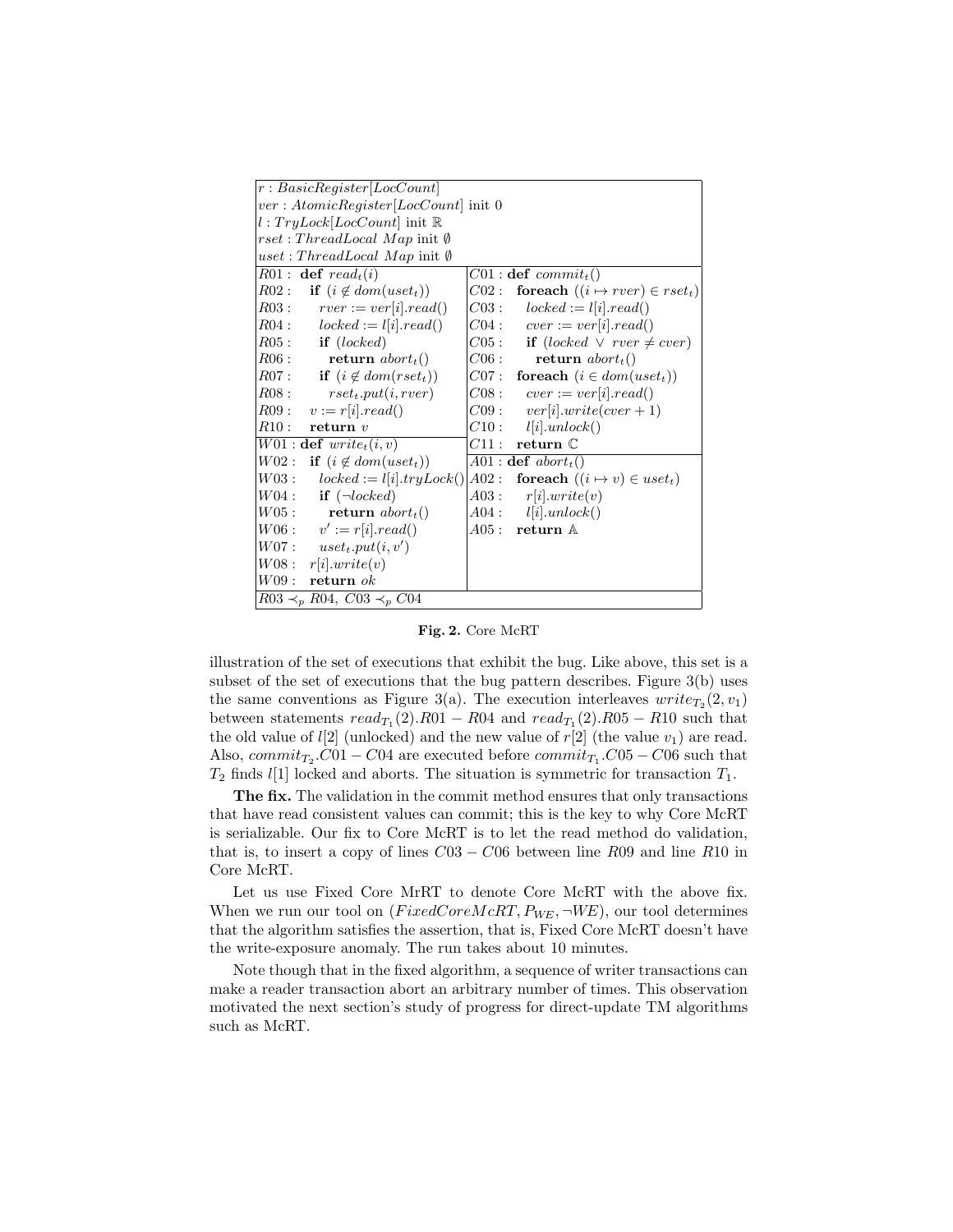|                        |                                               | Tı                        | $T_2$                                       |
|------------------------|-----------------------------------------------|---------------------------|---------------------------------------------|
| $T_1$                  | $T_2$                                         | $ read_{T_1}(2).R01-R04 $ |                                             |
| $read_{T_1}(1):v_0$    | $ read_{T_2}(1):v_0 $                         |                           | $ write_{T_2}(2, v_1) $                     |
| $read_{T_1}(2): v_0$   | $ read_{T_2}(2):v_0 $                         | $ read_{T_1}(2).R05-R10$  |                                             |
| $write_{T_1}(1, -v_0)$ | $ write_{T_2}(2, -v_0) $                      |                           | $ read_{T_2}(1).R01-R04 $                   |
|                        | $ commit_{T_1}.C01-C04 commit_{T_2}.C01-C04 $ | $ write_{T_1}(1, v_1) $   |                                             |
|                        | $ commit_{T_1}.C05-C09 commit_{T_2}.C05-C09 $ |                           | $ read_{T_2}(1).R05-R10 $                   |
|                        |                                               |                           | $commit_{T_1}.C01-C04 commit_{T_2}.C01-C04$ |
|                        | (a) DSTM counterexamples                      |                           | $commit_{T_1}.C05-C06 commit_{T_2}.C05-C06$ |

(b) McRT counterexamples

Fig. 3. Counterexamples

## 6 Local Progress and Opacity

We will prove that for direct-update TM algorithms, opacity and local progress are incompatible, even for fault-free systems.

Local progress. We first recall the notion of local progress [4]. Intuitively, a TM algorithm ensures local progress if every transaction that repeatedly tries to commit eventually commits successfully. A process is a sequential thread that executes transactions with the same identifier. A process  $T$  is *crashing* in an infinite history  $H$  if  $H/T$  is a finite sequence of operations (not ending in an abort  $ret_T(\mathbb{A})$  or commit  $ret_T(\mathbb{C})$  response event). A crashing process may acquire a resource and never relinquish it. A process  $T$  is *pending* in infinite history  $H$  if H has only a finite number of commit response  $ret_T(\mathbb{C})$  events. A process makes *progress* in an infinite history, if it is not pending in it. A process  $T$  is *parasitic* in the infinite history H if  $H|T$  is infinite and in history  $H|T$ , there are only a finite number of commit invocation  $inv_T(commit_T() )$  or abort response  $ret_T(\mathbb{A})$ events. In other words, a parasitic process is a process that from some point in time keeps executing operations without being aborted and without attempting to commit. A process is correct in an infinite history if it is not parasitic and not crashing in the history. A process that is not correct is faulty. An infinite history satisfies local progress, if every infinite correct process in it makes progress. A TM algorithm ensures local progress, if every infinite history of it satisfies local progress and every finite history of it can be extended to an infinite history of it that satisfies local progress. A system is fault-prone if at least one process can be crashing or parasitic.

The seminal result. Theorem 2 is the seminal result on the incompatibility of opacity and local progress.

Theorem 2. (Bushkov, Guerraoui, and Kapalka [4]) For a fault-prone system, no TM algorithm ensures both opacity and local progress.

Considering a fault-prone system, the proof uses strategies that result in either a crashing or parasitic process.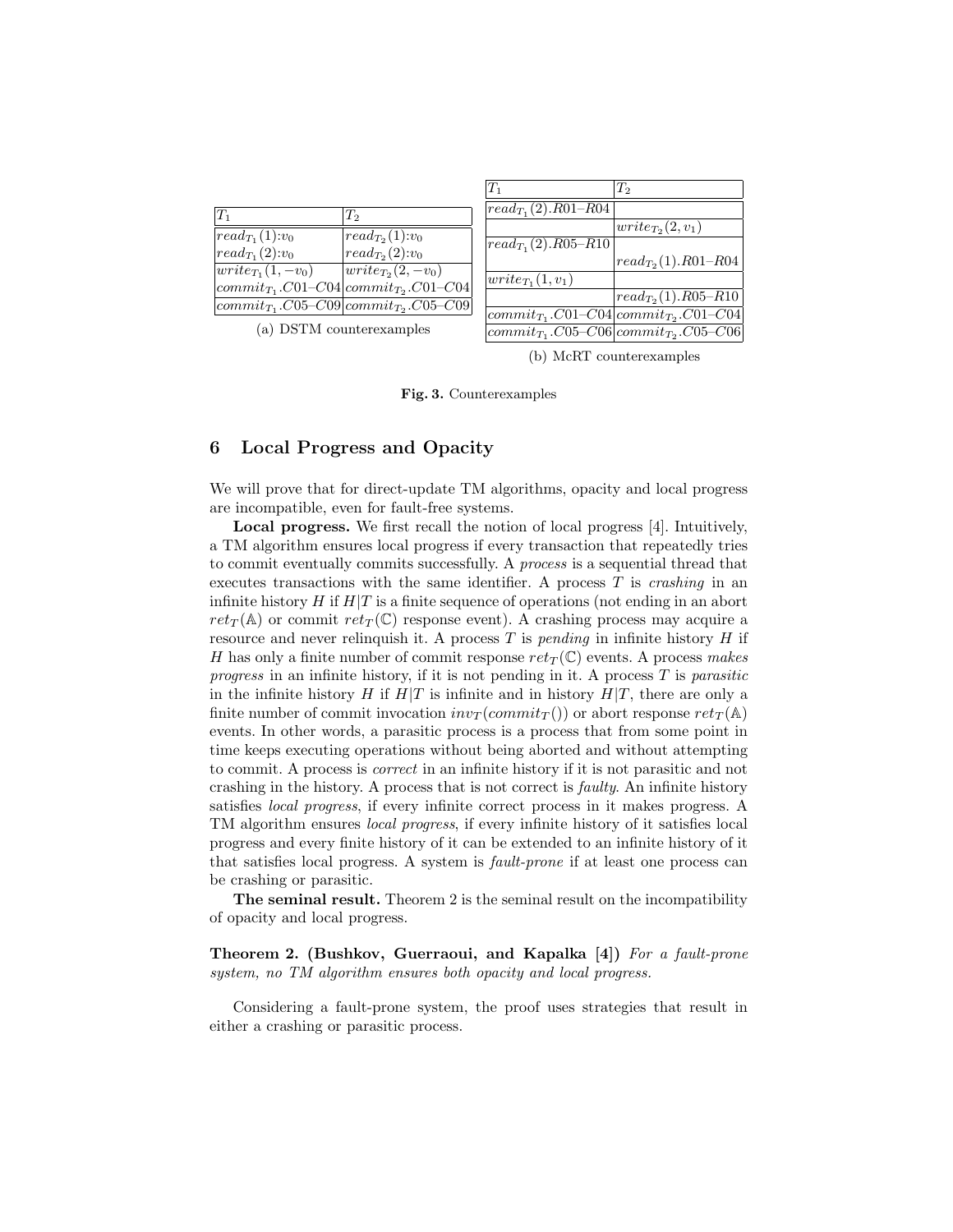Fault-prone versus fault-free. The large class of fault-prone systems presents a formidable challenge for designers of TM algorithms who want some form of progress. A crashing or parasitic process may never relinquish the ownership of a resource that another process must acquire before it can make progress. Bushkov, Guerraoui, and Kapalka [4] consider a liveness property called solo progress that guarantees that a process that eventually runs alone will make progress. They conjecture that obstruction-free TM algorithms (as defined in [23]) ensure solo progress in parasitic-free systems, and that lock-based TM algorithms ensure solo progress in systems that are both parasitic-free and crash-free. Those conjectures embody the following idea and practical advice.

## Bushkov, Guerraoui, and Kapalka's advice [4, paraphrased]:

If designers of TM algorithms want opacity and progress, they must consider either weaker progress properties or fault-free systems.

TM algorithms for fault-free systems can rely on that no processes are crashing or parasitic.

Local progress for fault-free systems. Following the advice embodied in the paper by Bushkov, Guerraoui, and Kapalka [4], we study liveness in the setting of fault-free systems. Our main result is that an entire class of TM algorithms cannot ensure both opacity and local progress for fault-free systems.

We need two definitions before we can state our result formally. A TM algorithm is a deferred-update algorithm if every transaction that writes a value must commit before other transactions can read that value. All other TM algorithms are direct-update algorithms. For example, DSTM is a deferred-update algorithm while McRT is a direct-update algorithm.

Our main result is Theorem 3 which says that direct-update TM algorithms cannot ensure both opacity and local progress for fault-free systems.

Theorem 3. For a fault-free system, no direct-update TM algorithm ensures both opacity and local progress.

The proof of Theorem 3 is different from the proof of Theorem 2 because the proof of Theorem 3 cannot use crashing or parasitic processes. The proof of Theorem 3 considers a arbitrary direct-update TM algorithm for a fault-free system and exhibits a particular program that uses the TM. The program leads to transaction histories that are either  $H_1$ ,  $H_2$ , or easily seen to violate local progress. In Theorem 1 we showed that  $H_1$  and  $H_2$  violate opacity.

We can now refine Bushkov, Guerraoui, and Kapalka's advice.

Our advice: If designers of TM algorithms want opacity and local progress, they might have success with deferred-update TM algorithms that work for fault-free systems.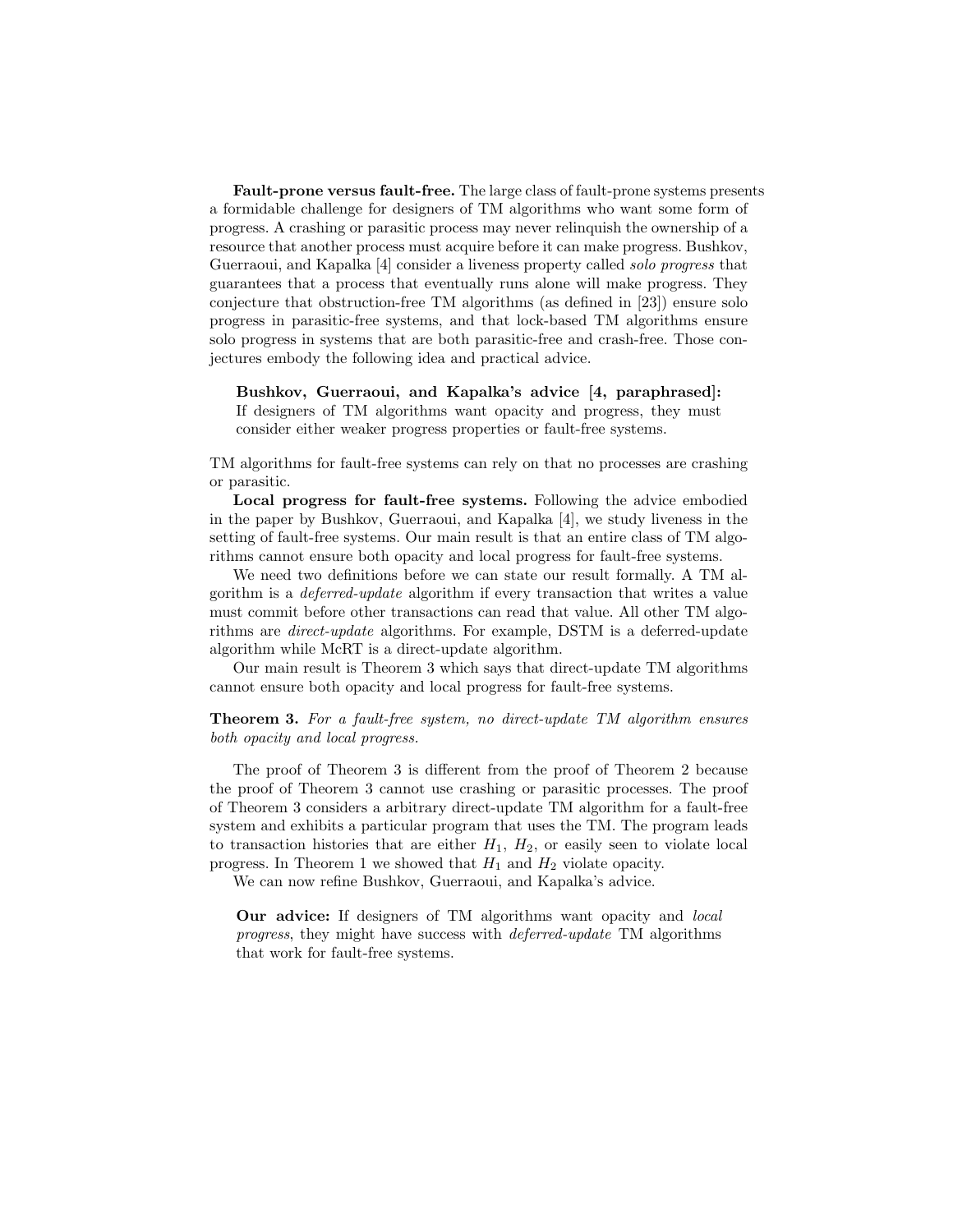## 7 Conclusion

We have identified two problems that lead to non-opacity and we have proved an impossibility result. Our proofs of non-opacity for Core DSTM and Core McRT show that even if an algorithm satisfies opacity at a high level of abstraction, it may fail to satisfy opacity at a lower level of abstraction. Our impossibility result implies that if local progress is a goal, then deferred-update algorithms may be the only option.

Our tool is flexible and can accommodate a variety bug patterns such as  $H_{WE2}$  that was suggested by a DISC reviewer (thank you!). Our tool outputs an execution trace of Core McRT that matches  $H_{WE2}$  in about 7 minutes. Our tool handles small bug patterns efficiently; scalability is left for future work.

We hope that our observations and tool can help TM algorithm designers to avoid the write-skew, write-exposure, and other pitfalls. We envision a methodology in which TM algorithm designers first use our tool to avoid pitfalls and then use a proof framework such as the one by Lesani et al. [27] to prove correctness. Our tool can be used also during maintenance of TM algorithms. For example, a set of bug patterns can serve as a regression test suite. Additionally, our tool can be used to avoid pitfalls in other synchronization algorithms.

## References

- 1. M. Abadi, A. Birrell, T. Harris, and M. Isard. Semantics of transactional memory and automatic mutual exclusion. In POPL, pages 63–74, 2008.
- 2. C. Scott Ananian, Krste Asanovic, Bradley C. Kuszmaul, Charles E. Leiserson, and Sean Lie. Unbounded transactional memory. In HPCA, 2005.
- 3. Hal Berenson, Phil Bernstein, Jim Gray, Jim Melton, Elizabeth O'Neil, and Patrick O'Neil. A critique of ANSI SQL isolation levels. SIGMOD Rec., 24(2):1–10, 1995.
- 4. Victor Bushkov, Rachid Guerraoui, and Michal Kapalka. On the liveness of transactional memory. In PODC, pages 9–18, 2012.
- 5. Ariel Cohen, John W. O'Leary, Amir Pnueli, Mark R. Tuttle, and Lenore D. Zuck. Verifying correctness of transactional memories. In FMCAD, 2007.
- 6. Ariel Cohen, Amir Pnueli, and Lenore D. Zuck. Mechanical verification of transactional memories with non-transactional memory accesses. In CAV, 2008.
- 7. Intel Corporation. Intel architecture instruction set extensions programming reference. 319433-012, 2012.
- 8. Leonardo De Moura and Nikolaj Bjørner. Z3: an efficient smt solver. In TACAS, pages 337–340, 2008.
- 9. D. Dice, O. Shalev, and N. Shavit. Transactional locking II. In DISC, (LNCS 4167), 2006.
- 10. Dave Dice and Nir Shavit. TLRW: Return of the read-write lock. In SPAA, 2010.
- 11. S. Doherty, L. Groves, V. Luchangco, and M. Moir. Towards formally specifying and verifying transactional memory. Formal Aspects of Computing, 2012.
- 12. Michael Emmi, Rupak Majumdar, and Roman Manevich. Parameterized verification of transactional memories. In PLDI, pages 134–145, 2010.
- 13. R. Guerraoui and M. Kapalka. On the correctness of transactional memory. In PPOPP, pages 175–184, 2008.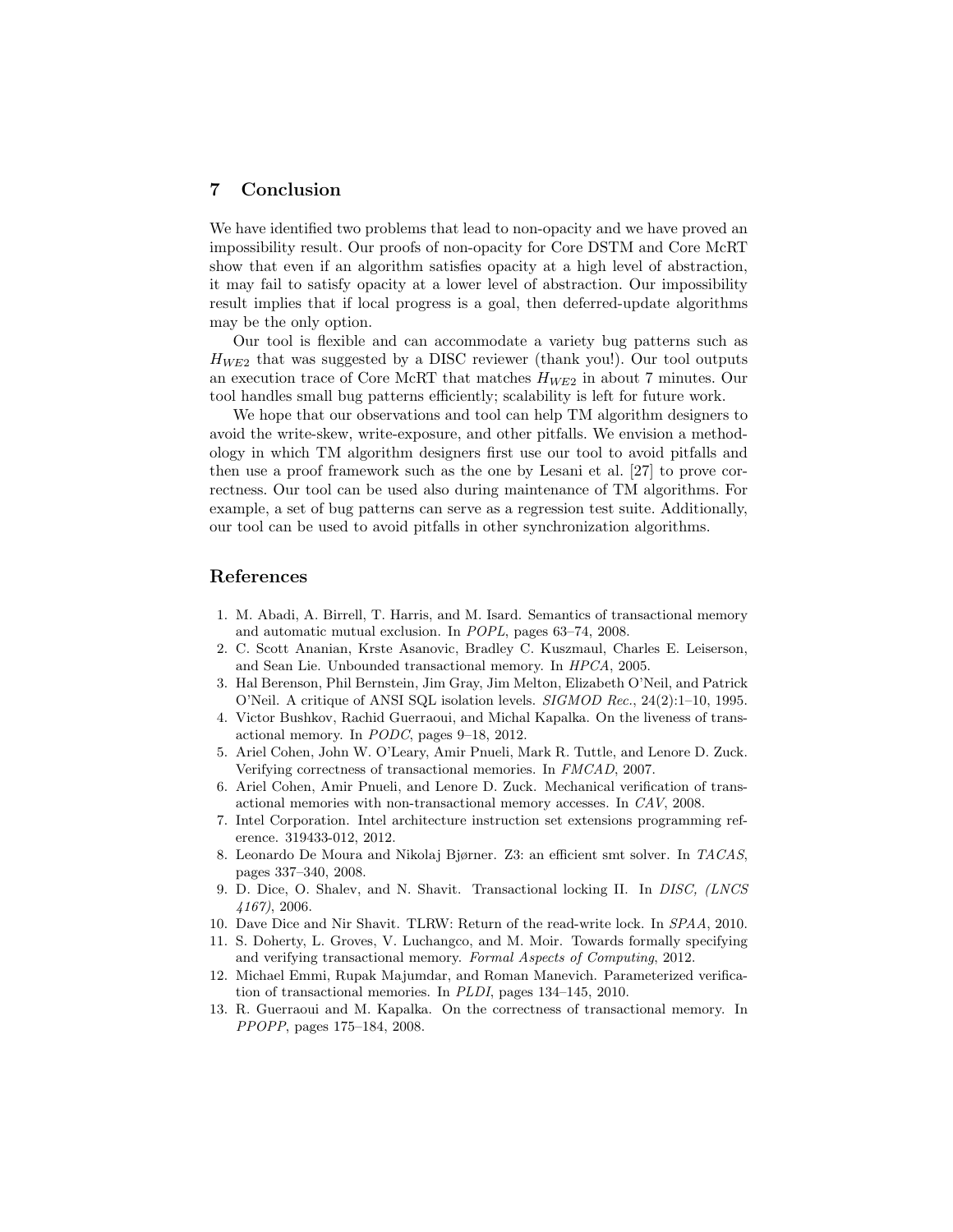- 14. Rachid Guerraoui, Thomas A. Henzinger, Barbara Jobstmann, and Vasu Singh. Model checking transactional memories. In PLDI, pages 372–382, 2008.
- 15. Rachid Guerraoui, Thomas A. Henzinger, and Vasu Singh. Software transactional memory on relaxed memory models. In CAV, pages 321–336, 2009.
- 16. Rachid Guerraoui, Thomas A. Henzinger, and Vasu Singh. Model checking transactional memories. Distributed Computing, 2010.
- 17. Rachid Guerraoui and Michal Kapalka. Principles of Transactional Memory. Morgan and Claypool Publishers, 2010.
- 18. L. Hammond, V. Wong, M. Chen, B. D. Carlstrom, J. D. Davis, B. Hertzberg, M. K. Prabhu, H. Wijaya, C. Kozyrakis, and K. Olukotun. Transactional memory coherence and consistency. In ISCA, 2004.
- 19. R. Haring, M. Ohnmacht, T. Fox, M. Gschwind, D. Sattereld, K. Sugavanam, P. Coteus, P. Heidelberger, M. Blumrich, R. Wisniewski, A. Gara, G.-T. Chiu, P. Boyle, N. Chist, and C. Kim. The IBM Blue Gene/Q compute chip, 2012.
- 20. Tim Harris, James Larus, and Ravi Rajwar. Transactional Memory. Morgan and Claypool Publishers, second edition, 2010.
- 21. Tim Harris, Simon Marlow, Simon Peyton, and Jones Maurice Herlihy. Composable memory transactions. In PPOPP, pages 48–60. ACM Press, 2005.
- 22. M. Herlihy, V. Luchangco, and M. Moir. A flexible framework for implementing software transactional memory. In OOPSLA, pages 253–262, 2006.
- 23. M. Herlihy, V. Luchangco, M. Moir, and III W. N. Scherer. Software transactional memory for dynamic-sized data structures. In PODC, 2003.
- 24. Maurice Herlihy and J. Eliot B. Moss. Transactional memory: Architectural support for lock-free data structures. In ISCA, pages 289–300, 1993.
- 25. Damien Imbs, José Ramon de Mendivil, and Michel Raynal. Brief announcement: virtual world consistency: a new condition for STM systems. In PODC, pages 280–281, 2009.
- 26. E. Koskinen, M. Parkinson, and M. Herlihy. Coarse-grained transactions. In POPL, pages 19–30, 2010.
- 27. Mohsen Lesani, Victor Luchangco, and Mark Moir. A framework for formally verifying software transactional memory algorithms. In CONCUR, 2012.
- 28. Mohsen Lesani and Jens Palsberg. Proving non-opacity. http://www.cs.ucla. edu/~lesani/companion/disc13.
- 29. K. F. Moore and D. Grossman. High-level small-step operational semantics for transactions. In POPL, pages 51–62, 2008.
- 30. V. Pankratius, A.-R. Adl-Tabatabai, and F. Otto. Does transactional memory keep its promises? results from an empirical study. Technical Report 2009–12, Institute for Program Structures and Data Organization (IPD), University of Karlsruhe, September 2009.
- 31. Christos H. Papadimitriou. The serializability of concurrent database updates. Journal of the ACM, 26(4):631–653, 1979.
- 32. Christopher J. Rossbach, Owen S. Hofmann, and Emmett Witchel. Is transactional programming actually easier? SIGPLAN Notices, 45(5), January 2010.
- 33. Bratin Saha, Ali-Reza Adl-Tabatabai, Richard L. Hudson, Chi Cao Minh, and Benjamin Hertzberg. McRT-STM: a high performance software transactional memory system for a multi-core runtime. In PPoPP, 2006.
- 34. M. L. Scott. Sequential specification of transactional memory semantics. In TRANSACT, 2006.
- 35. Nir Shavit and Dan Touitou. Software transactional memory. In PODC, 1995.
- 36. S. Tasiran. A compositional method for verifying software transactional memory implementations. Technical Report MSR-TR-2008-56, Microsoft Research, 2008.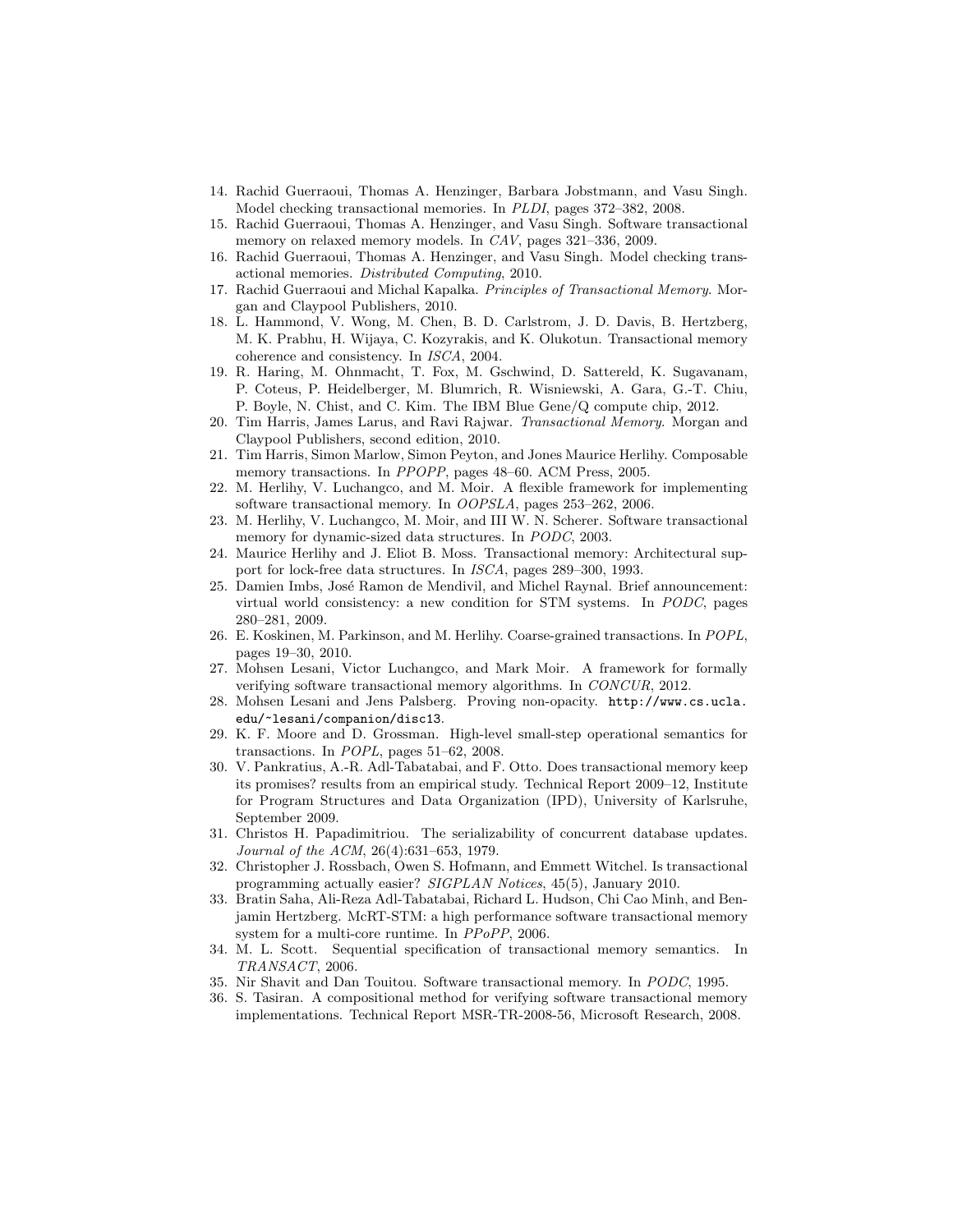## A A Formal Definition of Opacity

This section formalizes the notion of opacity [13] and proves Theorem 1. For completeness, we repeat the definitions in the main body of the paper (about transaction histories).

### A.1 Execution Histories

In this section, we define execution histories.

Method calls and events. Let  $O$  denote the set of objects,  $N$  denote the set method names,  $Thread$  denote the set of threads and  $V$  denote the set of values. The set of invocation events is  $Inv = \{inv_T(o.n_T(v)) \mid o \in O, n \in$  $N, T \in Thread, v \in V$ . The set of response events is  $Res = \{ret_T(v) | T \in$ Thread,  $v \in V$ . The set of events is  $Ev = Inv \cup Res$ . We will use the term completed method call to denote a sequence of an invocation event followed by the matching response event (with the same label). We use  $o.n_T(v):v'$  to denote the completed method call  $inv_T(o.n_T(v)) \cdot ret_T(v')$ .

**Operations on event sequences.** Let  $E$  and  $E'$  be event sequences. We use  $E \cdot E'$  to denote the concatenation of E and E'. For a thread T, we use  $E_1 \n\in T_2$ to denote that  $E_1$  is a subsequence of  $E_2$ , we use  $E|T$  to denote the subsequence of all events of T in E. For an object  $o$ , we use  $E|o$  to denote the subsequence of all events of o in E. Sequential is the set of sequences of completed method calls possibly followed by an invocation event.

Execution history. An execution history  $X$  is a sequence of events where every thread T is sequential (i.e.  $X|T \in Sequential$ ). We assume that each method call in the history has a unique label. The label can be the position of the invocation event of the method call in the history. Let  $History$  denote the set of execution histories. Let  $Labels(X)$  denote the set of labels in X. As the labels are unique in a history, the following functions on  $Labels(X)$  are defined. The functions  $obj_X$ , name<sub>X</sub>, thread<sub>X</sub>, arg1<sub>X</sub>, arg2<sub>X</sub>, retv<sub>X</sub> map labels to the receiving object, the method name, the thread identifier, the first and the second argument, and the return value associated with the labels. Similary,  $iEv$  and  $rEv$ functions on  $Labels(X)$  map labels to the invocation and the response events associated with the labels. A history X is equivalent to a history  $X', X \equiv X',$ if one is a permutation of the other one, that is, only the events are reordered but the components of the events (including the argument and return values) are preserved. An invocation event e issued by a transaction  $T$  is pending in an execution history X iff  $X|T$  contains no response event that matches and follows e. For an execution history X, we let  $Extension(X)$  denote the set of execution histories constructed from X by appending responses for some pending invocations in X. We let  $Complete(X)$  denote the subsequence of X that consists of all completed method calls in X.

Real-time relations. Let s be an isogram (i.e. contains no repeating occurrence of the alphabet.) For any  $s_1, s_2 \in s$ , we write  $s_1 \triangleleft_s s_2$  iff the last element of  $s_1$  occurs before the first element of  $s_2$  in s. For example  $ab \triangleleft_{abcde} de$ . For an execution history X, we define the real-time relations  $\prec_X$ ,  $\preceq_X$ ,  $\sim_X$ ,  $\preceq_X$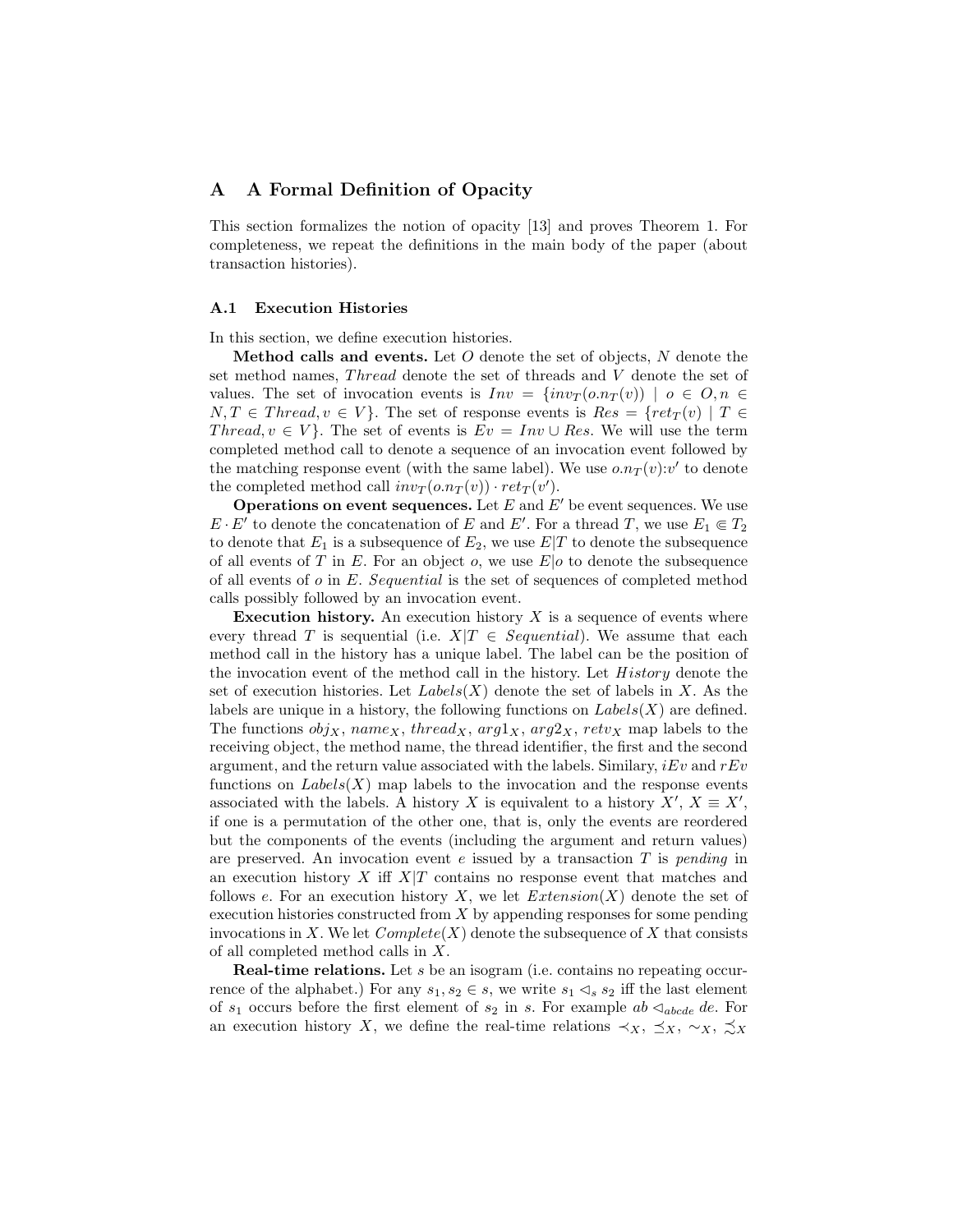on Labels(X) as follows: First,  $l_1 \prec_X l_2$  iff  $rEv(l_1) \lhd_X iEv(l_2)$ .  $l_1 \preceq_X l_2$  iff  $l_1 \prec_X l_2 \vee l_1 = l_2$ . Second,  $l_1 \sim_X l_2$  iff  $l_1 \nprec_X l_2 \wedge l_2 \nprec_X l_1$ . Third,  $l_1 \precsim_X l_2$  iff  $l_1 \prec_X l_2$  ∨  $l_1 \sim_X l_2$ . For an execution history X, we define the thread real-time relations  $\prec_X$  and  $\preceq_X$  as follows. First,  $T \prec_X T'$  iff  $X|T \lhd_X X|T'$ . Second,  $T \preceq_X T'$  iff  $T \prec_X T' \vee T = T'.$ 

**Objects.** For an object  $o$ , let  $\mathbb{H}(o)$  denote the set of all execution histories that can result from method calls on o. The sequential specification of an object o, denoted by  $SeqSpec(o)$ , is a set of prefix-closed, sequential histories of o that declares the set of correct sequential histories of  $o$ . An object  $o$  is basic iff in every sequential execution, it produces a history in its sequential specification i.e.  $\mathbb{H}(o) \cap Sequential \subseteq SegSpec(o)$ . In a non-sequential execution history, it may produce an arbitrary history. This is based on the fact that basic objects comply to their sequential specification only if they are accessed sequentially. An object o is linearizable iff every history in  $\mathbb{H}(o)$  is linearizable. An execution history X is linearizable for an object  $o$  iff there exits histories  $X'$  and L such that  $X' \in Extension(X|o), L \in Sequential L \equiv Complete(X'), L \in SeqSpec(o),$ and  $\prec_{X|o} \subseteq \prec_L$ . We say that such an L is a linearization and  $\prec_L$  is a linearization order of  $X|o$ . In an appendix to the full version of the paper, we specify the classes of objects such as Basic Register, Atomic Register, Atomic CAS Register Strong Counter, Lock and Try-lock.

Shared Memory. The shared memory is a singleton object mem that encapsulates the set of locations Loc where each location  $loc_i, i \in I, I = \{1, \ldots, m\}$ stores a value  $v \in V$ . The object mem has three methods  $read_t(i)$ ,  $write_t(i, v)$ and commit<sub>t</sub>. The method call read<sub>t</sub>(i) returns the value of loc<sub>i</sub> or  $\mathbb{A}$  (if the transaction is aborted). The method  $write_t(i, v)$  writes v to loc<sub>i</sub> and returns ok or returns A. The method *commit<sub>t</sub>* tries to commit transaction T and returns  $\mathbb C$  (if the transaction is successfully committed) or returns  $\mathbb A$  (if it is aborted). The object mem is implicit in method calls on mem that is,  $read<sub>t</sub>(i)$  abbreviates  $mem.read_t(i).$ 

**Transaction History.** A transaction history  $H$  is  $Init \cdot H'$ , where  $Init$  is the transaction  $write_{T_0}(1, v_0), \ldots, write_{T_0}(m, v_0), commit_{T_0}:C$  that initializes every location to  $v_0$ , and for all  $T \in H'$ :  $H'|T$  is a prefix of  $O.F$  where O is a sequence of reads  $read_T(i):v$  and writes  $write_T(i, v)$  (for some  $T \in Thread$ ,  $i \in I$ , and  $v \in V$ ) and F is one of the following sequences: (1)  $inv_T(read_T(i))$ ,  $ret_T(\mathbb{A})$  (for some  $T \in Thread$  and  $i \in I$ ), (2)  $inv_T(write_T(i, v))$ ,  $ret_T(\mathbb{A})$  (for some  $T \in Thread, i \in I$ , and  $v \in V$ , (3)  $inv_T(commit_T)$ ,  $ret_T(\mathbb{C})$ , or (4)  $inv_T(commit_T)$ ,  $ret_T(A)$  (for some  $T \in Thread$ ). Let THistory denote the set of transaction histories. The projection of H on i, written  $H|i$ , denotes the subsequence of history  $H$  that contains exactly the events on location  $i$ .

### A.2 Opacity

A TM algorithm is defined to be opaque if every transaction history of every source program running on top of that TM algorithm is opaque. A history is defined to be opaque if every prefix of it is final-state-opaque. Next, we present the definition of final-state-opacity.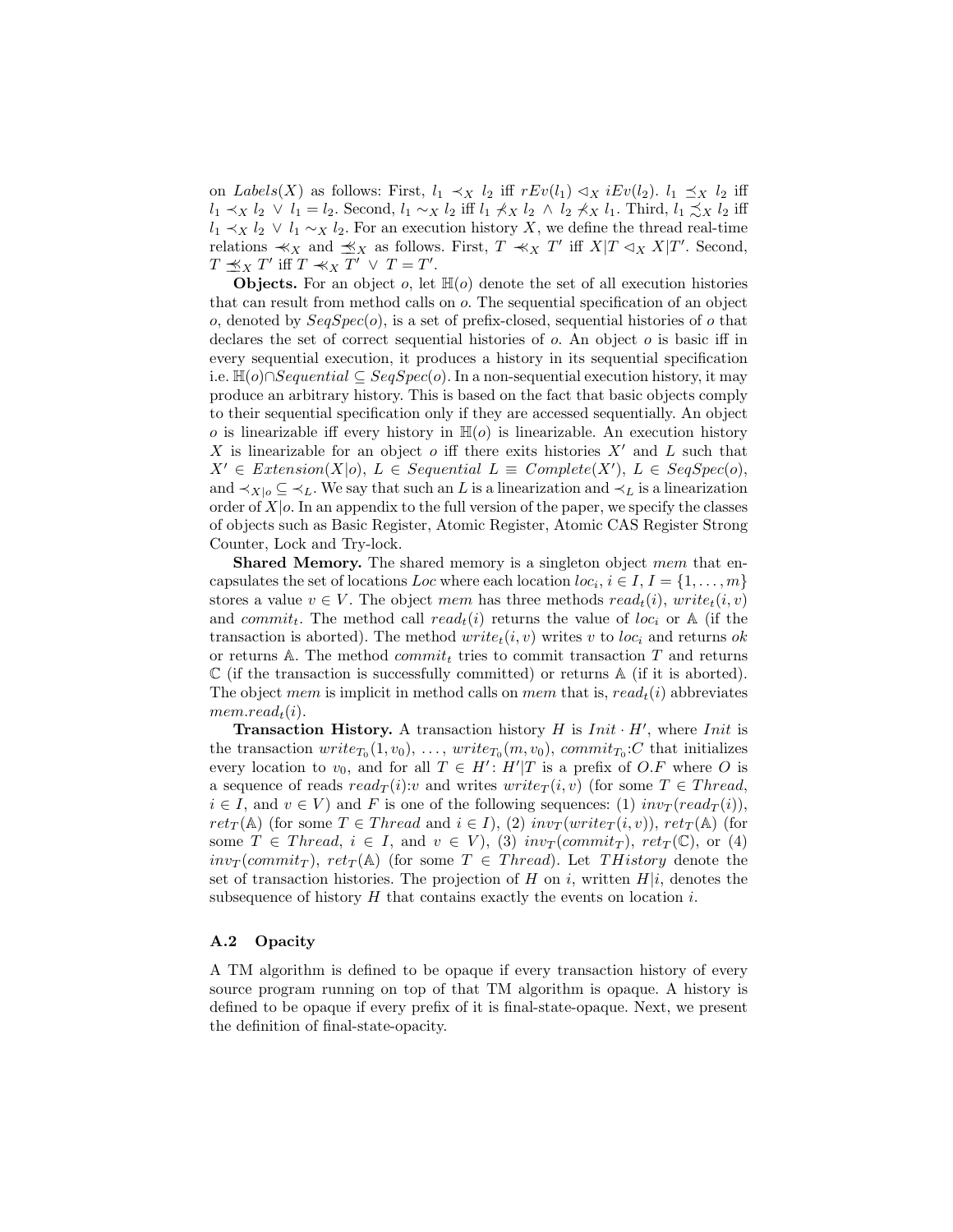$FinalStateOpaque$  is defined in Figure 4. We use T prefix before some of the terms to avoid confusion with the terms that we defined above for execution histories of objects. We say that a transaction history is sequential if it is a sequence of transactions. A transaction  $T$  is committed or aborted in a transaction history  $H$  if there is respectively a commit or abort response event for  $T$  in H. A completed transaction is either committed or aborted. A live transaction is a transaction that is not completed. A transaction history is complete if all its transactions are completed. A pending transaction has a pending event and a commit-pending transaction has a commit pending event. An extension of a transaction history is obtained by committing or aborting its commit-pending transactions and aborting the other live transactions. If  $H \in THistory$  and p is a predicate on transaction identifiers, we define  $filter(H, p)$  to be the subsequence of H that contains the events of transactions T for which  $p(T)$  is true. The visible history for a transaction T in a sequential transaction history  $S$ ,  $Visible(S, T)$ , is the sequence of committed transactions before  $T$  in  $S$  and  $T$  itself. The sequential specification of a location i,  $SeqSpec(i)$ , is the set of sequential histories of read and write method calls on i where every read returns the value given as the argument to the latest preceding write (regardless of thread identifiers). It is essentially the sequential specification of a register. Transactional sequential specification is the set of complete sequential transaction histories S that for every transaction T and location i,  $Visible(S, T)|i$  is in the sequential specification of i. A transaction history  $H$  is final-state-opaque if there is an equivalent sequential transaction history  $S$  that is real-time-preserving and a member of transactional sequential specification. In other words, every correct concurrent execution is indistinguishable from a correct sequential execution.

Note that opacity and linearizability are at two different levels. In fact, linearizability is the correctness condition for the base concurrent objects. TM algorithms rely on the guarantees of several of these objects to guarantee the correctness conditions for memory transactions.

### A.3 Proof of Theorem 1

We now prove Theorem 1, which we restate here.

**Theorem 1.**  $\{H_{WS}, H_{WE}, H_{WE2}, H_1, H_2\} \cap FinalStateOpaque = \emptyset.$ 

*Proof.* We consider each of  $H_{WS}, H_{WE}, H_1, H_2$  in turn. First we consider  $H_{WS}$ . We have that

$$
H_{WS} = Init \cdot read_{T_1}(1): v_0 \cdot read_{T_2}(1): v_0 \cdot read_{T_1}(2): v_0 \cdot read_{T_2}(2): v_0 \cdot
$$
  
\n
$$
write_{T_1}(1, -v_0) \cdot write_{T_2}(2, -v_0) \cdot
$$
  
\n
$$
inv_{T_1}(commit_{T_1}) \cdot inv_{T_2}(commit_{T_2}) \cdot ret_{T_1}(\mathbb{C}) \cdot ret_{T_2}(\mathbb{C})
$$

We will prove the lemma by contradiction. Suppose  $H_{WS} \in FinalStateOpaque$ .  $H_{WS}$  is a complete history, thus  $TExtension(H_{WS}) = {H_{WS}}$ . By definition of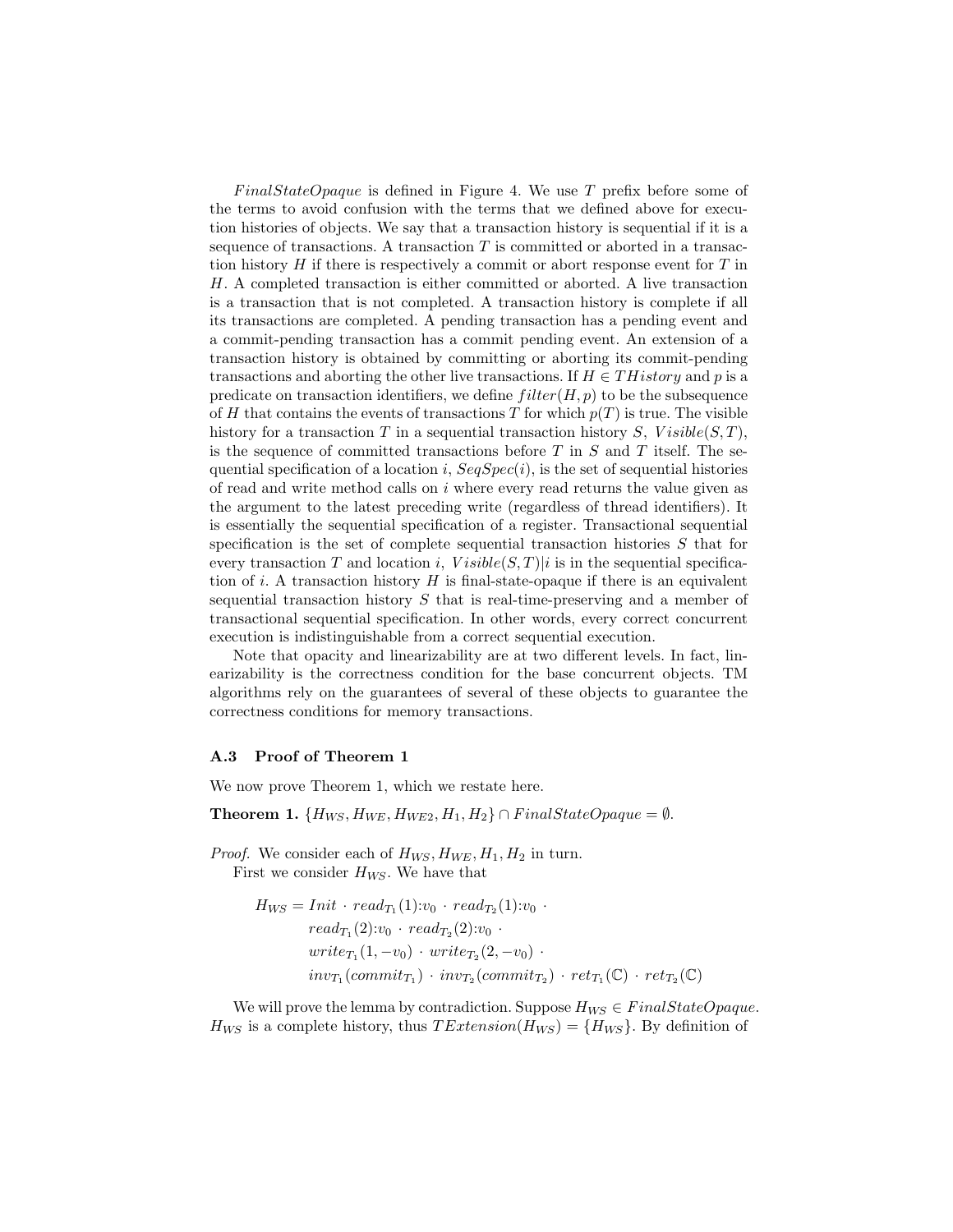FinalStateOpaque, we have that there exists a history S such that (1)  $S \in$ TSequential, (2)  $H_{WS} \equiv S$ , (3)  $\leq_{H_{WS}} \subseteq \leq_S$  and (4)  $S \in TSeqSpec$ . From the definition of  $H_{WS}$  above, we have that  $T_0 \prec_{H_{WS}} T_1$  and  $T_0 \prec_{H_{WS}} T_2$ . Thus, from [3] we have that (5)  $T_0 \prec_S T_1 \land T_0 \prec_S T_2$ . From [1], we have that (6)  $T_1 \prec_S T_2 \vee T_2 \prec_S T_1$ . From [2], [5] and [6], we have that S is either of the following two histories

– Case  $S = H_{WS}|T_0 \cdot H_{WS}|T_1 \cdot H_{WS}|T_2$ . We have that  $Visible(S, T_2)|1 =$  $\text{write}_{T_0}(1, v_0), \text{read}_{T_1}(1) \text{:} v_0, \text{write}_{T_1}(1, -v_0), \text{read}_{T_2}(1) \text{:} v_0$ Thus,  $Visible(S, T_2)|1 \notin SegSpec(1)$ . Thus,  $S \notin TSeqSpec$ , a contradiction to [4]. Case  $S = H_{WS}|T_0 \cdot H_{WS}|T_2 \cdot H_{WS}|T_1$ . We have that  $Visible(S, T_1)|2 =$  $\text{write}_{T_0}(2, v_0), \text{read}_{T_2}(2) \text{:} v_0, \text{write}_{T_2}(2, -v_0), \text{read}_{T_1}(2) \text{:} v_0$ Thus,  $Visible(S, T_1)|2 \notin SegSpec(2)$ . Thus,  $S \notin TSeqSpec$ , a contradiction to [4].

This completes the proof for  $H_{WS}$ .

Second we consider  $H_{WE}$ . We have that

$$
H_{WE} = Init \cdot inv_{T_1}(read_{T_1}(2)) \cdot write_{T_2}(2, v_1) \cdot ret_{T_1}(v_1) \cdot
$$
  
\n
$$
inv_{T_2}(read_{T_2}(1)) \cdot write_{T_1}(1, v_1) \cdot ret_{T_2}(v_1) \cdot
$$
  
\n
$$
inv_{T_1}(commit_{T_1}) \cdot inv_{T_2}(commit_{T_2}) \cdot ret_{T_1}(\mathbb{A}) \cdot ret_{T_2}(\mathbb{A})
$$

We will prove the lemma by contradiction. Suppose  $H_{WE} \in FinalStateOpaque$ .  $H_{WE}$  is a complete history, thus  $TExtension(H_{WE}) = {H_{WE}}$ . By definition of FinalStateOpaque, we have that there exists a history S such that (1)  $S \in$ *TSequential*, (2)  $H_{WE} \equiv S$ , (3)  $\leq_{H_{WE}} \subseteq \leq_S$  and (4)  $S \in TSeqSpec$ . From the definition of  $H_{WE}$  above, we have that  $T_0 \prec_{H_{WE}} T_1$  and  $T_0 \prec_{H_{WE}} T_2$ . Thus from [3] we have that (5)  $T_0 \prec_S T_1 \wedge T_0 \prec_S T_2$ . From [1], we have that (6)  $T_1 \prec_S T_2 \vee T_2 \prec_S T_1$ . From [2], [5] and [6], we have that S is either  $H_{WE}|T_0 \cdot H_{WE}|T_1 \cdot H_{WE}|T_2$  or  $H_{WE}|T_0 \cdot H_{WE}|T_2 \cdot H_{WE}|T_1$ . In both of these cases, we have that  $Visible(S,T_1)|2 = write_{T_0}(2, v_0), read_{T_1}(2):v_1$ . Thus, as  $v_0 \neq v_1$ , we have that  $Visible(S, T_1)|2 \notin SegSpec(2)$ . Thus,  $S \notin TSeqSpec$ , a contradiction to [4]. This completes the proof for  $H_{WE}$ .

Third, we consider  $H_{WE2}$ . We have that

$$
H_{WE2} =Init \cdot inv_{T_1}((write_{T_1}(1, v_1)) \cdot read_{T_2}(1):v_1 \cdot ret_{T_1}(ok) \cdot write_{T_1}(1, v_2) \cdot commit_{T_1}():\mathbb{C} \cdot commit_{T_2}():\mathbb{A}
$$

We will prove the lemma by contradiction. Suppose  $H_{WE2} \in FinalStateOpaque$ .  $H_{WE2}$  is a complete history, thus  $TEx tension(H_{WE2}) = {H_{WE2}}$ . By definition of FinalStateOpaque, we have that there exists a history S such that (1)  $S \in$ TSequential, (2)  $H_{WE2} \equiv S$ , (3)  $\leq_{H_{WE2}} \subseteq S$  and (4)  $S \in TSeqSpec$ . From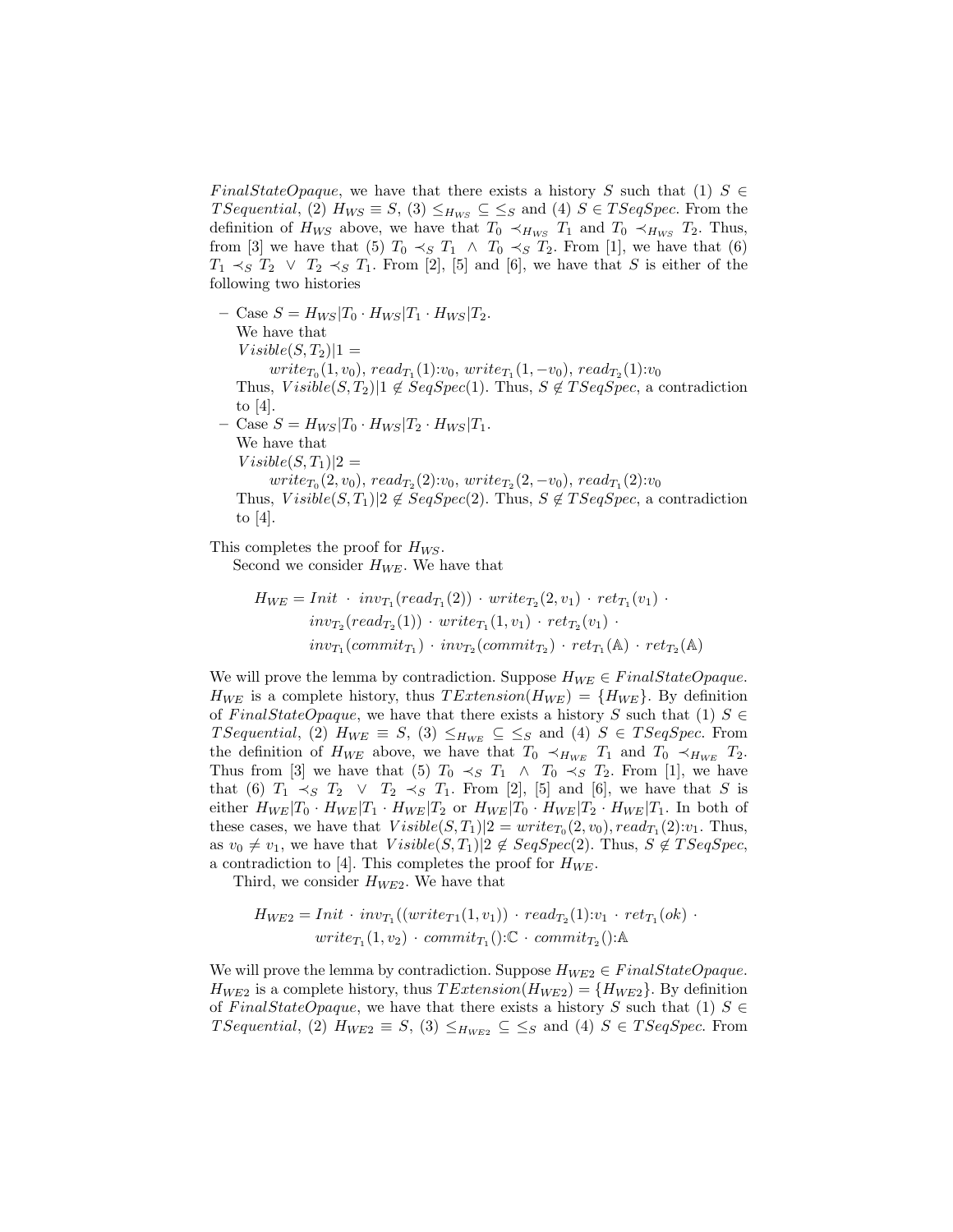the definition of  $H_{WE2}$  above, we have that  $T_0 \prec_{H_{WE2}} T_1$  and  $T_0 \prec_{H_{WE2}} T_2$ . Thus from [3] we have that (5)  $T_0 \prec_S T_1 \wedge T_0 \prec_S T_2$ . From [1], we have that (6)  $T_1 \prec_S T_2 \vee T_2 \prec_S T_1$ . From [2], [5] and [6], we have that S is either  $H_{WE2}|T_0 \cdot H_{WE2}|T_1 \cdot H_{WE2}|T_2$  or  $H_{WE2}|T_0 \cdot H_{WE2}|T_2 \cdot H_{WE2}|T_1$ . In both of these cases, we have that  $Visible(S, T_2)|1 = write_{T_0}(1, v_0)$ ,  $read_{T_1}(1):v_1$ . Thus, as  $v_0 \neq v_1$ , we have that  $Visible(S, T_1)|1 \notin SegSpec(1)$ . Thus,  $S \notin TSeqSpec$ , a contradiction to [4]. This completes the proof for  $H_{WE2}$ .

Fourth, we consider  $H_1$ . We have that

$$
H_1 = H_0 \cdot write_{T_2}(i_2, j) \cdot read_{T_1}(i_2); j \cdot write_{T_1}(i_1, j) \cdot read_{T_2}(i_1): \mathbb{A}
$$

where  $H_0$  is a history that does not contain a write operation that writes value j.

We prove the lemma based on the following idea. To justify the read of value j by  $T_1$ , a committed transaction should have written the value j. The only transaction that writes value  $j$  is  $T_2$  but it is aborted.

We will prove the theorem by contradiction. Suppose  $H_1 \in FinalStateOpaque$ . TExtension(H<sub>1</sub>) = {H<sub>1</sub>, H<sub>1</sub>'} where  $H_1' = H_1 \cdot commit_{T_1}$ : A and  $H_1'' = H_1 \cdot ...$ commit<sub>T1</sub>:  $\mathbb{C}$ . By definition of *FinalStateOpaque*, we have that there exists  $H \in T \mathbb{E}$ *xtension*( $H_1$ ) such that there exists a history S such that (1) S  $\in$ TSequential, (2)  $H \equiv S$ , (3)  $\leq_H \subseteq \leq_S$  and (4)  $S \in TSeqSpec$ . We consider two cases:

# $-$  Case  $H = H'_1$ .

From the definition of  $H'_1$  and  $H_1$ , we have  $\forall T \in H_0: T \prec_{H'_1} T_1 \wedge T \prec_{H'_1} T_2$ . Thus, by [3], we have (5)  $\forall T \in H_0: T \prec_S T_1 \wedge T \prec_S T_2$ . From [1], we have that (6)  $T_1 \prec_S T_2 \vee T_2 \prec_S T_1$ . Thus, from [5], [6] and [2], we have that S is either of the following two histories:  $S = S_0 \cdot H_1' | T_2 \cdot H_1' | T_1$ or  $S = S_0 \cdot H_1' | T_1 \cdot H_1' | T_2$  where  $S_0$  is a serialization of  $H_0$ . For both of these histories, we have that  $Visible(S,T_1)|2 = S_0|2 \cdot read_{T_1}(2)$ : j where no transaction in  $S_0/2$  writes value j. Thus,  $Visible(S, T_1)/2 \notin SeqSpec(2)$ . Thus,  $S \notin TSeqSpec$ , a contradiction to [4].

 $-$  Case  $H = H''_1$ .

Similar to the previous case, we will have that  $Visible(S,T_1)|2 = S_0|2$ .  $read_{T_1}(2):j.$ 

This completes the proof for  $H_1$ .

Fifth, we consider  $H_2$ . We have

 $H_2 = H_0 \cdot write_{T_2}(i_2, j) \cdot read_{T_1}(i_2); j \cdot write_{T_1}(i_1, j) \cdot read_{T_2}(i_1); j$ 

where  $H_0$  is a history that does not contain a write operation that writes value j.

We prove the lemma based on the following idea. The two transactions  $T_1, T_2$ have read value  $j$  from locations 2 and 1 respectively. The only transaction that writes value j to locations 2 and 1 is  $T_2$  and  $T_1$  respectively. Thus, to justify the two read operations, each of the transactions should have been ordered before the other one in the justifying sequential history, which is impossible.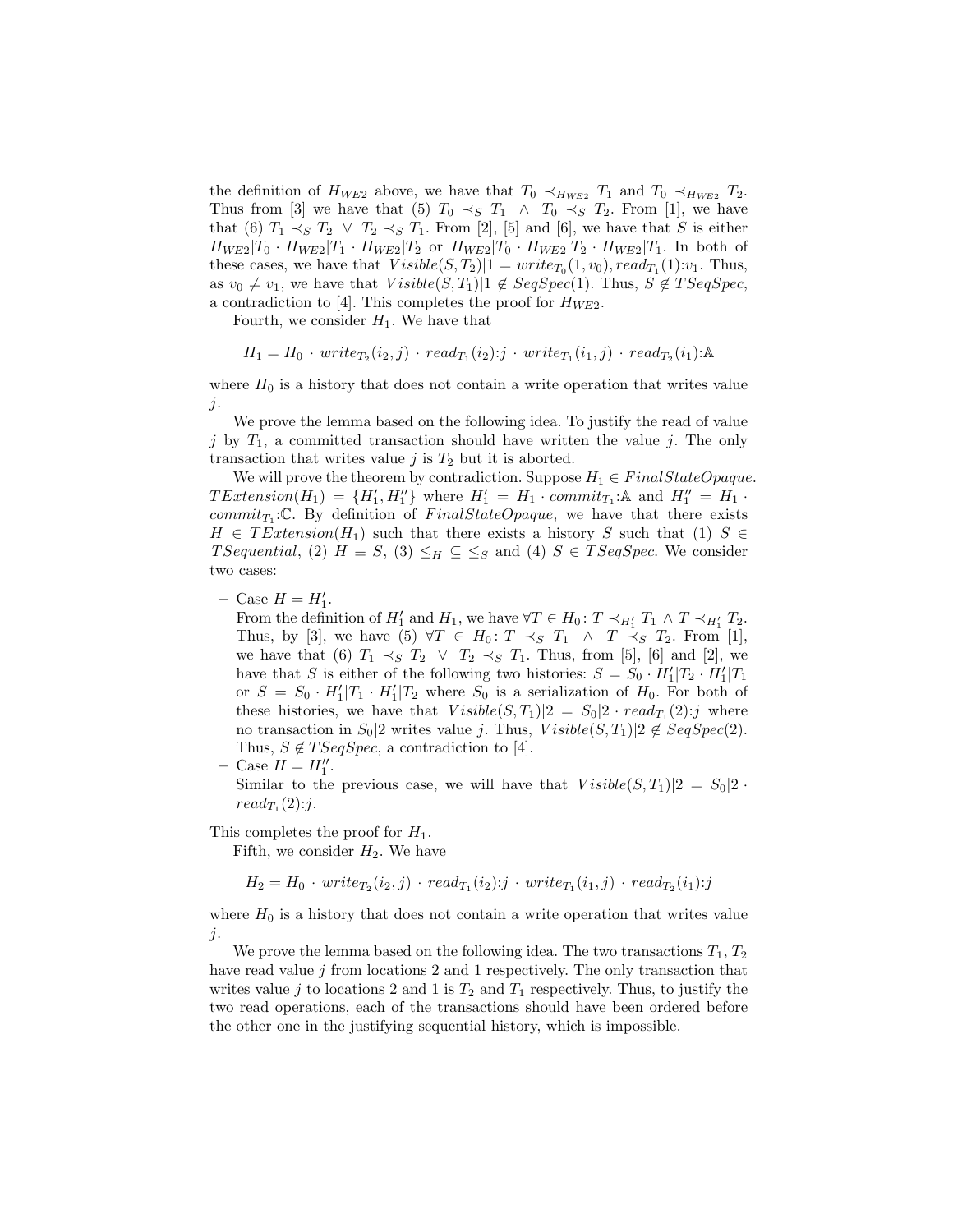We will prove the theorem by contradiction. Suppose  $H_2 \in FinalStateOpaque$ .  $TExtension(H_2) = {H'_2, H''_2, H'''_2, H'''_2}$  where

 $H_2' = H_2 \cdot commit_{T_1} : \mathbb{C} \cdot commit_{T_2} : \mathbb{C},$ 

 $H_2^{\prime\prime} = H_2 \cdot commit_{T_1} : \mathbb{C} \cdot commit_{T_2} : \mathbb{A},$ 

 $H_2^{\prime\prime\prime} = H_2 \cdot commit_{T_1} : \mathbb{A} \cdot commit_{T_2} : \mathbb{C},$ 

 $H_2^{III'} = H_2 \cdot commit_{T_1}$ : A  $\cdot commit_{T_2}$ : A.

By definition of  $FinalStateOpaque$ , we have that there exists  $H \in TExtension(H_2)$ such that there exists a history S such that (1)  $S \in TSequential$ , (2)  $H \equiv S$ ,  $(3) \leq_H \subseteq \leq_S$  and  $(4)$   $S \in TSeqSpec$ . We consider four cases:

– Case  $H = H'_2$ .

Similar to the proof for  $H_1$ , we have that S is either of the following two histories:  $S_1 = S_0 \cdot H_2' | T_1 \cdot H_2' | T_2$  or  $S_2 = S_0 \cdot H_2' | T_2 \cdot H_2' | T_1$  where  $S_0$  is a serialization of  $H_0$ . We consider two cases

•  $S = S_1$ :

We have that  $Visible(S,T_1)|2 = S_0|2 \cdot read_{T_1}(2) : j.$  where no transaction in  $S_0/2$  writes value j.

Thus,  $Visible(S, T_1)|2 \notin SegSpec(2)$ .

Thus,  $S \notin TSeqSpec$ , a contradiction to [4].

•  $S = S_2$ :

We have that  $Visible(S, T_2)|1 = S_0|1 \cdot read_{T_2}(1) : j.$  where no transaction in  $S_0|1$  writes value j.

Thus,  $Visible(S, T_2)|1 \notin SegSpec(1)$ .

Thus,  $S \notin TSeqSpec$ , a contradiction to [4].

- Case  $H = H_2''$ .

Similar to the previous case, we will have that  $Visible(S,T_1)|2 = S_0|2$ .  $read_{T_1}(2):j.$ 

 $-$  Case  $H = H_2'''$ .

Similar to the previous case, we will have that  $Visible(S, T_2)|1 = S_0|1$ .  $read_{T_2}(1):j.$ 

 $-$  Case  $H = H_2''''$ .

Similar to the previous case, we will have that  $Visible(S, T_2)|1 = S_0|1$ .  $read_{T_2}(1):j.$ 

 $\Box$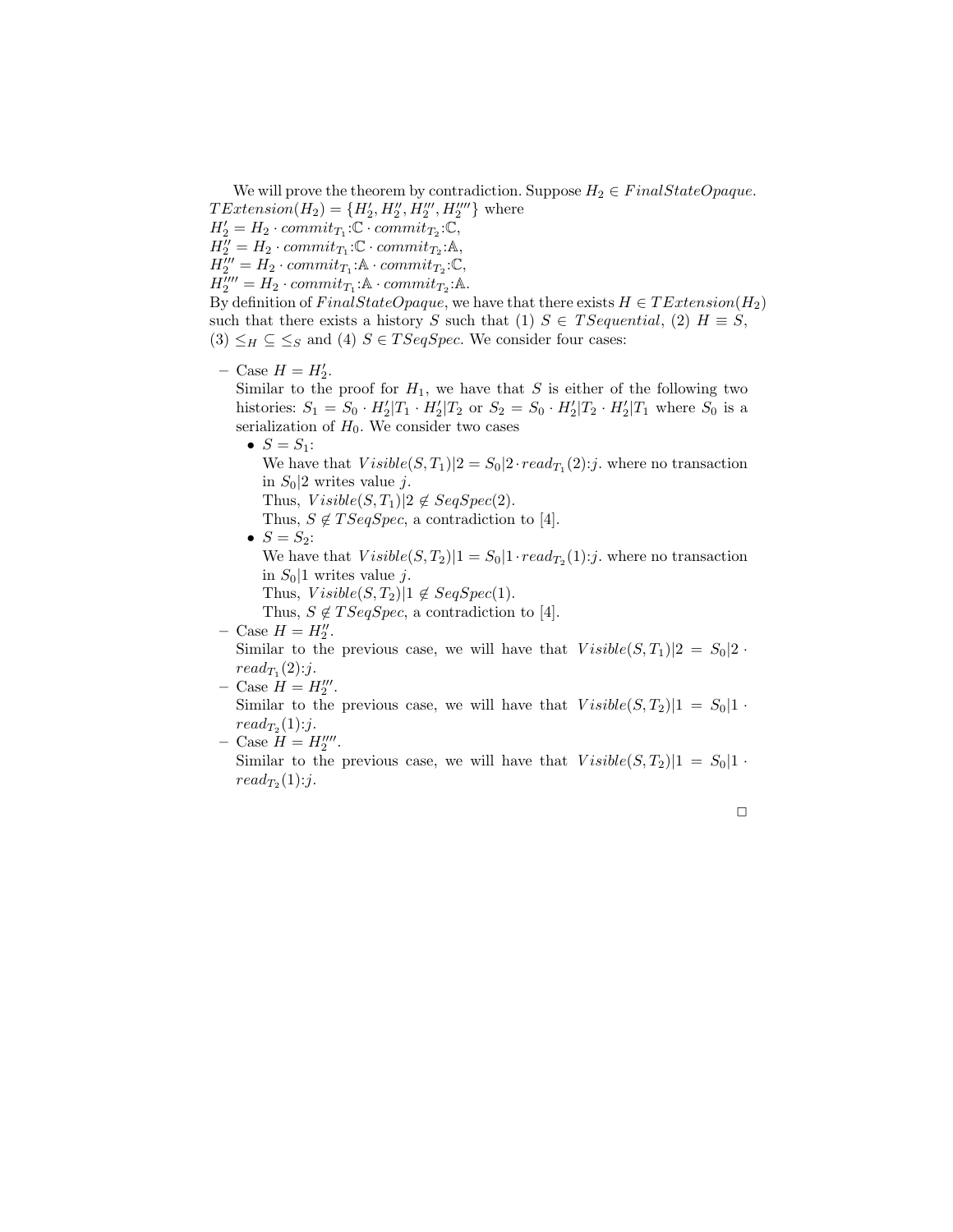$Reads(H) = {l_R | l_R \in H \wedge obj_H(l_R) = mem \wedge}$  $name_H(l_R) = read \wedge retv_H(l_R) \neq \mathbb{A}$  $Writes(H) = \{lw \mid lw \in H \land obj_H(l_W) = mem \land$  $name_H(l_W) = write \wedge return(l_W) \neq \mathbb{A}$  $Trans(H) = \{T \mid \exists l \in H : thread_H(l) = T\}$  $TSequential = \{S \in THistory \mid \underline{\preceq} S \text{ is a total order of } Trans(S)\}\$  $Committed(H) = \{T \mid \exists l \in H : thread_H(l) = T \land retv_H(l) = \mathbb{C}\}$  $Aborted(H) = \{T \mid \exists l \in H : thread_H(l) = T \land retv_H(l) = \mathbb{A}\}$  $Completed(H) = Committee(H) \cup Aborted(H)$  $Live(H) = Trans(H) \setminus Complete(d(H))$  $TComplete = \{H \in THistory \mid \forall T \in Trans(H): T \in Complete(d(H)\}\)$  $Pending(H) = \{T \in Live(H) \mid \exists l \in H : thread_H(l) = T \land$  $iEv(l) \in H \land \neg(rEv(l) \in H)$  $CommitPending(H) = \{T \in Live(H) \mid \exists l \in H : thread_H(l) = T \land name_H(l) = commit$  $iEv(l) \in H \land \neg(rEv(l) \in H)$  $TExtension(H) = {H' \in THistory \mid H \text{ is a prefix of } H' \land \forall T \in H' \Rightarrow T \in H \land$  $Live(H) \setminus CommitPending(H) \subseteq Aborted(H') \wedge$  $CommitPending(H) \subseteq Complete(d(H'))$  $Visible(S, T) = filter(S, \lambda t'. (t' = T) \vee ((t' \prec_S T) \wedge t' \in Committee(S)))$  $Now\,riteBetween_S(l_W, l_R) = \forall l'_W \in \,W\,rites(S): l'_W \preceq_S l_W \ \vee \ l_R \prec_S l'_W$  $SegSpec(i) = \{S \in Sequential \mid \forall l_R \in Reads(S): \exists l_W \in Writes(S):$  $l_W \prec_S l_R$  ∧ NoWriteBetween<sub>S</sub>( $l_W, l_R$ ) ∧  $retv_S(l_R) = arg1_S(l_W)$  $TSeqSpec = \{S \in TSequential \cap TComplete \mid \forall T \in S : \forall i \in I:$  $(Visible(S, T) | i) \in SegSpec(i)$  $FinalStateOpaque = \{H \in THistory \mid \exists H' \in TExtension(H): \exists S \in TSequential:\}$  $H' \equiv S \land \preceq_{H'} \subseteq \preceq_S \land S \in TSeqSpec$ 

Fig. 4. FinalStateOpaque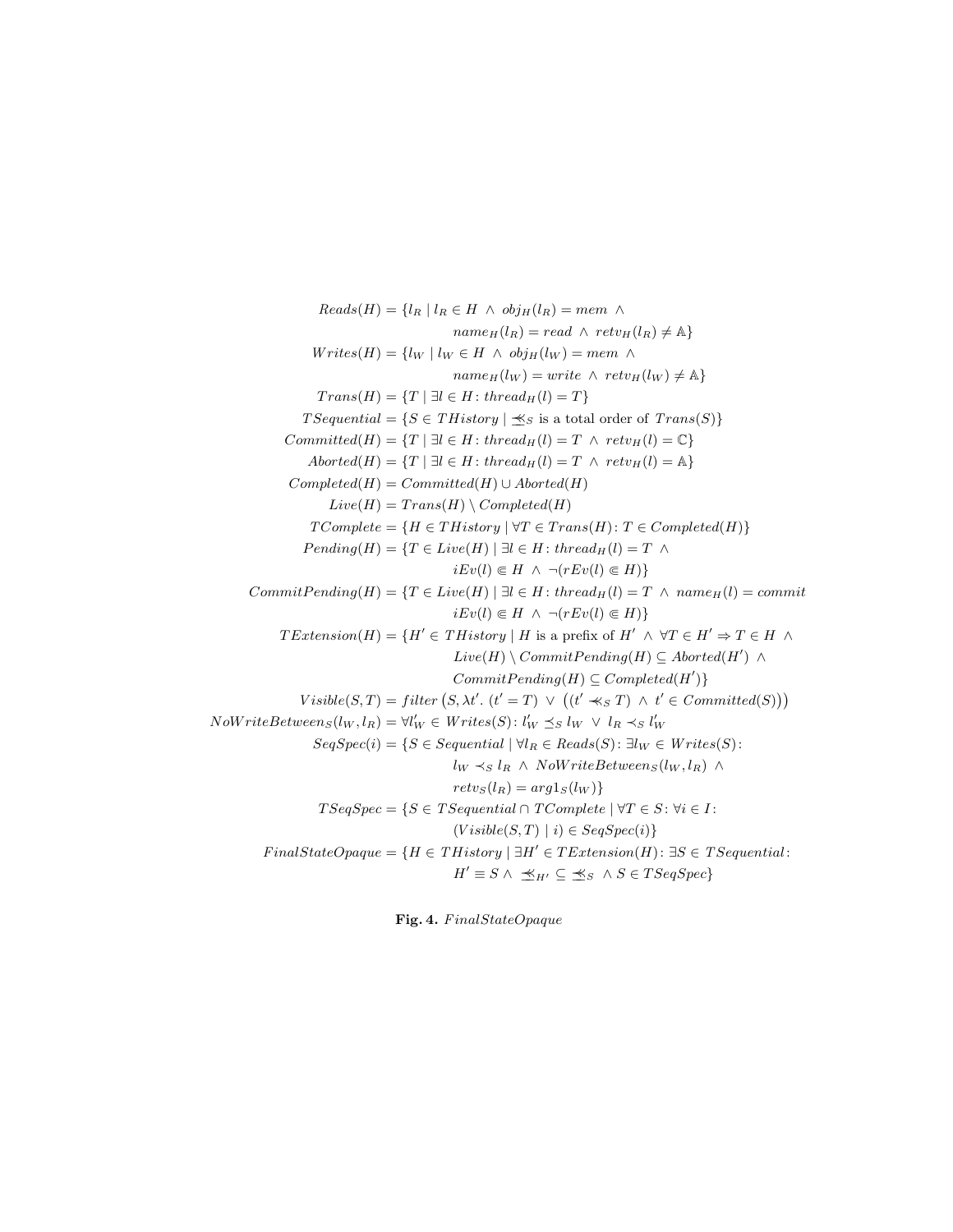

Fig. 5. Impossibility of Opacity and Local-progress for Direct-update TM Algorithms

# B Proof of Theorem 3

Proof. Assume otherwise, that is, there is a direct-update algorithm that ensures opacity and local progress. We exhibit a winning strategy for the environment that acts as an adversary to the algorithm and results in either a non-opaque history or an infinite history which does not satisfy local progress. The strategy is as follows. The client iteratively executes the following sequence of operations. Iteration number  $j$  is as follows

1. Invoke  $write_{T_2}(i_2, j)$ . If the response is A, leave this iteration and start the next iteration Otherwise, go to the next step. 2. Invoke  $read_{T_1}(i_2)$ . If the response is A, invoke  $commit_{T_2}$  and regardless of the response, leave this iteration and start the next iteration. Otherwise, go to the next step. 3. Invoke  $write_{T_1}(i_1, j)$ . If the response is A, invoke  $commit_{T_2}$  and regardless of the response,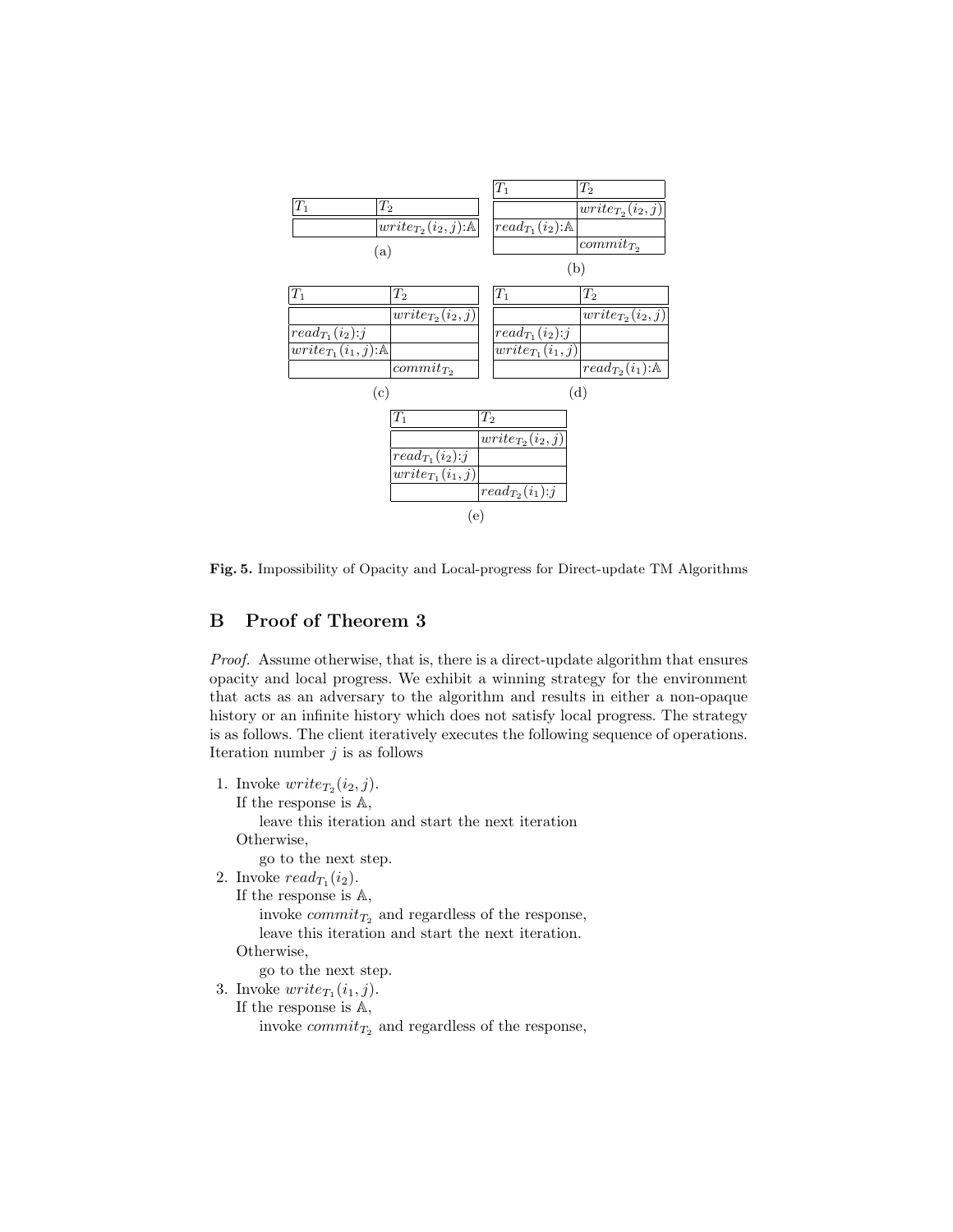leave this iteration and start the next iteration.

Otherwise, go to the next step. 4. Invoke  $read_{T_2}(i_1)$ . Regardless of the response, stop iterating.

In each iteration, the algorithm results in one of the executions depicted in Figure 5. Note that as the algorithm ensures local progress, by definition, every finite history of it can be extended to an infinite history of it. Thus, the three operations of the algorithm should be obstruction-free [4]. Thus, as the operations of the above strategy are called without interleaving from other operations, every operation should return. Also note that as the algorithm is direct-update, the reads return the newly written value  $j$ . We consider two cases:

- The execution stops. We consider two subcases:
	- The last iteration results in the execution depicted in Figure 5(d), that is, the history is of the form  $H_1$ . From Theorem 1 we have that  $H_1$ doesn't satisfy opacity, a contradiction.
	- The last iteration results in the execution depicted in Figure  $5(e)$ , that is, the history is of the form  $H_1$ . From Theorem 1 we have that  $H_2$  doesn't satisfy opacity, a contradiction.
- $-$  The execution does not stop. The repeated iterations are depicted in Figure  $5(a)-(c)$ . We consider two subcases:
	- From some point in time, only Figure 5(a) is repeated:

 $T_2$  is executing alone and is aborted an infinite number of times.  $T_2$  has an infinite number of operations, thus is not crashing.  $T_2$  gets an infinite number of abort response events, thus is not parasitic. Therefore  $T_2$  is a correct process. But  $T_2$  does not receive an infinite number of commit response events thus does not make progress. Therefore, the history does not satisfy local progress, a contradiction.

• Figure  $5(b)$  or (c) happen infinitely often in the history:  $T_1$  has an infinite number of operations, thus is not crashing.  $T_1$  gets an infinite number of abort response events, thus is not parasitic. Therefore,  $T_1$  is a correct process. But  $T_1$  does not receive an infinite number of commit response events thus does not make progress. Therefore, the history does not satisfy local progress, a contradiction.

 $\Box$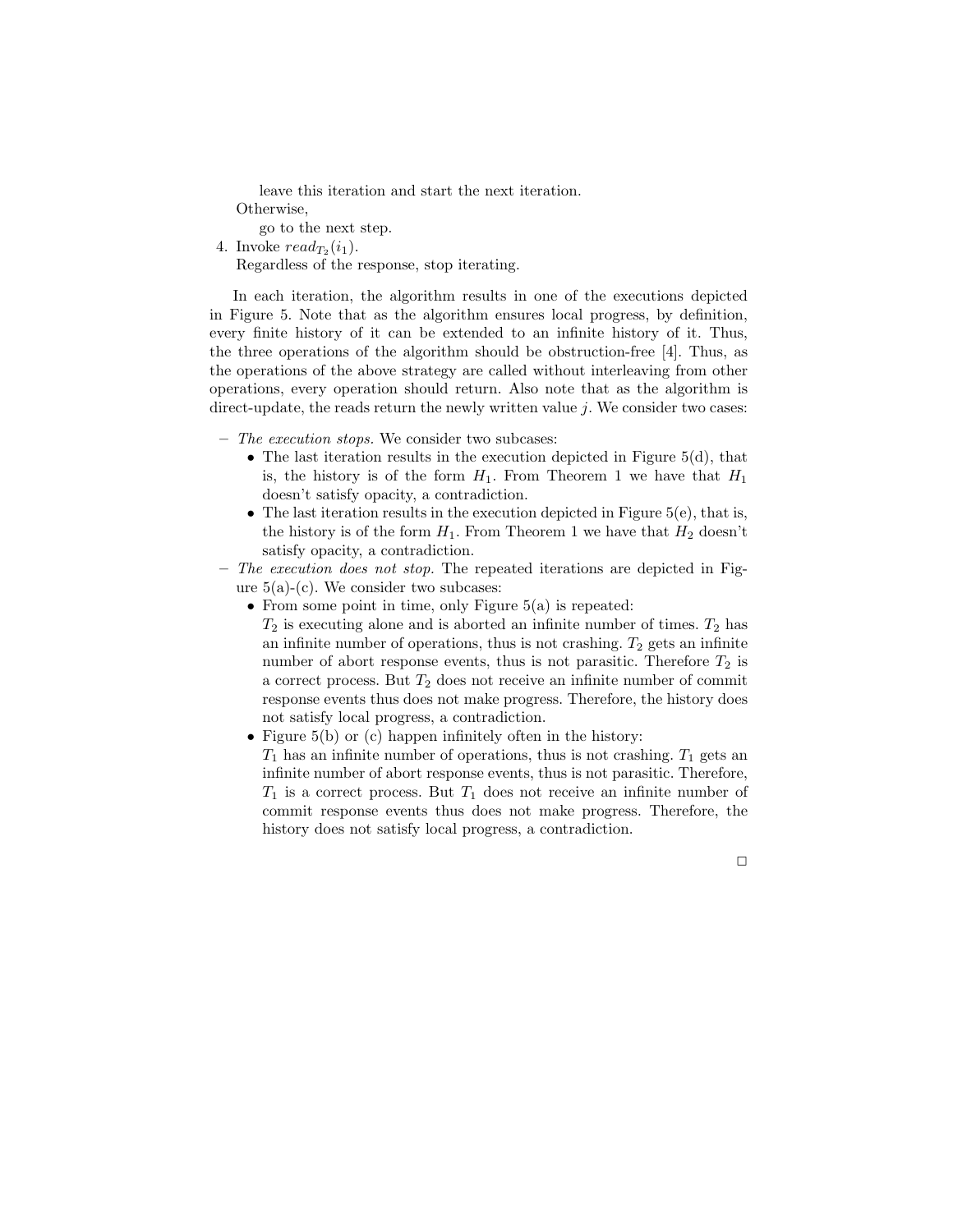## C TM Algorithms

### C.1 DSTM

DSTM allows only one writer to a location at a time. Therefore, the two fields oldVal and newVal of Locator are sufficient to represent the values of a location. While the current writer transaction is writing to  $newVal$ , oldVal stores the stable value. Committing a transaction T takes effect by a cas on  $state_T$ . During the commit, a transaction does not update the oldVal of the locations it has written to. Whether *oldVal* or  $newVal$  is the stable value is decided according to whether the state of the writer of the location is Committed or Aborted. To decide the stable value, if the state of the current *writer* is *Active*, it is cased to Aborted. Then, if the state of writer is *Committed, newVal* is the stable value; if it is Aborted, oldVal is the stable value. A new writer transaction of a location needs to set itself as the *writer* and also before overwriting *newVal*, if the state of the previous *writer* is *Committed*, the new writer needs to copy newVal (that is the stable value) to  $oldVal$ . As writer and  $oldVal$  may be concurrently read by readers of the location, the updates of the new writer to them need to be done in isolation. Thus, the first write of a writer transaction instantiates a new Locator object with the current transaction as the writer, the stable value of the location as  $OldVal$  and the value that it wants to write as newVal. Then, the new locator is installed in isolation by a cas on  $start_i$ . On a global read, the pair of the read index and the read value is added to the read set  $rset<sub>T</sub>$  that is validated before returning from a read or commit method call. Validation checks the equality of the logged value in  $rset_T$  to the last committed value of the location and that the transaction is not aborted by others.

The idea. DSTM is a deferred-update TM algorithm (The updates are delayed until a transaction commits [20]). Each location is represented as a reference to a record that stores the last and tentative states of the location. The current value of a location is decided according to the state of the last writer transaction to the location. Thus, a committing transaction updates the value of the locations that it has written to with a single CAS operation on its own state.

The algorithm. Figure 1 shows the Core DSTM algorithm. For a detailed walk-through of the algorithm, see the DSTM paper [23]. Here, we will merely summarize the data structures and then explain a particular execution that proves non-opacity.

The data structures. Let Loc be the class of objects with three fields: writer, oldVal and newVal. The field writer is a basic register that stores transaction identifiers. The two fields  $oldVal$  and  $newVal$  are basic registers that store values. Core DSTM uses the following shared objects. *state* is an array of atomic cas registers of size equal to the number of threads. For each transaction t, state[t] represents the state of t that is  $\{\mathbb{R}, \mathbb{A}, \mathbb{C}\}\$  (running, aborted or committed) with the default value  $\mathbb{R}$ . start is an array of atomic cas registers of size equal to the number of memory locations. For each memory location i,  $start[i]$ stores a reference to a locator object that represents the current state of location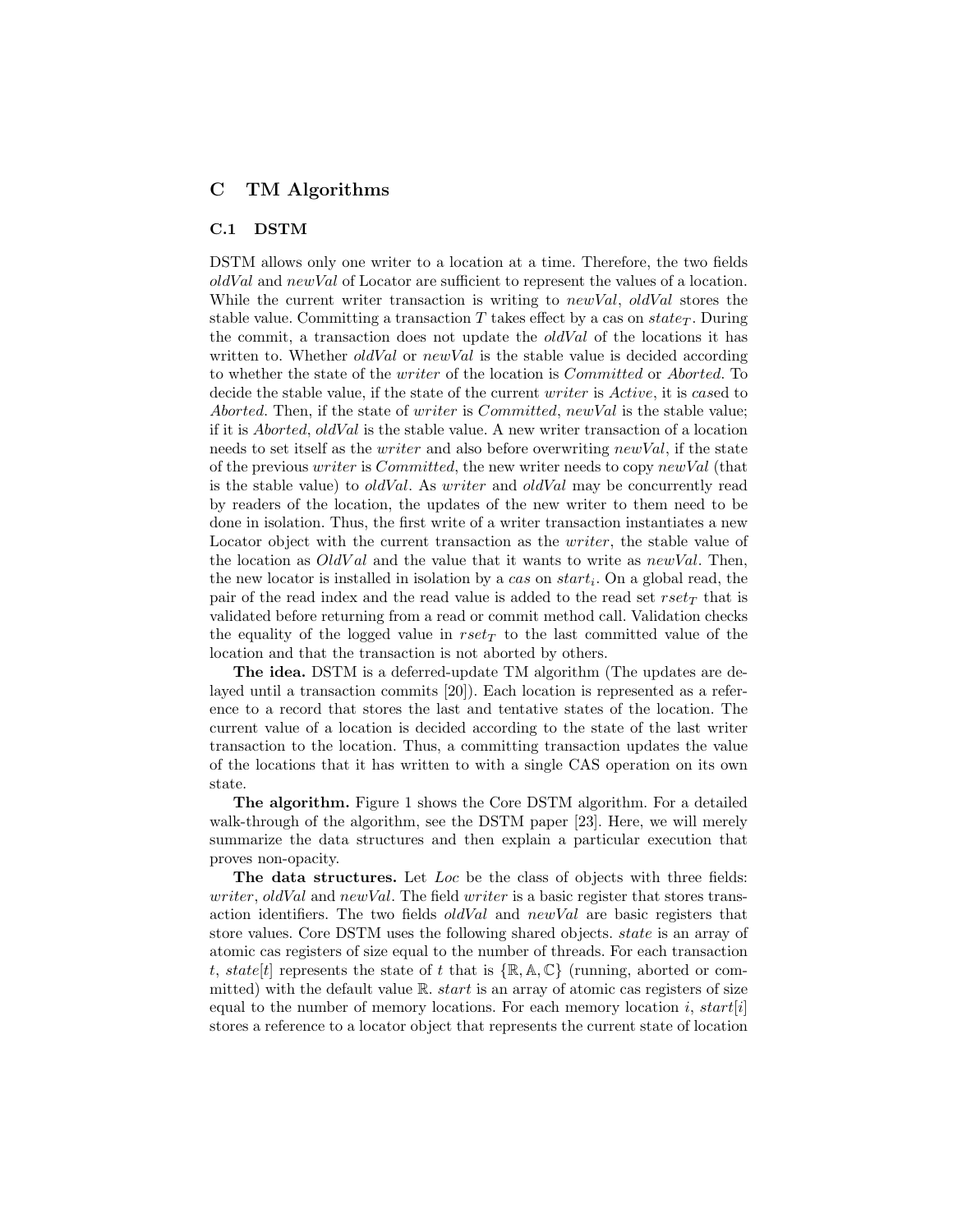i. The default value is a reference to a locator with *writer* set to  $T_0$ . The read set rset is a thread-local (transaction-local) set that stores vectors of index and value of read locations, and is  $\emptyset$  initially.

Fix. We learned from Victor Luchangco that the implementation of DSTM aborts the *writer* transactions of the locations in the read set  $rset_T$  during validation of the commit method call. We can model this fix by adding the following lines between C01 and C02:

foreach  $(i \in dom(rset_T))$  $st := start[i].read()$  $t' := st.write, read()$  $state[t'].cas(\mathbb{R}, \mathbb{A})$ 

Those lines prevent  $H_1$  because each transaction will abort the other transaction and thus both of them abort.

Another fix to the algorithm is to let R09 store the locator reference (instead of the value) in the read set, and to change the validation for the commit procedure to the following lines:

```
\det validate\tau()
    foreach ((i, ref) \in \text{rset}_T)start := start[i].read()if (start \neq ref)return false
    s := state[T].read()return s = \mathbb{R}
```
Those lines prevent  $H_1$  because both transactions observe that the locator is changed, fail the validation at C02 and abort.

### C.2 McRT

The first write to location i, tries to acquire  $l_i$  at  $W03$  before writing to  $r_i$  at  $W08$ . McRT is a direct-update algorithm. It directly writes to  $r_i$  during the write method call before the commit method is invoked. Therefore, the old value of  $r_i$ is read and cached in the undo set  $uset_T$  at  $W06-W07$  and restored to  $r_i$  while the transaction is aborting at  $A02-A04$ . A non-local read method call reads  $ver_i$ and then  $l_i$  at  $R03-R04$ . If  $l_i$  is locked, the transaction is aborted at  $R05-R06$ . The first non-local read method call from a location caches the version in the read set rset<sub>T</sub> at R08 which is used during the validation at  $C02-C06$ . For each read location  $i$ , the validation checks that the lock  $l_i$  is unlocked and the version  $ver_i$  is unchanged since it is read at R03. This ensures that  $r_i$  is unchanged since it is read at R09. For each written location, the version  $ver_i$  is incremented at  $C08$  and the lock  $l_i$  is released at  $C09$ .

The idea. McRT is a direct-update TM algorithm, which means that transactions directly modify memory locations [20]. Each transaction maintains an undo-log of values that it has overwritten. If the transaction aborts, it restores the old values from the log.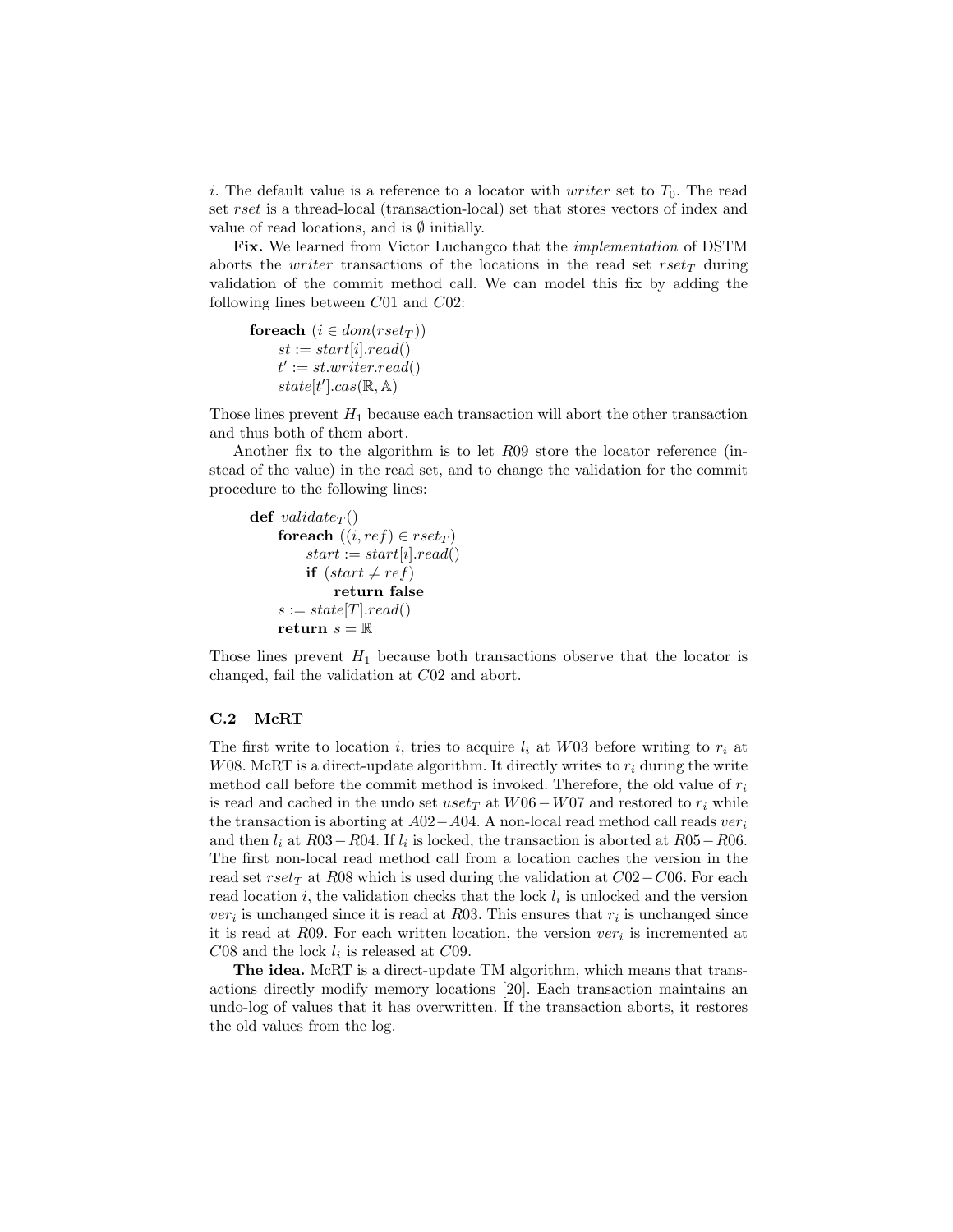The algorithm. Figure 2 shows the Core McRT algorithm. For a detailed walk-through of the algorithm, see the McRT paper [33]. Here we will merely summarize the data structures and then explain a particular execution that proves non-opacity.

The data structures. Core McRT uses the following shared objects.  $r$  is an array of basic registers of size equal to the number of memory locations. For each location i,  $r[i]$  stores the value of location i, ver is an array of atomic registers of size equal to the number of memory locations. For each location i, ver $[i]$  stores the version for location  $i$  that is initially 0.  $l$  is an array of try-locks of size equal to the number of memory locations. For each location  $i, l[i]$  is initially released. Core McRT uses the following thread-local (transaction-local) objects. The read set rset is a map from location indices to versions which is  $\emptyset$  initially, and the undo set uset is a map from location indices to overwritten values which is  $\emptyset$ initially.

In the original implementation,  $ver[i]$  and  $l[i]$  are stored in a single word. In our specification, we make the distinction explicit and specify the order of accesses to these registers. In addition, the original implementation overwrites the version bits with the transaction descriptor during the lock acquisition. Therefore, the versions had to be cached not only during the read method call but also during the write method call. Our specification stores only versions in the version registers and avoids caching of those registers during the write method call.

Fix to McRT. The validation in the commit method ensures that only transactions that have read consistent values can commit; this is the key to why Core McRT is serializable. A possible fix to make McRT opaque is to let also the read method do validation, that is, to insert a copy of lines  $C03 - C06$  between line R09 and line R10. Note though that in the fixed algorithm, a sequence of writer transactions can make a reader transaction abort an arbitrary number of times. This observation motivated our study of progress for direct-update TM algorithms such as McRT.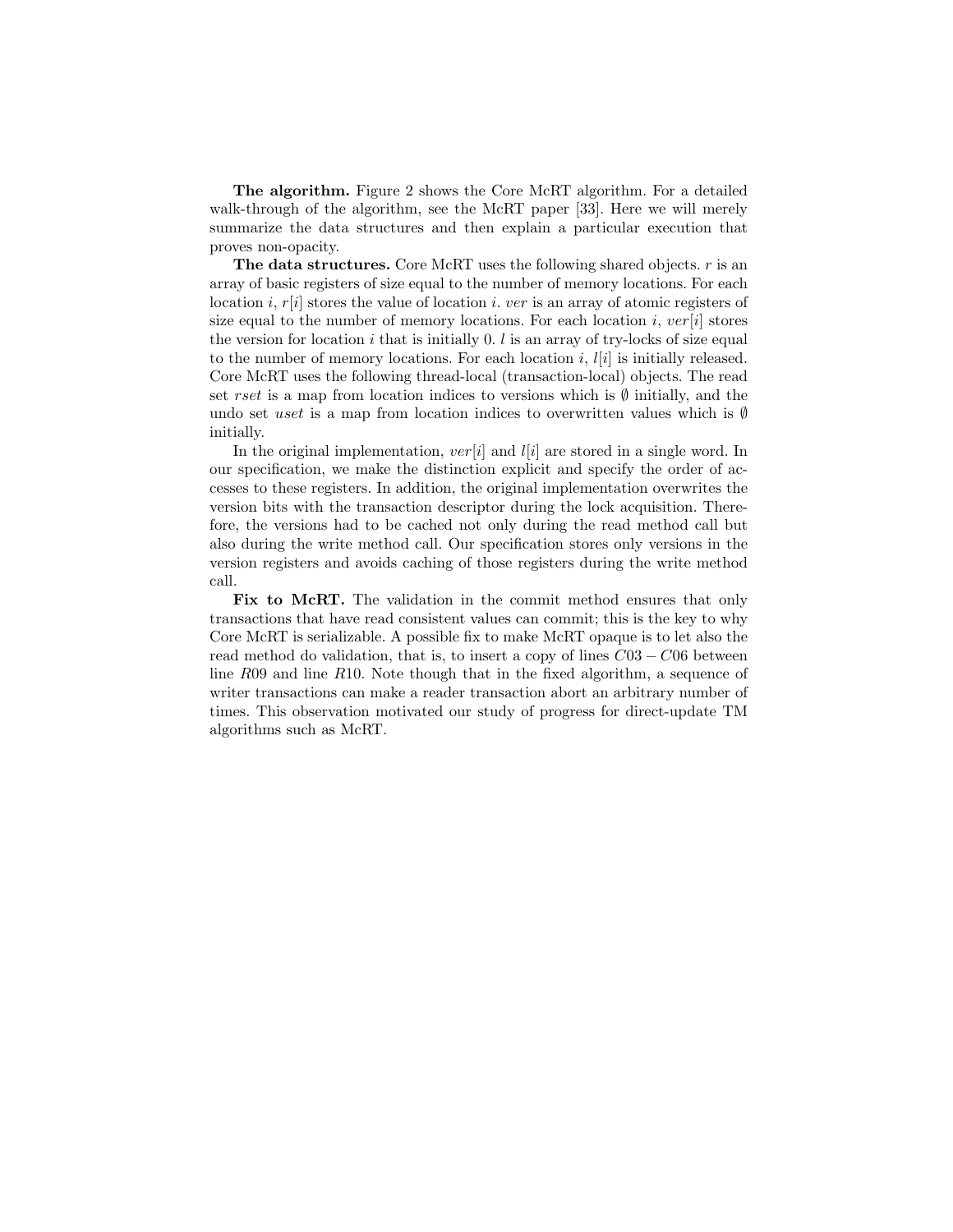## D Base Objects

We now define the base objects and their guarantees.

In this subsection, we use  $\forall$  and  $\exists$  as a notational convenience.  $\forall l: p$  can be rewritten as  $\bigwedge_{(l \in \text{Label}_S(X))} p$  and  $\exists l : p$  can be rewritten as  $\bigvee_{(l \in \text{Label}_S(X))} p$ .

We first define the abstract types. Register ADT. A register reg is an object that encapsulates a value and supports read and write methods. The method call reg.read() returns the current encapsulated value of reg. The method call reg.write $(v)$  where  $v \in V$  overwrites the encapsulated value of reg with  $v$ . For brevity, we write r as a syntactic sugar for r.read. Also  $r := v$  is used as a syntactic sugar for r.write(v).

The sequential specification of register reg,  $SegSpec(req)$ , is the set of sequential histories of read and write method calls on reg where every read returns the value given as the argument to the latest preceding write (regardless of thread identifiers). (Note that it is assumed that a write method call initializes the register before other methods are invoked.)

$$
isXRead_{X,r}(l_W) = l_W \in X \land obj_X(l_W) = r \land name_X(l_W) = read
$$
  
\n
$$
isXWrite_{X,r}(l_W) = l_W \in X \land obj_X(l_W) = r \land name_X(l_W) = write
$$
  
\n
$$
NowriteBetween_{X,X',r}(l_W, l_R) = \forall l'_W : isXWrite_{X,r}(l'_W) \Rightarrow (l'_W \preceq_{X'} l_W \lor l_R \preceq_{X'} l'_W)
$$
  
\n
$$
isXWriter_{X,X',r}(l_W, l_R) = isXWrite_{X,r}(l_W) \land
$$
  
\n
$$
l_W \prec_{X'} l_R \land
$$
  
\n
$$
NowriteBetween_{X,X',r}(l_W, l_R)
$$
  
\n
$$
SeqSpec(r) = \{S \in Sequential \mid S | r = S \land
$$
  
\n
$$
\forall l_R : isXRead_{S,r}(l_R) \Rightarrow
$$
  
\n
$$
\exists l_W : isXWriter_{S,S,r}(l_W, l_R) \land
$$
  
\n
$$
retvs(l_R) = arg1_S(l_W)\}
$$

CAS (Compare-And-Swap) Register ADT. A CAS register is an object that encapsulates a value from the definite set of values V and supports the cas method in addition to *read* and *write* methods. The method call  $r.cas(v_1, v_2)$ updates the value of the register to  $v_2$  and returns true if the current value of the register is  $v_1$ . It returns  $false$  otherwise.

We call a *write* method call or a successful *cas* method call, a successful write. The sequential specification of cas register reg,  $SeaSpec(req)$ , is the set of sequential histories of read, write and cas method calls on reg with the following two conditions. Every read returns the value given as the argument to the latest preceding successful write (regardless of thread identifiers). (Note that it is assumed that a write method call initializes the register before other methods are invoked.) Every cas with the first argument  $v_1$  returns true if the latest preceding successful write writes value  $v_1$  and returns false otherwise.

Lock ADT. A lock l is an object that encapsulates an abstract state, acquired A or released R, and supports the following methods: lock: The method call *l.lock* changes the abstract state from  $\mathbb R$  to  $\mathbb A$ . unlock: The method call *l.unlock*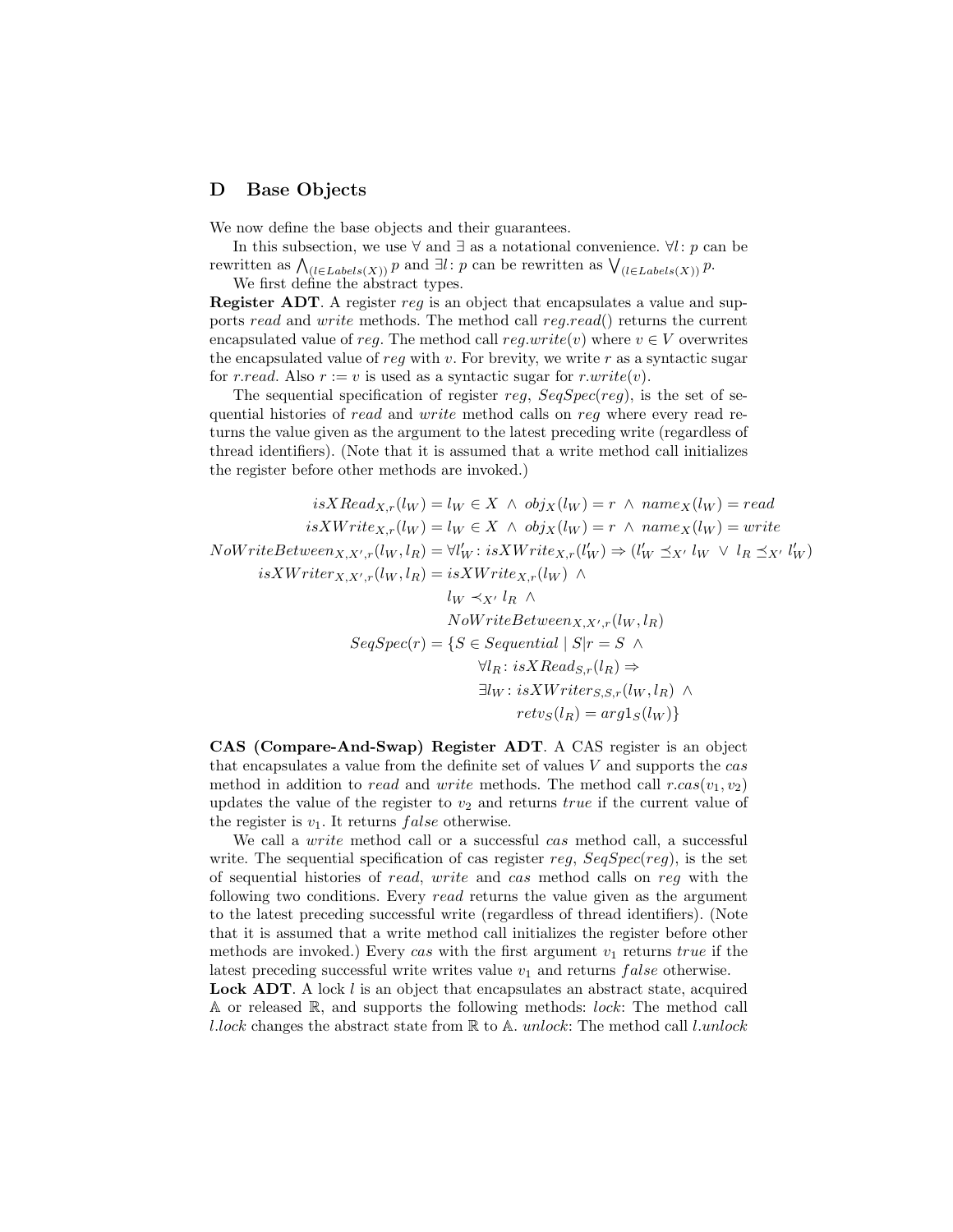changes the state from  $\mathbb A$  to  $\mathbb R$ . read: The method call l.read returns true if the state of lock is  $A$  and false otherwise. The method calls lock and unlock are mutating method calls. The method call read is an accessor method call.

The sequential specification of a lock l,  $SeqSpec(l)$ , is the set of sequential histories L of lock, unlock, and read method calls on l where the sub-history of L for mutating methods is an alternating sequence of lock and unlock methods and every read method call in L returns true if the last mutating method call before it in  $L$  is a *lock* and returns *false* if the last mutating method call before it in L is an unlock.

**Try-Lock ADT.** A try-lock  $l$  is an object that encapsulates an abstract state, acquired  $A$  or released  $\mathbb{R}$ , and supports the following methods: *trylock*: The method call *l.trylock*: if the state of the *lock* is  $\mathbb{R}$ , it is changed to A and *true* is returned. Otherwise false is returned. unlock: The method call *l.unlock* changes the state from A to R. read: The method call *l.read* returns true if the state of the *lock* is A and *false* otherwise.

We call a lock or successful try-lock, a successful lock method call. We call a lock, successful try-lock or unlock method call, a mutating method call. The sequential specification of a try-lock l,  $SeqSpec(l)$ , is the set of sequential histories L of  $tryLock$ , unlock, and read method calls on l with the following conditions: The last mutating method call before a successful lock method call is an unlock method call. Similarly, the last mutating method call before an unlock method call is a successful lock method call. A tryLock method call returns true if the latest preceding mutating method call is an *unlock* and returns false otherwise. Similarly, A read method call returns true if the latest preceding mutating method call is an *unlock* and returns *false* otherwise.

**Counter ADT.** A counter  $c$  is an object that encapsulates a natural number and supports the following two methods: The method call c.read returns the current value of  $c$ . The method call  $c.id$  increments the value of  $c$  and returns the incremented value.

The sequential specification of a counter c,  $SegSpec(c)$ , is the set of sequential histories of  $read$  and  $iaf$  method calls on  $c$  where every method call returns the number of *iaf* method calls before it (including the method call itself). Note that it is assumed that the initial value of the counter is zero.

Set ADT. A set s is an object that represents a set of values and supports the following methods: Add  $\oplus$ : The method call  $s \oplus v$  adds value v to set s. Remove  $\ominus$ : The method call  $s \ominus v$  removes v from s. Membership  $\in : v \in s$  returns true if s contains v and false otherwise. (In fact,  $v \in s$  is a syntactic sugar for  $s \in (v)$ .) Iterator: Iterator of elements (used in foreach).

**Map ADT.** A map  $m$  is an object that represents a mapping from a set of keys K to a set of values V and supports the following methods: Add  $\oplus$ : The method call  $m \oplus (k \mapsto v)$  adds or updates the mapping for key  $k \in K$  to value  $v \in V$ in map m. Remove  $\ominus$ : The method call  $m \ominus k$  removes k from the domain of m. Lookup (): The method call  $m(k)$  returns the value that map m associates with key  $k \in K$ . Domain dom: The method call m.dom returns the set of keys that are mapped by map m  $dom(m)$  is a syntactic sugar for m.dom). Iterator: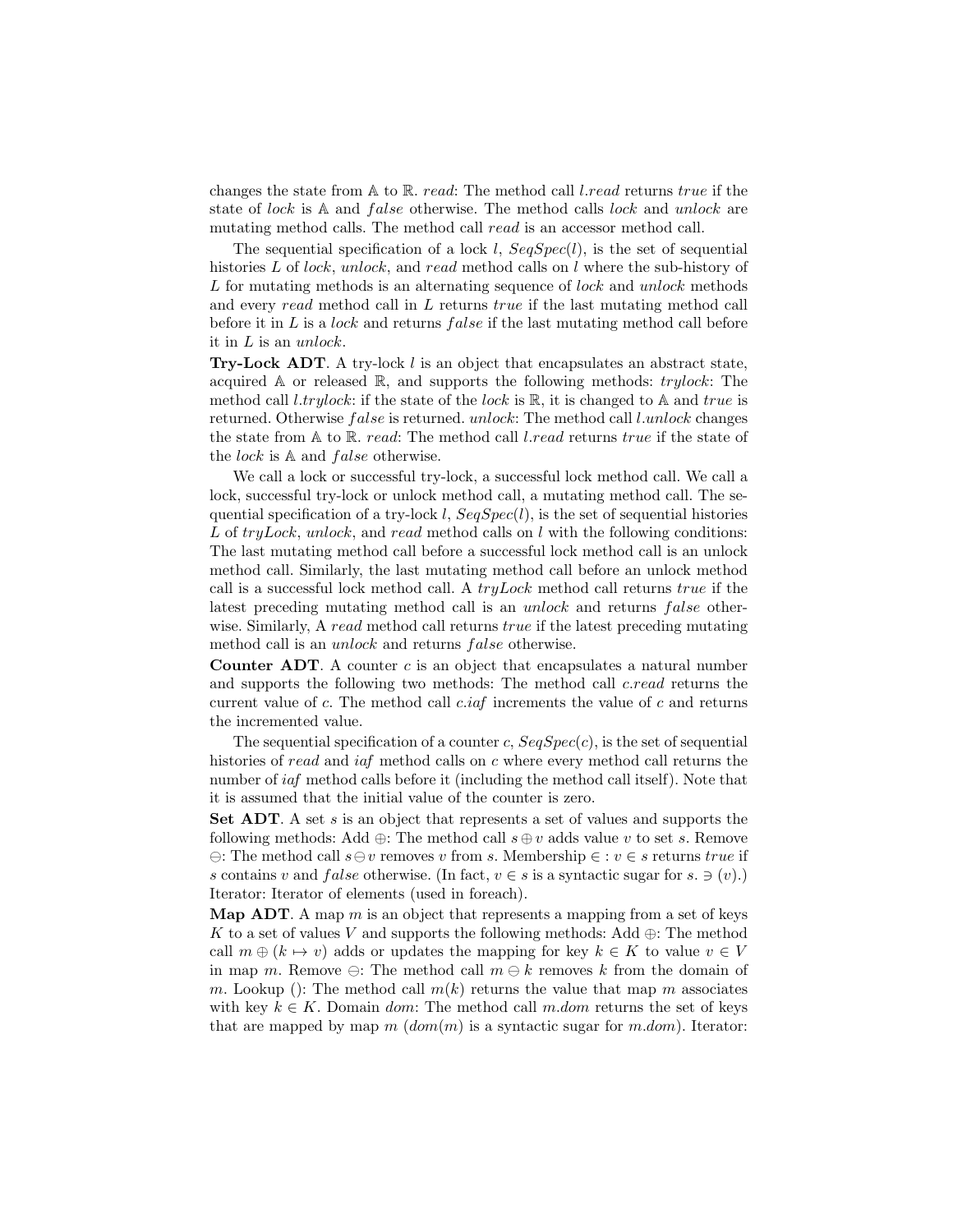Iterator of key, value pairs (used in foreach).

We have already formally defined basic and linearizable objects. We now define concrete types.

Basic Register. A basic register is a basic object of register ADT.

Let *BasicRegister* denote the class of basic registers.

Atomic Register. An atomic register is a linearizable object of register ADT. Let *AtomicRegister* denote the class of atomic registers.

Lemma 1. Consider an atomic register reg. For every read method call R on reg, there is a write method call W on reg that writes the same value that R has returned and W is the last write method call that is linearized before R.

Formally, if  $X$  is a history of an atomic register reg and Reg is the linearization of  $X$ , then

> $\forall l_R : is X Read_{X,req}(l_R) \Rightarrow$  $\exists l_W : \textit{isXWriter}_{X, \textit{Rea}, \textit{req}}(l_W, l_R) \; \wedge$  $retv_X(l_B) = arg1_X(l_W)$

This is a restatement of Theorem 3 from the original definition of linearizability. Immediate from linearizability of the atomic register and sequential specification of register.

Atomic CAS Register. A CAS register is a linearizable object of CAS register ADT.

Let *AtomicCASRegister* denote the class of Atomic CAS registers.

Lemma 2. Consider an atomic cas register reg. For every read method call R on reg, there is a successful write W on reg that writes the same value that R has returned and W is the last successful write that is linearized before R.

Lemma 3. Consider an atomic cas register reg. A cas method call C on reg with first argument  $v_1$  returns false if the last successful write linearized before  $C$  writes  $v_1$  and returns false otherwise.

Lock. A lock is a linearizable object of lock ADT.

Let *Lock* denote the class of locks.

Intuitively, a history is owner-respecting for a lock if every thread in the history releases the lock only after it has already acquired it. Formally, a history X on a lock l is owner-respecting iff for every thread T, the sub-history of  $X|T$ for mutating method calls is a sequence of pairs of lock and unlock method calls (possibly followed by a lock method call).

 $OwnerRespeting_X(lo) =$ 

 $\forall T, l$ :  $(l \in X | T \wedge obj_{X|T}(l) = lo \wedge name_{X|T}(l) = unlock)$  $\Rightarrow \exists l'$ :  $(l' \in X | T \wedge obj_{X|T}(l') = lo \wedge name_{X|T}(l') = lock \wedge$  $l' \prec_{X|T} l \wedge$  $\forall l'': (l' \prec_{X|T} l'' \prec_{X|T} l) \Rightarrow \neg(obj_{X|T}(l'') = lo \land name_{X|T}(l'') = unlock)$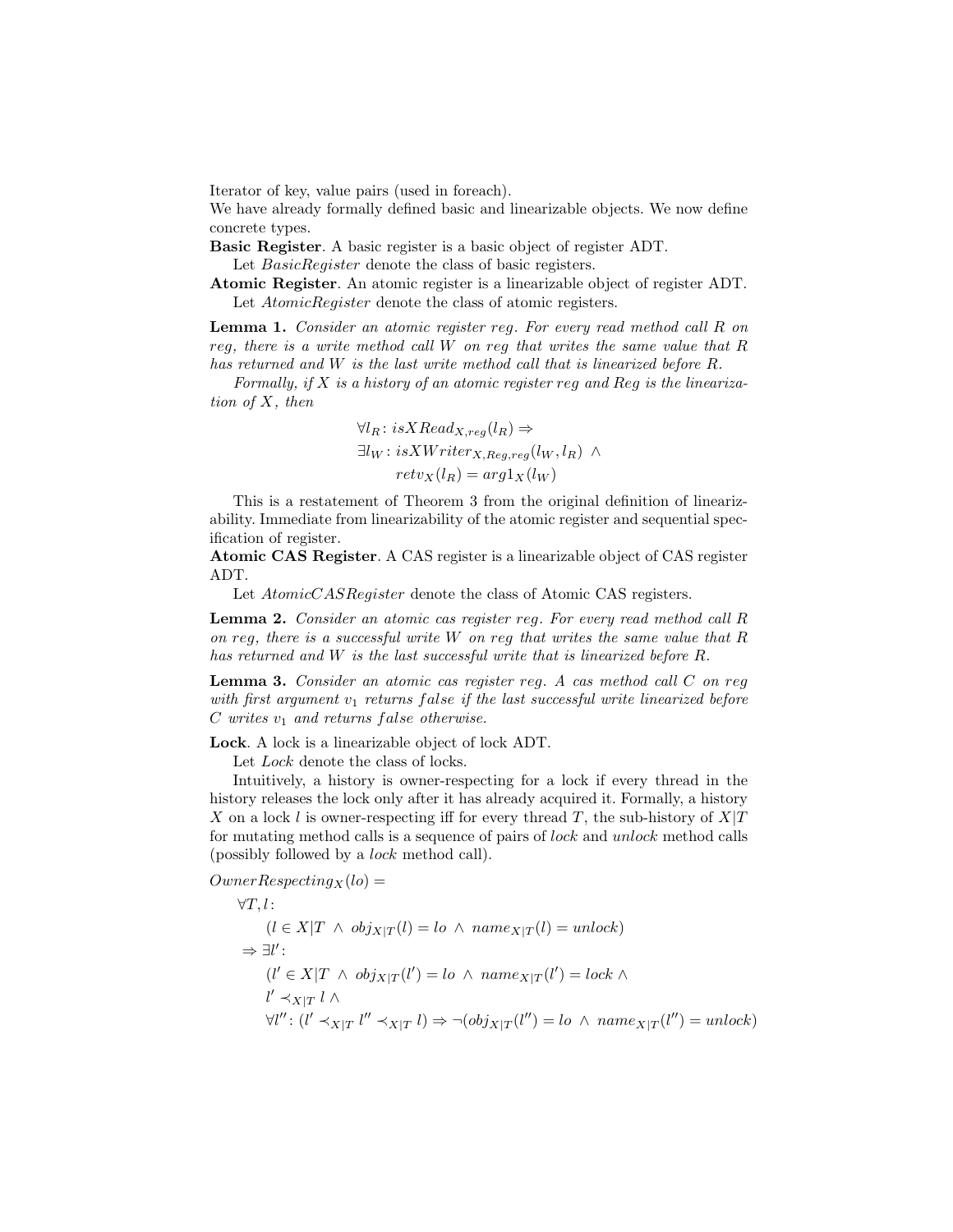**Lemma 4.** If l is a lock, X is an owner-respecting history of l and L is the linearization of X, then the sub-history of  $L$  for mutating method calls is a sequence of pairs of lock and unlock method calls by the same thread (possibly followed by a lock method call).

This is immediate from the sequential specification of the lock, owner-respecting and real-time-preservation properties.

Lemma 5. In an owner-respecting execution, if a lock method call of a thread  $T_1$  is linearized before an unlock method call of a thread  $T_2$ , then an unlock method call of  $T_1$  is linearized before a lock method call of  $T_2$ . Formally, if l is a lock,  $X$  is an owner-respecting history of l and  $L$  is the linearization of X, then

 $\forall l_{11}, l_{u2}$ :  $(l_{l1} \in X \ \wedge \ name_X(l_{l1}) = lock \ \wedge$  $l_{u2} \in X \land name_X(l_{u2}) = unlock \land$  $l_{l1} \prec_L l_{u2} \implies$  $\exists l_{u1}, l_{l2}$ :  $l_{u1} \in X \land name_X(l_{u1}) = unlock \land thread_X(l_{u1}) = thread_X(l_{u1}) \land$  $l_{l2} \in X \land name_X(l_{l2}) = lock \land thread_X(l_{l2}) = thread_X(l_{u2}) \land$  $l_{u2} \prec_L l_{l1}$ 

This is immediate from Lemma 4.

Lemma 6. In an owner-respecting execution, if a lock method call of a thread  $T_1$  is linearized before a read method call of a thread  $T_2$  that returns false, then an unlock method call of  $T_1$  is linearized before the read method call. Formally, if  $l$  is a lock,  $X$  is an owner-respecting history of  $l$  and  $L$  is the linearization of X, then

 $\forall l_{l1}, l_{r2}$ :  $(l_{l1} \in X \land name_X(l_{l1}) = lock \land$  $l_{r2} \in X \land name_X(l_{r2}) = read \land retv_X(l_{r2}) = false$  $l_{l1} \prec_L l_{r2}) \Rightarrow$  $\exists l_{u1}$ :  $l_{u1} \in X \land name_X(l_{u1}) = unlock \land thread_X(l_{u1}) = thread_X(l_{u1}) \land$  $l_{u1} \prec_L l_{r2}$ 

This is immediate from Lemma 4 and the sequential specification of the lock.

Try-Lock. A try-lock is a linearizable object of try-lock ADT.

Let  $TryLock$  denote the class of try-locks.

Strong Counter. A strong counter is a linearizable object of counter ADT. Let *SCounter* denote the class of strong counters.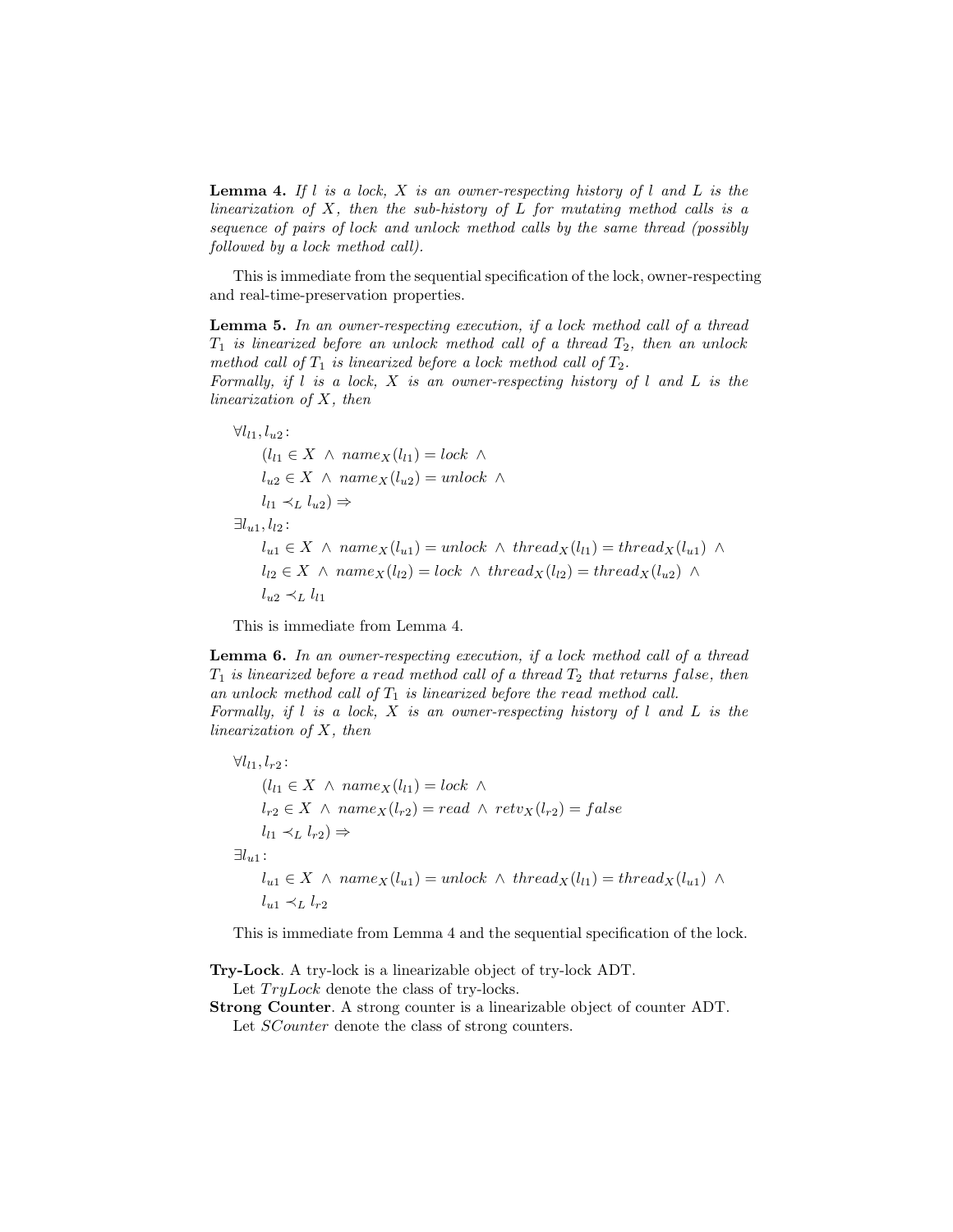Lemma 7. The return values of method calls that are linearized before an iaf method call are smaller than the return value of the iaf method call. Formally, if  $X$  is a history of a strong counter  $s$  and  $S$  is the linearization of X, then

$$
\forall l, l':
$$
  

$$
l \in X \ \land \ l' \in X \ \land \ name_X(l') = iaf \ \land \ l \prec_S l' \Rightarrow
$$
  

$$
retv_X(l) < retv_X(l')
$$

Immediate from linearizability of the strong counter and sequential specification of counter.

Basic Set. A basic set is a basic object of set ADT.

Let Set denote the class of basic sets.

Basic Map. A basic set is a basic object of map ADT.

Let  $Map$  denote the class of basic maps.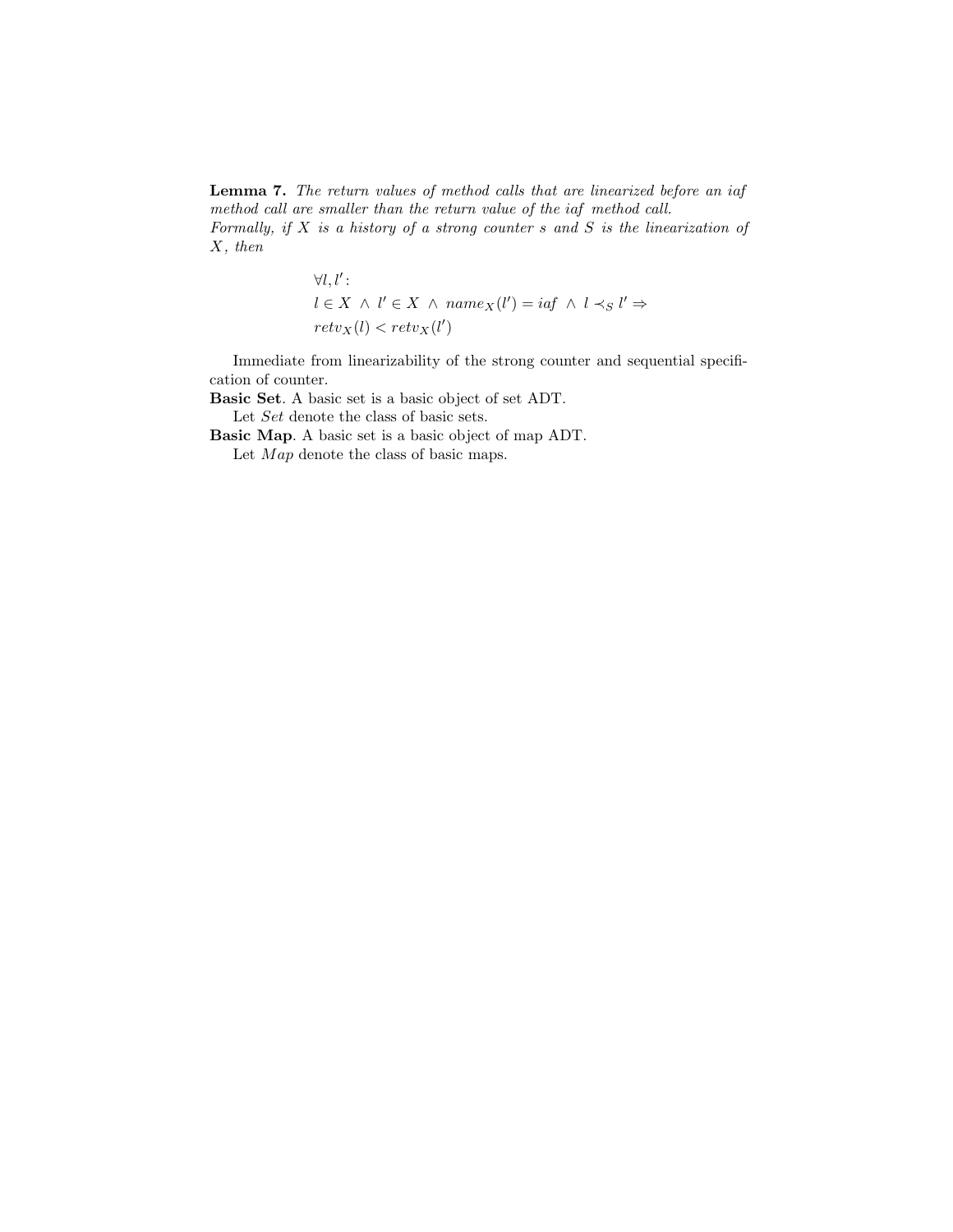## E Reconstruction Tool

### E.1 A DSL for Concurrent Objects

Separation of specification and implementation is a classical design principle. Unfortunately, this principle is absent in much of the current literature on synchronization algorithms. The algorithms are usually presented in text or in architecture-dependent and optimized code. In particular, the algorithms are tailored for particular memory models and specify particular fences. Striving for efficiency, distinct objects are packed to the bit space of a memory location. To avoid false sharing phenomenon, objects are explicitly padded.

These specifications can have unfortunate effects. Orders that are implicitly respected by a memory model may not be provided by another. Thus, porting algorithms can introduce bugs.<sup>1</sup> This can may require repetition of timeconsuming verification efforts. The details of how the layout of an object affects space and time can obfuscate the algorithm intents. So the specifications may not be self-contained, general, portable, amenable to verification and readily understandable.

We note that an algorithm relies on two sets of properties, namely the type of the employed base objects and the preservation of certain orders in the program. A definite type of object such as lock declares the safety and liveness properties that the objects of the type guarantee and is abstract from its implementations. Similarly, the required program orders are abstract from the memory model or the fences needed to satisfy them. We introduce Samand, a DSL where the type of the base objects and the required program orders are explicitly declared. The algorithms that are represented in Samand can be specified and verified once and then translated to multiple low level models.

The specification can specify an assertion as the correctness condition. This assertion can be a partial correctness condition such as negation of a bug pattern. We have built a checking tool that analyzes the specification and verifies the correctness assertion. If the program does not meet the correctness condition, the tool reports an illustrative trace of the program that violates the correctness condition. The history semantics i.e. the set of histories that a specification can generate is a set of constraints. The tool translates the specification into constraints. The negation of the correctness condition is also translated to a constraint. These constraints are represented in the SMT2 format and fed to Z3 SMT solver. If Z3 does not find a model, the specification is verified. If a model is found, an execution that violates the specification assertion is found. The model is read and a program trace is reconstructed from it.

### E.2 Example: Dekker Mutual Exclusion

We introduce a DSL called Samand for the specification of concurrent object algorithms. A specification of a concurrent object declares the type of a set of

<sup>1</sup> For example, an earlier release of the STAMP benchmarks had an incorrect port of the TL2 algorithm from SPARC to x86.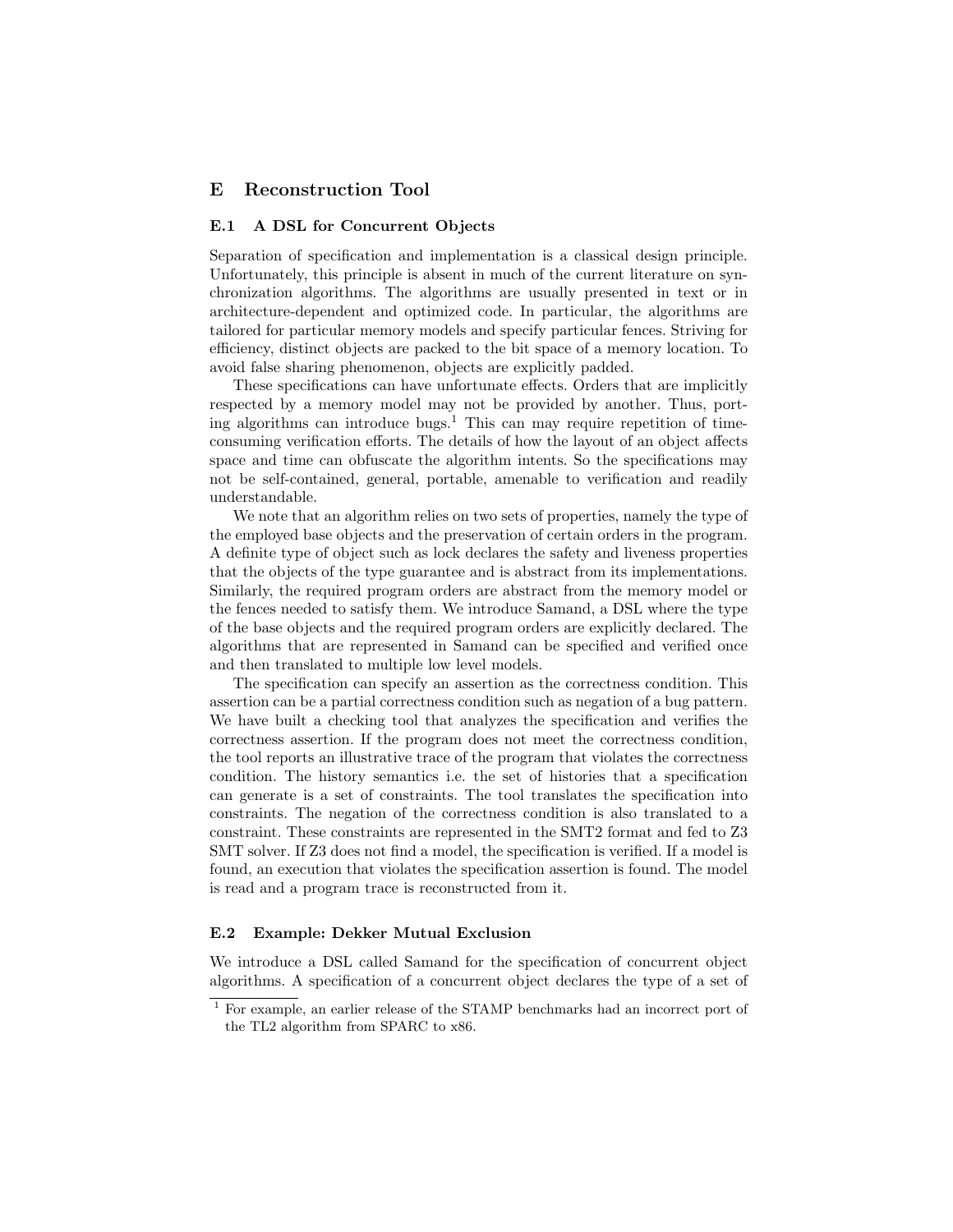```
1 DekkerSpec {
2 f_1 : AtomicRegister
3 f_2 : AtomicRegister
4 r: BasicRegister
5
6 def this () {
V = W_0 1 V = 1. write (0)8 W_002> f<sub>-</sub>2.write (0)
9 }
10
11 main {
12 {
13 W_1 > f_1 . write (1)
14 R_2 > x_2 = f_2 . read()15 I_1 > if (x_2 = 0)16 C_1> r.write (1)
17 } || {
18 W_2 > f_2. write (1)
19 R_1 > x_1 = f_1 . read()20 I_2 > if (x_1 = 0)21 C_2 C_2 r. write (2)22 }
23 }
24
25 order {
26 W_1 -> R_2 &&
27 W_2 -> R<sub>-1</sub>
28 }
29
30 spec {
31 \sim (
32 exec (C_1) /
33 exec (C_2)34 )
35 }
36 }
```
Fig. 6. Dekker Algorithm Specification

shared base objects and defines a set of methods. The set of supported base object types are BasicRegister, AtomicRegister, AtomicCASRegister, Lock and TryLock. There is also support for arrays of these types and thread-local objects. User can define record types. A record type contains a set of object declarations. The new operator dynamically allocates an instance of a record type and returns a reference to it. The method definitions call methods on the base objects. Method calls are ordered by program control and data dependencies and lock happens-before orders. To allow for performance benefits of out-of-order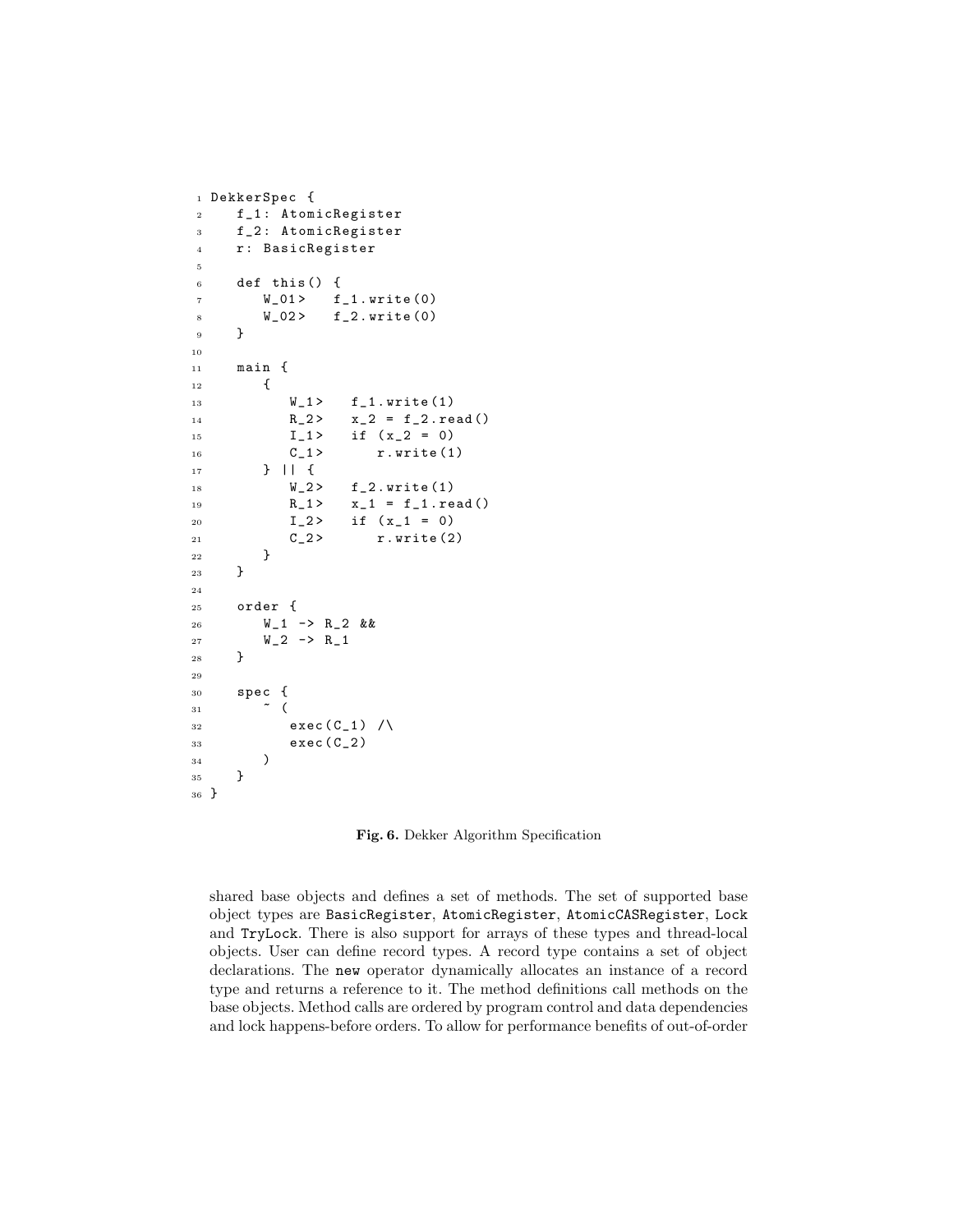|                         | $_1$ W_01> f_1.write(0)            |                                         | $\overline{1}$ |                                   |
|-------------------------|------------------------------------|-----------------------------------------|----------------|-----------------------------------|
|                         | 2 $W_0$ 02> f $_2$ . write $(0)_2$ |                                         | $\overline{2}$ |                                   |
| $\overline{\mathbf{3}}$ | 3                                  |                                         |                | $_3$ W_2> f_2.write $(1)$         |
| $\overline{4}$          | $\overline{4}$                     |                                         |                | $4 R_1 > x_1 = f_1 \text{. read}$ |
| $5\phantom{.0}$         | 5                                  |                                         |                | $5 L_2$ if $(x_1=0)$              |
| 6                       | 6                                  |                                         |                | $6 C_2$ r.write $(2)$             |
| $\overline{7}$          |                                    | $7 W_1 > f_1.$ write $(1)$              |                |                                   |
| $\mathbf{8}$            |                                    | $R_2 > x_2 = f_2.read(k)$               |                |                                   |
| $\overline{9}$          |                                    | $9 \text{ I}_1 > \text{ if } (x_2=1)$ 9 |                |                                   |
| 10 .                    |                                    | $_{10}$ C_1> r.write(1) $_{10}$ .       |                |                                   |
|                         |                                    |                                         |                |                                   |

Fig. 7. Bug Trace for Incorrect If Condition

execution, method calls that are unordered by the program are allowed to appear reordered in the histories of the program. The user can explicitly require specific orders in the order block. Note that these orders can be translated to fences for specific architectures. In order to represent complete specifications, there is no implicit program order in the language. The language enforces the discipline that the object types and the program order are explicitly declared.

In the main block, the user can write a concurrent program that calls the methods of the specified concurrent object. The main block is a sequence of blocks, one for each thread. Finally, the spec block specifies the correctness assertion. Every history of the concurrent program is expected to satisfy the correctness assertion. The correctness assertion can assert a partial correctness condition. In particular, it can be the negation of a bug pattern.

The set of histories of a specification are constrained by two set of constraints. Firstly, every history respects the guarantees of the base objects. For example, if a base object is an atomic register, then the sub-history for that register should be linearizable. Secondly, every history respects the control, data and program order dependencies. For example, if a method call is data-dependent on another method call, then the latter should precede the former in the history.

Figure 6 shows the specification of Dekker mutual exclusion algorithm in Samand. The two flags are declared as atomic registers. The optional this method specifies the initialization statements. This method is executed before the concurrent execution begins. This simple specification does not define any other method. The main block specifies the concurrent program. The order block specifies that each thread should set its own flag before reading the other thread's flag. Finally, the spec block specifies the correctness assertion i.e. the two critical sections should not both execute.

Running Samand checker on the specification of Dekker results in approval of the specification.

If the specification is not met, the Samand checker reports the trace that leads to violation of the specification in a graphical user interface. If the condition of the statement at line  $I_1$  is replaced with the incorrect condition  $(x_2 = 1)$ , Samand checker shows the interleaving depicted in Figure 7. If the declared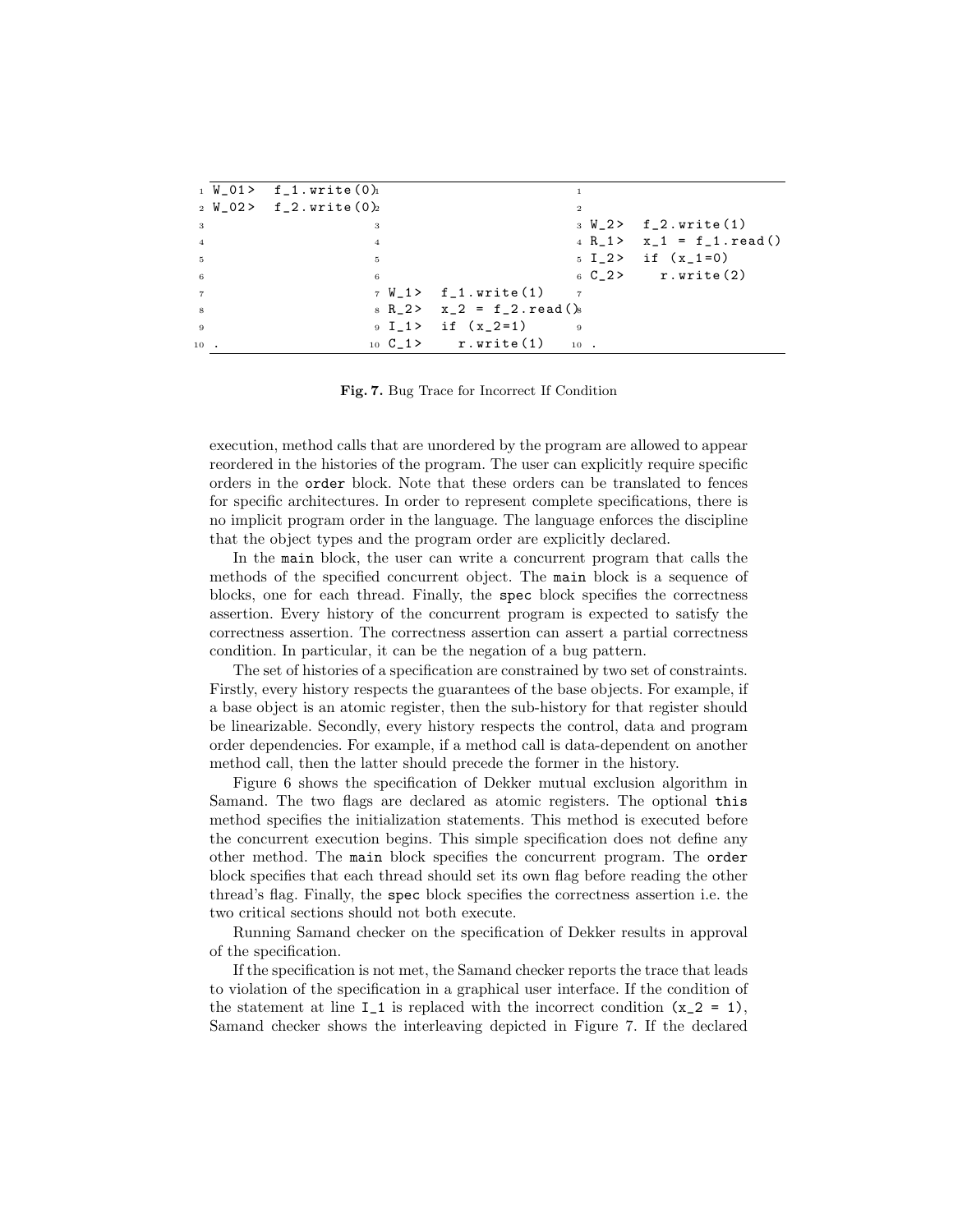|                 | $_1$ W_02> f_2.write $(0)_1$   |                                                   |                                                               |
|-----------------|--------------------------------|---------------------------------------------------|---------------------------------------------------------------|
|                 | 2 $W_0$ 01> f_1. write $(0)_2$ |                                                   |                                                               |
| $\mathbf{3}$    |                                | $R_2 > x_2 = f_2.read$ ()                         |                                                               |
| $\overline{4}$  |                                | $\frac{1}{4}$ I_1> if $(x_2=0)$<br>$\overline{4}$ |                                                               |
| $5\phantom{.0}$ | 5                              |                                                   | $5 W_2$ > f_2. write $(1)$                                    |
| $6\phantom{.}6$ | 6                              |                                                   | 6 R <sub>1</sub> $>$ x <sub>1</sub> = f <sub>1</sub> . read() |
| $\overline{7}$  |                                | $7 W_1 > f_1.$ write $(1)$<br>$\overline{7}$      |                                                               |
| 8               | 8                              |                                                   | $s I_2$ if $(x_1=0)$                                          |
| -9              | 9                              |                                                   | $\text{g C}_2$ r. write (2)                                   |
| 10 .            | 10 $C_1$ >                     | $r.$ write (1) $_{10}$ .                          |                                                               |

Fig. 8. Bug Trace for Removed Program Order

|                | $_1$ W_02> $f_2$ .write(0) $_1$  |                                              |                                                     |
|----------------|----------------------------------|----------------------------------------------|-----------------------------------------------------|
|                | $_2$ W_01> $f_1.$ write (0) $_2$ | $\overline{2}$                               |                                                     |
| 3              |                                  | $3 \text{ W}_1$ > f_1. write $(1)$ $3$       |                                                     |
| $\overline{4}$ |                                  | $R_2 > x_2 = f_2 \text{. read } (A)$         |                                                     |
| 5              | 5                                |                                              | $5 W_2$ $\rightarrow$ $f_2 W_1$ $\rightarrow$ $(1)$ |
| 6              | 6                                |                                              | 6 R_1> $x_1 = f_1 \text{. read}$ ()                 |
| $\overline{7}$ |                                  | $7 I_1 > if (x_2=0)$<br>$\overline{7}$       |                                                     |
| 8.             |                                  | $s \, C_1$ > $r \cdot \text{write}(1)$<br>8. |                                                     |

Fig. 9. Dekker Random Execution

order W\_1 -> R\_2 is removed, Samand checker shows the interleaving depicted in Figure 8.

Samand checker is not only a checking tool but can also be viewed as an execution tool. The false literal is an assertion that any execution violates. Therefore, declaring false as the specification assertion results in a random execution. Updating the spec block of the dekker specification as follows shows an execution instance such as the execution depicted in Figure 9. In this execution only one of the critical sections C\_1 is executed.

spec { false }

### E.3 Language

The set of currently supported object types are basic registers BasicRegister, atomic registers AtomicRegister, atomic cas registers AtomicCASRegister, locks Lock and try-locks TryLock. As defined in the base objects section, atomic registers, atomic cas registers, locks and try-locks are linearizable objects and basic registers behave as registers only if they are not accessed concurrently.

A base object called r of type BasicRegister is declared as follows: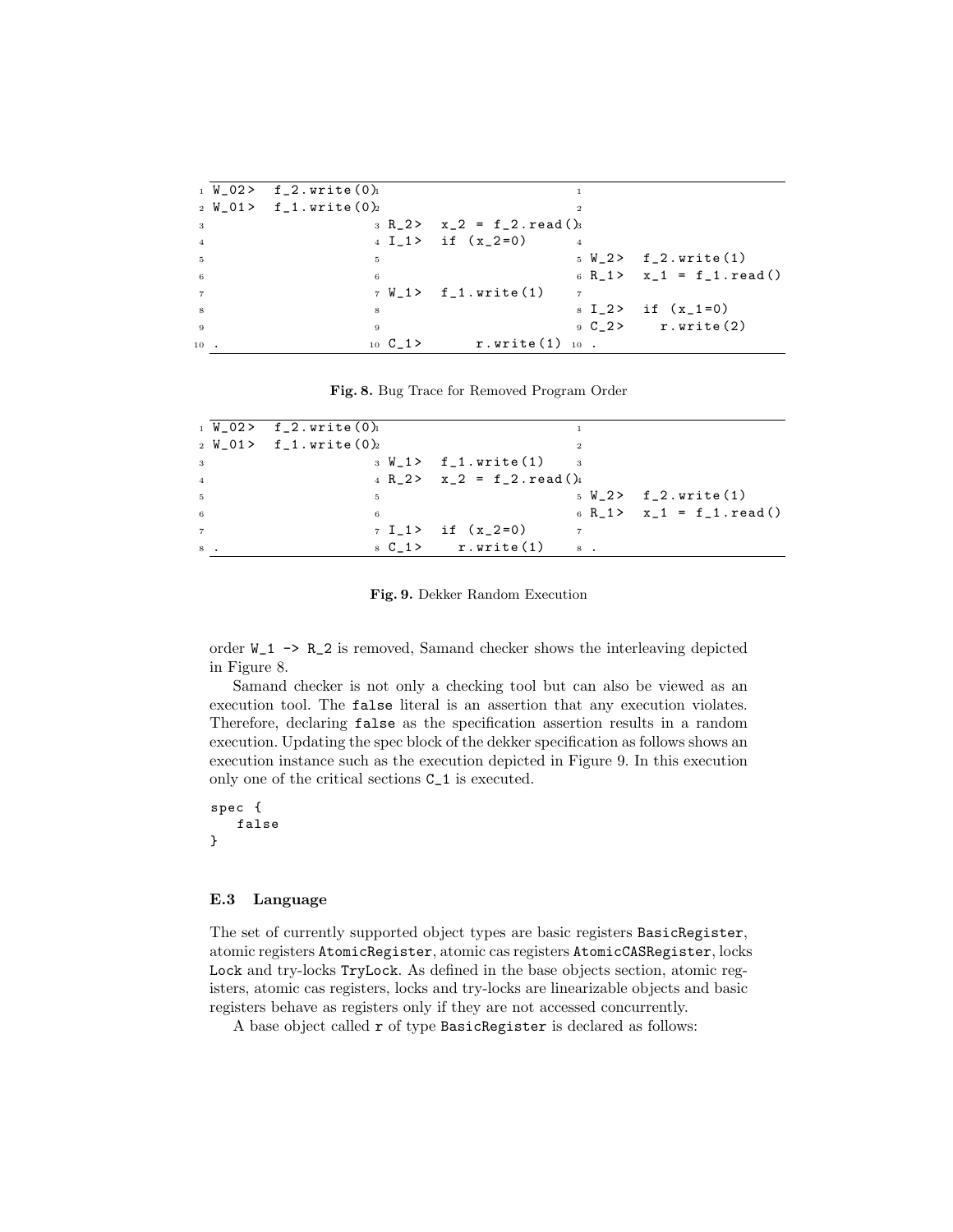#### r : BasicRegister

There is also support for arrays. The following declaration declares an array of try-locks objects of size 10.

```
tryLocks : TryLock [10]
```
The 7th element of the array can be accessed by tryLocks[6]. There is also support for thread-local objects. A thread-local basic register can be declared as

```
reg : TLocal BasicRegister
```
Thread-local objects are arrays in nature. The thread identifier is implicitly passed for accesses to thread-local variables, and hence thread-local variables are conveniently accessed as normal objects. It is also possible to declare threadlocal arrays. User-defined record types are also supported. For example, a Node type can be defined as follows:

```
Node {
   lock : Lock
   value : BasicRegister
   next : BasicRegister
}
```
A specification can declare methods. For instance, the following lines show the declaration of a transfer method.

```
def transfer(a) {
  L> lock.lock()
  R1 > v1 = b1.read()R2 > v2 = b2.read()C1 > v3 = v1 - aC2 > v4 = v2 + aW1 > 1. write (v3)W2 >  b2. write (v4)U> lock.unlock()
  F> return
}
```
Each method declaration has an implicit parameter for the calling thread identifier. The variable name t is reserved for this parameter and should not be used to name any other variable. The argument for this parameter is automatically passed at the call site. A statement is either a method call, a record creation, an if statement, a return statement or a math statement. The following statement allocates memory for an object of record type Node and returns a reference to it that is assigned to ref.

 $ref = new Node()$ 

The following statement calls the method method on the base object object with the argument arg and assigns the return value to ret.

ret = object . method ( arg )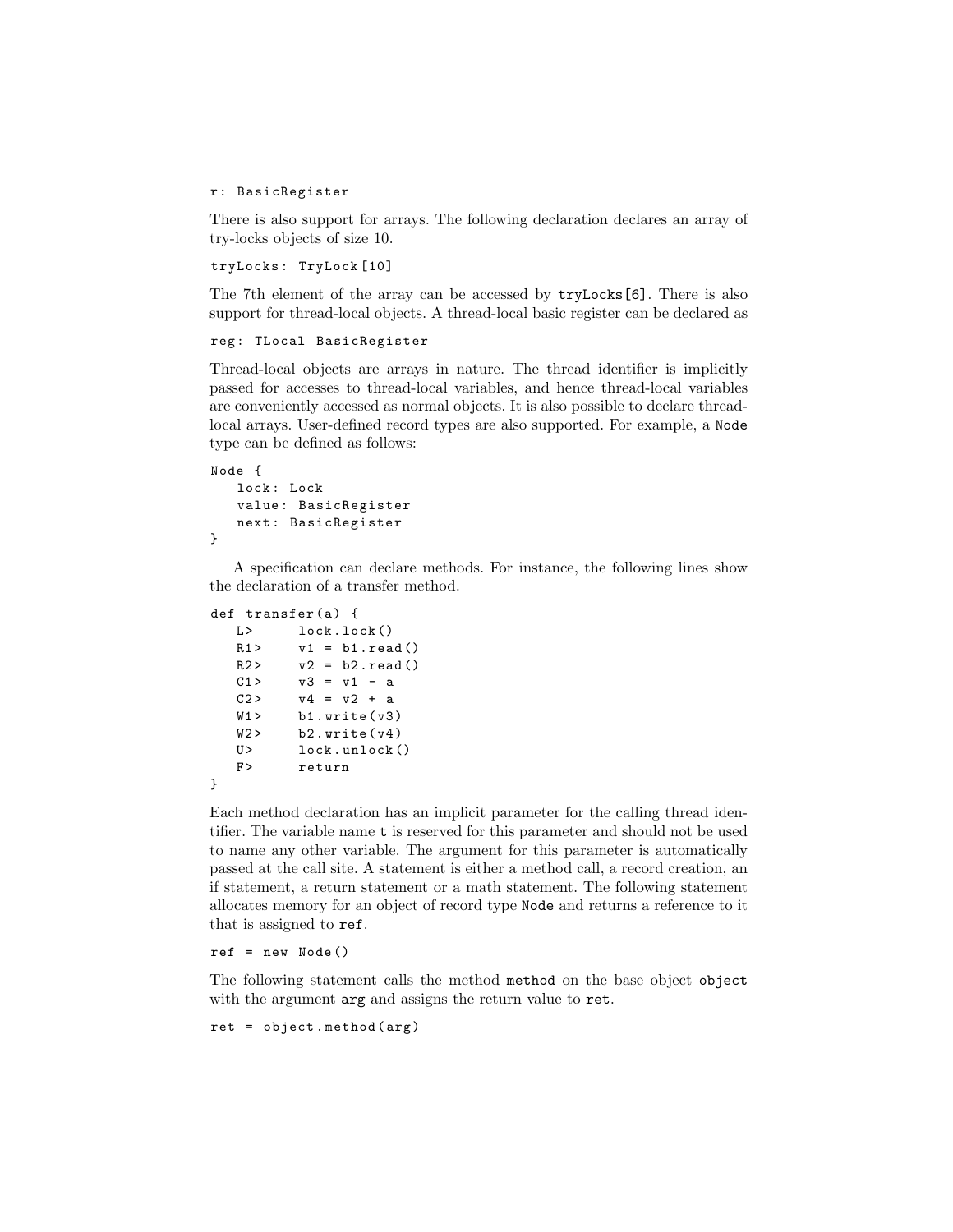If no receiver object is specified for a method call, the receiver is the current object. The following statement calls the method method on the field object of the record referenced by ref with the argument arg and assigns the return value to ret.

### ret = ref . object . method ( arg )

The supported math statements are of the form  $x3 = x1 + x2$  or  $x3 = x1$ x2.

The main block specifies the concurrent program. The thread blocks are separated by ||.

Data and control dependencies order method call. Correctness of the specified algorithm may be dependent on a specific order of method calls that are not ordered by data and control dependencies. The user can declare the required order of method calls in the order block. The program order of a specification is the transitive closure of data and control dependencies, the declared orders and the following conventional orders for locks and this method calls.

Locks (and try-locks) as the foundation of mainstream language memory models have ordering implications (in addition to the linearizability property). Every statement after a lock method (or a successful try-lock method) is ordered after it and every statement before an unlock method is ordered before it. Method calls on this object have ordering implications as well. A function call whose side effects are not clear is even stronger than a compiler barrier. This excludes inline functions and functions known to be pure. We consider full ordering for method calls on this object. The statements before and after method calls on this object (and their enclosing statements) are ordered respectively before and after the call. In addition, the statements of this and ~this methods are ordered respectively before and after all the statements of the concurrent program (the main block).

Finally, the spec block specifies the assertion that every history of the specification should satisfy. Note that the correctness assertion can assert complete or partial correctness of the specification such as the negation of a bug pattern. The assertion language supports conjunction  $\land$ , disjunction  $\land$ , negation  $\check{\,}$  of assertions. Currently, atomic assertions can be that a specific method call is executed

exec (M)

a method call is executed before another method call

M1 \ prec M2

an equality for variables and values

 $x1 = 2$  $x1 = x2$ 

and true and false literals.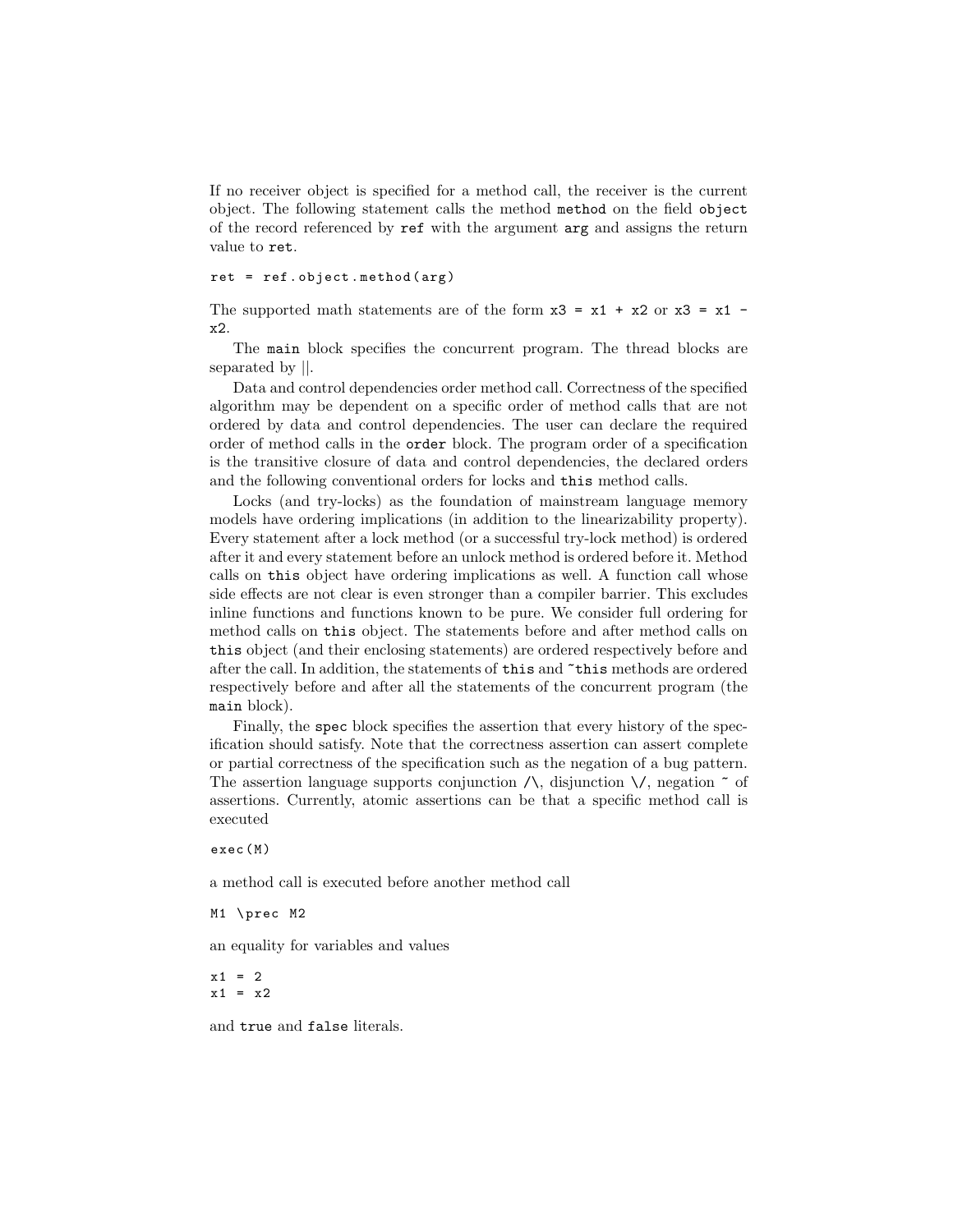#### E.4 Implementation

The specification is analyzed and a skeleton execution graph is built. The constraints are generated from the specification. The constraints are fed to the SMT solver. If it finds a model for the constraints, the model represents the violating execution. The execution order is extracted from the model and added to the execution graph. A topological sort of the graph is computed and the resulting trace is rendered to the user. We describe this process in more detail in the following paragraphs.

We analyze the specification and extract the following information that is later consulted during building the execution graph. We compute the control and data dependencies of the specification. Then, we compute the complete set of dependencies in the specification as the transitive closure of the control and data dependencies, the declared program orders and also the orders imposed by locks and this method calls. Each statement of the specification is in the scope of (a possibly empty) sequence of if and else conditions. For each statement, we call the conjunct of these conditions the execution condition of the statement. We compute the execution condition of every base object method call and return statement. For a method definition  $n$  and for a method call or return statement l, let  $preReturns_n(l)$  be the set of return statements before l in n. We compute  $preReturns<sub>n</sub>(l)$  for each method definition n and each method call or return statement *l* in *n*.

The execution graph is an inlined representation of the concurrent program. Edges between statements of the graph represent execution order. Each method call on a linearizable object and also each return statement is represented as a node in the graph. Each method call on a basic object is represented as two invocation and response nodes in the graph. There is a node for every if and also every else statement and there is an edge from them to any statement in their scope. There are invocation and response nodes for each method call on this object. We call the nodes corresponding to the statements of a method call on this object the body nodes. The body nodes are inlined between the invocation and response events of the call in the graph. There is an edge from the invocation node to every body node and from every body node to the response node. We use the dependencies between the statements of the specification that we computed before to add dependencies between the nodes of the execution graph. If the statements of two nodes are dependent, an edge is added between the nodes in the execution graph. An edge is added from every node of the this method to every node of the concurrent program and from every node of the concurrent program to every node of the ~this method. Also, using the execution conditions for statements that we computed before, we compute the execution conditions for nodes.

We next generate constraints. We assert the properties of each node in the graph. For example for a method call, we assert the receiver object, the name of the method, the arguments and the return variable. We also assert that a node is executed if and only if its execution condition (computed above) is valid and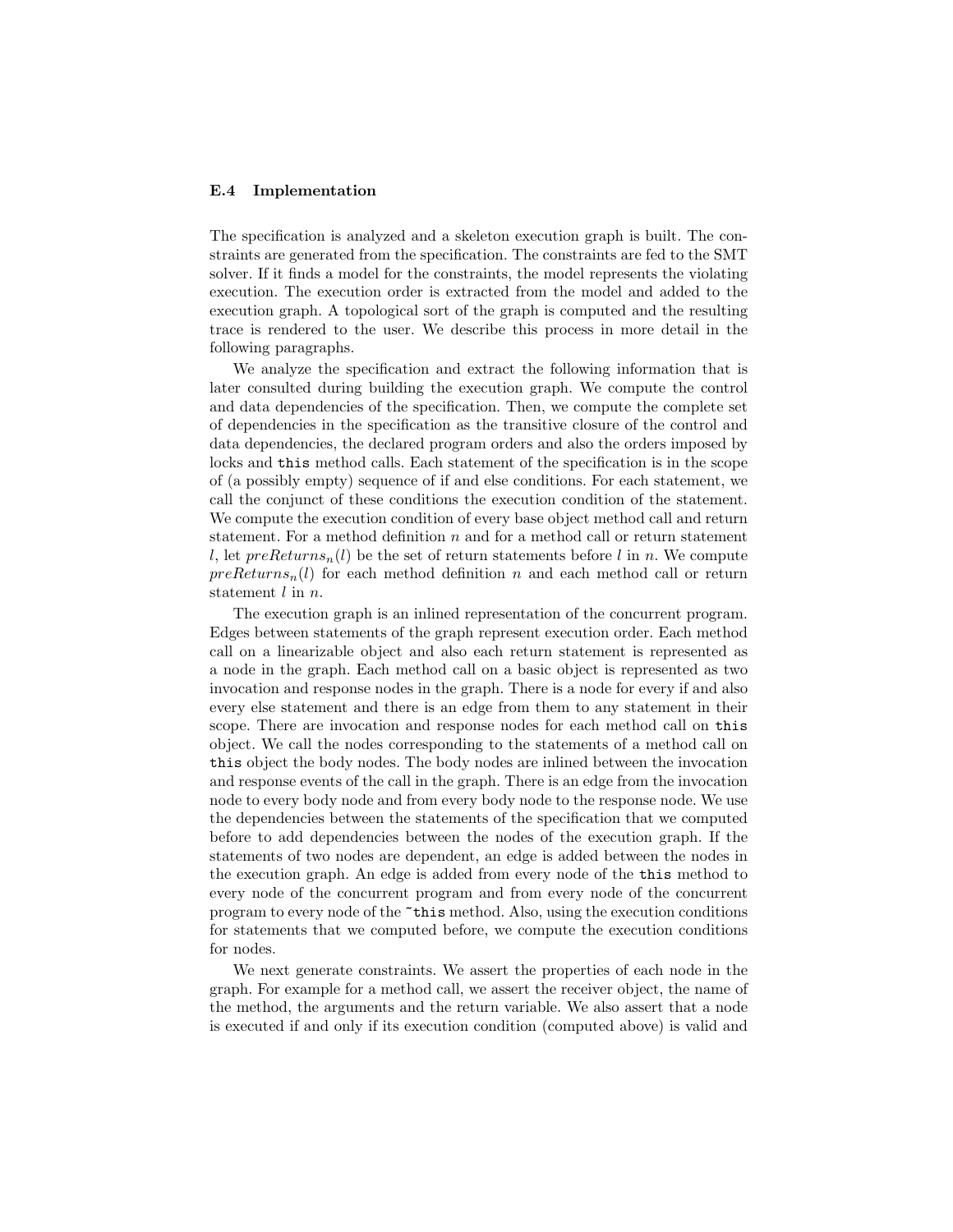none of its pre-returns are executed. We also assert the edges of the graph as the program order.

We represent the following properties of the execution order as constraints. The execution order is a total order (transitive, asymmetric and total) on the set of executed nodes. If there is an edge from a node to another and both are executed, then the former is executed before the latter.

The following constraints are asserted for method calls on this object. The parameter variables and arguments are equal. If the response event is executed, one (and only one) of the return nodes are executed and the returned variable is equal to the argument of the return statement. If a return node is executed, the response event is executed and the returned value is equal to the argument of the return statement.

The safety of each base object is known according to its declared type. We represent the safety properties of the base objects as constraints. Locks, trylocks atomic registers and atomic cas registers are linearizable objects. For each linearizable object, the linearization order is the subset of the execution order on the set of executed labels on the object.

Consider an atomic register. The write method call that is linearized last in the set of *write* method calls that are linearized before a read method call  $R$  is called the writer method call for R. The return value of each read method call is equal to the argument of its writer method call. Consider an atomic cas register. A successful write is either a write method call or a successful cas method call. The *written value* of a successful write is its first argument if it is a *write* method call or is its second argument if it is a cas method call. For a method call  $m$ , the successful write method call that is linearized last in the set of successful write method calls that are linearized before m is called the writer method call for m. The return value of each read method call is equal to the written value of its writer method call. A cas method succeeds if and only if its first argument is equal to the written value of its writer method call. A basic register behaves similar to an atomic register only if there are no concurrent method calls on it that is for every pair of method calls on it, the response event of one is before the invocation event the other one.

Consider a lock object. The last method call linearized before a lock method call is an unlock method call. Similarly, the last method call linearized before an unlock method call is a lock method call. Consider a try-lock object. We call a lock method call or successful  $tryLock$  method call, a *successful lock* method call. We call a *lock* method call, successful *tryLock* method call or *unlock* method call, a mutating method call. We call a failed tryLock or read method call, an accessor method call. The last mutating method call linearized before a successful lock method call is an unlock method call. Similarly, the last mutating method call linearized before an unlock method call is a successful lock method all. A tryLock succeeds if the last mutating method before it in the linearization order is an unlock. It fails otherwise (if the last mutating method before it in the linearization order is a successful lock). The rules for the read method call are similar to the rules for tryLock method call.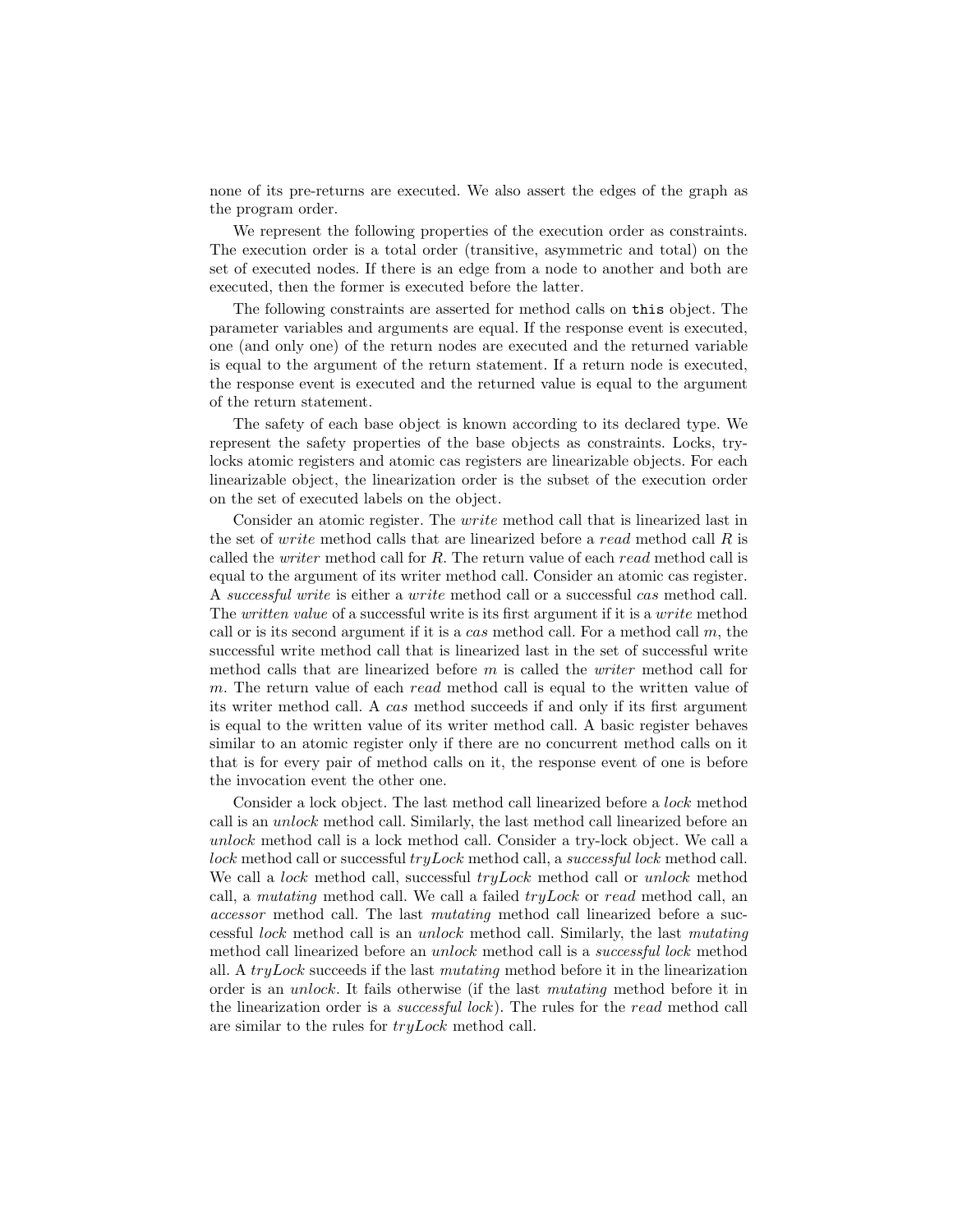The negation of the specification assertion is translated to a constraint. All these constraints are fed to the constraint solver. If a model is found, it represents the set of executed method calls and their execution order. This information is extracted from the model and added to the execution graph. Execution order specifies the order of method calls that were not ordered by the program order. The resulting graph is topologically sorted and the resulting trace is shown to the user in a graphical user interface.

### E.5 TM Algorithms in Samand

Note that we have restated the algorithms for the number of threads and locations that are needed for the testing program. Also the foreach loops and procedure callas are inlined. The set and map objects are implemented by registers.

The specification is DSTM is as follows:

```
Loc {
   writer : AtomicRegister
   oldValue : AtomicRegister
   newValue : AtomicRegister
   // These could be basic registers .
   // The bug exists even with these stronger registers .
}
DSTM {
   state: AtomicCASRegister [4] // To store thread
       identifiers
   // Let state [3] be the state of the init trans
   start: AtomicCASRegister [2] // To store Reference to Loc
   rset : TLocal AtomicRegister [2]
   // This could be a basic register array .
   // The bug exists even with these stronger registers .
   def this () {
      // init state and start
      I01 > state [1]. write (\R)I02 > state [2]. write (\n\ \setminus R)103 > state [3]. write (\C)104 > 10c1 = new Loc()I05 > loc1 . writer . write (3)
      I06 > loc1 . newValue . write (0)
      I07> start [0]. write (loc1)
      108 > 10c2 = new Loc()I09> loc2.writer.write(3)
      I10> loc2.newValue.write(0)
      I11> start [1]. write (loc2)
   }
```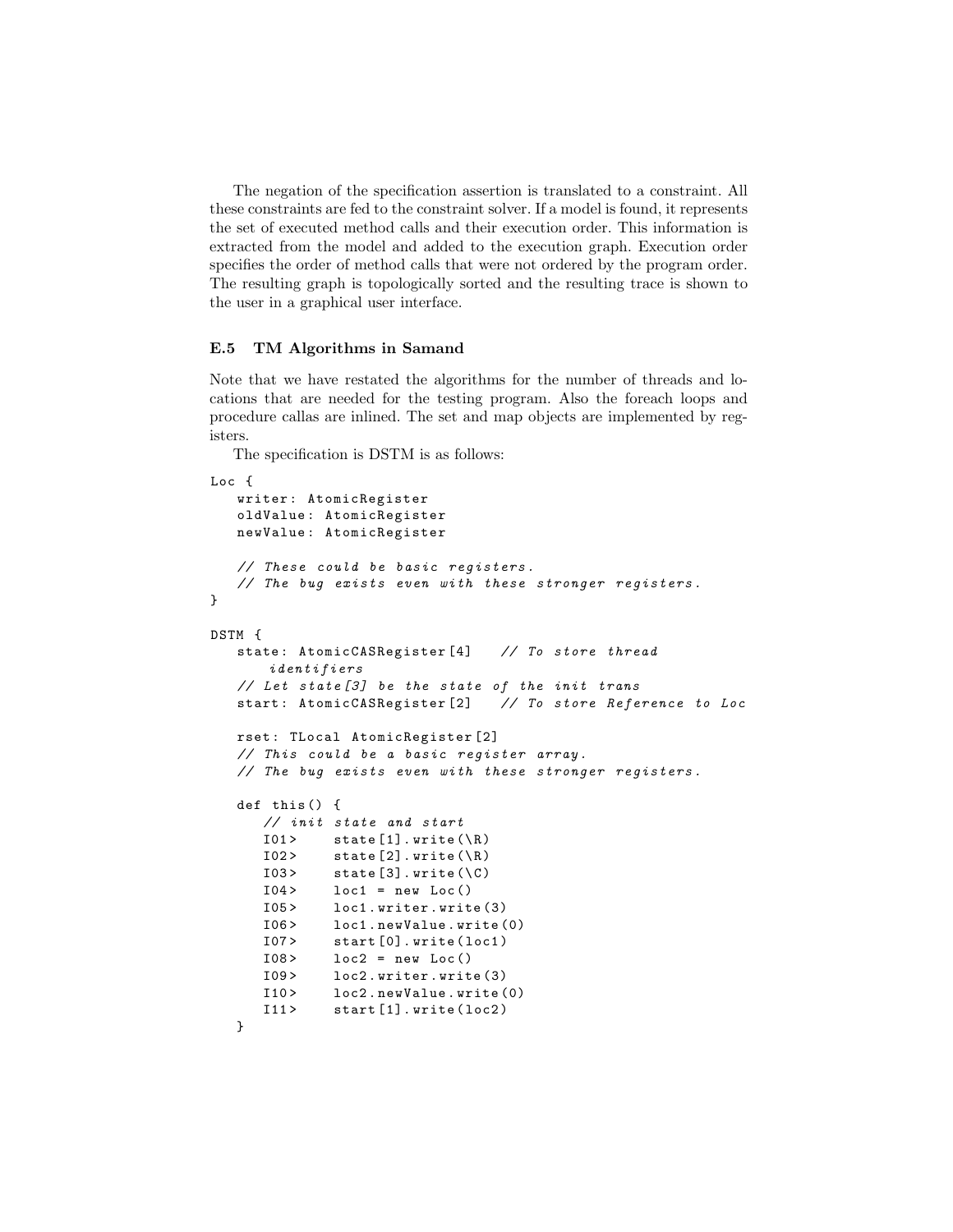```
def read(i) {
  R0 > s = state [t]. read ()
  R1> if (s = \ A)R2 > return \AR3 start = start [i]. read ()
  // --------------
  // Stable value
  R4 > tp = start.writer.read()
  R5 sp = state [tp]. read ()
  R6> if (tp != t & & sp = \R)<br>R7> state[tp].cas(\R, \A
           state [tp]. cas (\R, \ A)R8 > if (sp = \setminus A)R9 > v = start. oldValue.read()else
  R10 > v = start.newValue.read()// --------------
  R11> if (tp := t)R12 rset [i]. write (v)// --------------
  // Validate
  R13 rv0 = rset [0].read()R14> if (rv0 != \bot) {
  R15 s0 = start [0]. read ()
  R16 > wt0 = s0. writer. read ()
  R17 > st0 = state [wt0].read ()
  R18> if (st0 = \{C\})R19 > vp0 = s0. newValue. read()else
  R20 > vp0 = s0. oldValue.read ()
  R21> if (rv0 != vp0)R22 > return \A
  R23 cts0 = state[t].read()R24> if (cts0 != \n)R25> return \A
         }
  R26 > rv1 = rset [1].read()R27> if (rv1 != \bot bot) {
  R28 > s1 = start[1].read()R29 > wt1 = s1.writer.read()
  R30 > st1 = state [wt1] . read()R31> if (st1 = \C)R32 > vp1 = s1.newValue.read ()
            else
  R33 > vp1 = s1. oldValue.read ()
  R34 > if (rv1 != vp1)R35 > r return \Lambda<br>R36 > cts1 = statects1 = state[t].read()R37> if (cts1 != \nR)R38> return \A
```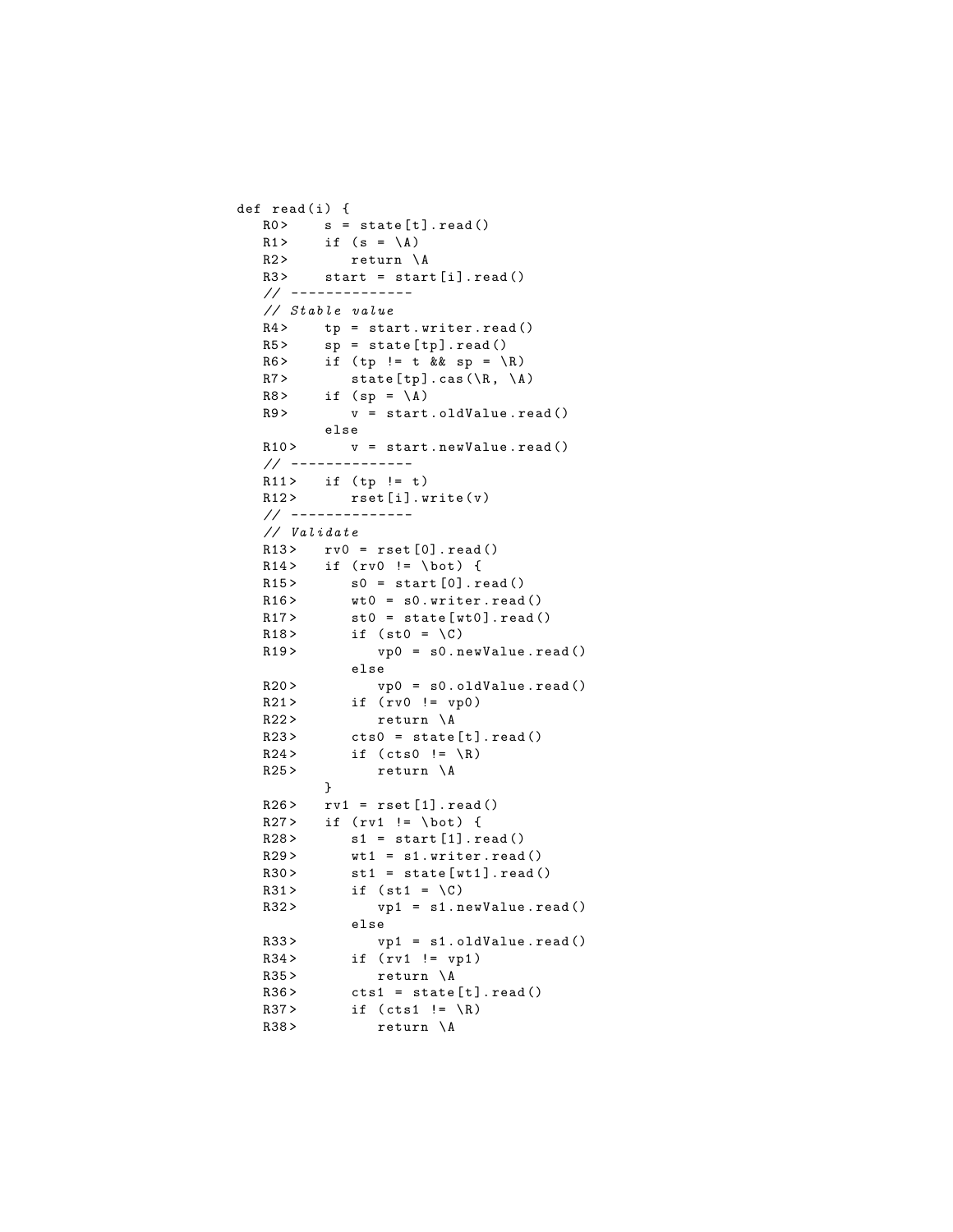```
}
   // --------------
   R39> return v
}
def write(i, v) {
   W0 > s = state [t]. read ()
   W1 > if (s = \A)
   W2> return \A
   W3 start = start [i]. read ()
   W4 > wt = start.writer.read()<br>W5 > if (wt = t) {
         if (wt = t) {
   W6 > start.newValue.write (v)W7> return \ Ok
          }
   // --------------
   // Stable value
   W8> tp = start.writer.read()
   W9 sp = state [tp]. read ()
   W10> if (tp := t \&& sp = \R)W11 > state [tp].cas (\R, \A)
   W12 if (sp = \A)
   W13> vp = start.oldValue.read()
          else
   W14> vp = start.newValue.read()
   // --------------
   W15 startp = new Loc()
   W16> startp.writer.write(t)
   W17> startp.oldValue.write(vp)
   W18 > startp.newValue.write (v)W19 b = start [i]. cas (start, startp)
   W20 > if (b = 1)W21> return \ Ok
         else
   W22> return \A
}
def commit () {
   C01 > rv0 = rset[0].read()<br>C02 > if (rv0 != \bot) {if (rv0 != \bot) {
   C03 > S0 = start[0].read()C04 > wt0 = s0.writer.read()<br>C05 > st0 = state[wt0].read(
             sto = state [wt0] . read()C06 > if (st0 = \C)
   C07 > vp0 = s0.newValue.read()else
   C08 > vp0 = s0. oldValue. read ()<br>C09 > if (rv0 != vp0)if (rv0 != vp0)C10 > return \A
   C11 > cts0 = state[t].read()
```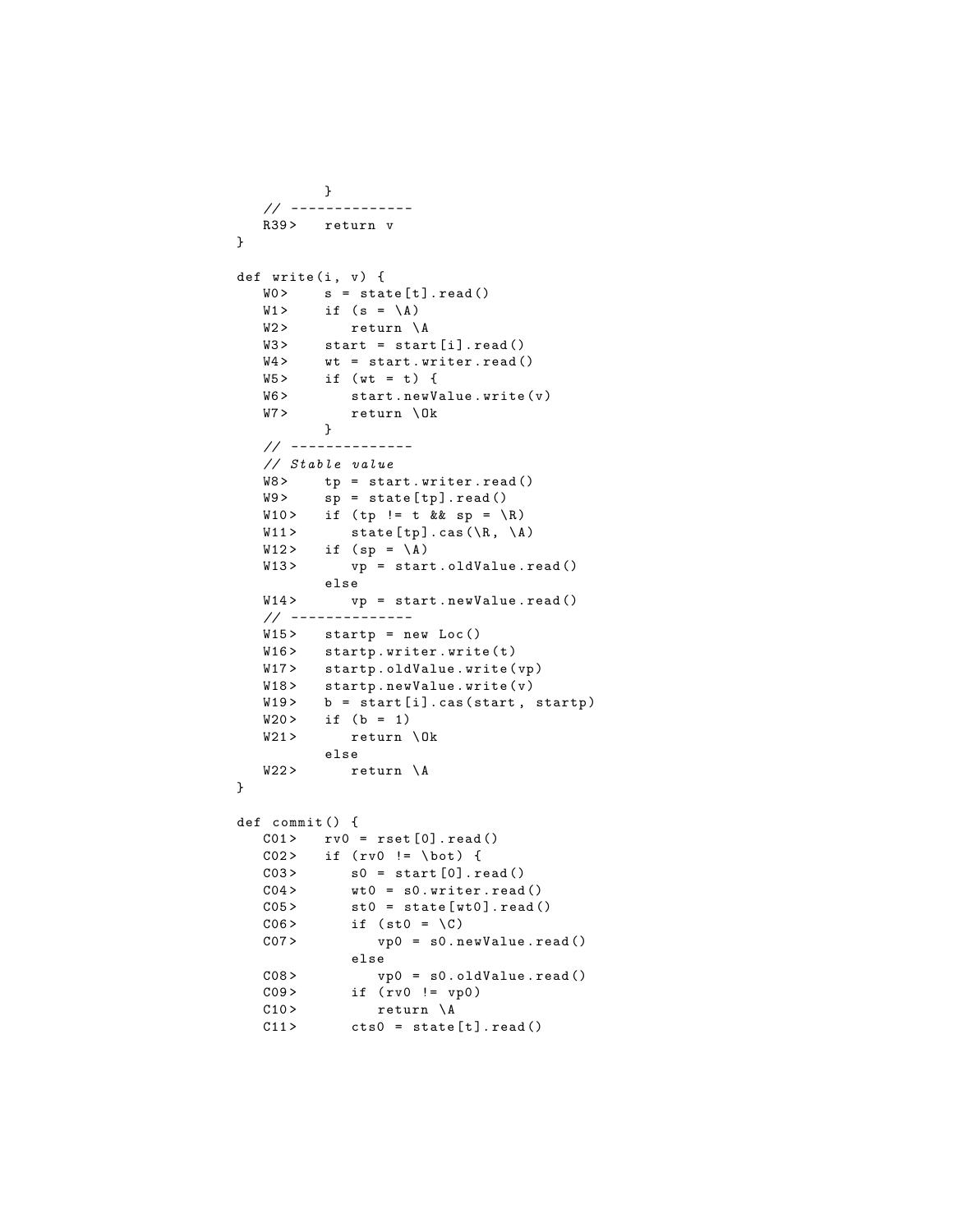```
C12> if (cts0 |= \n\hline\nRC13 > return \Lambda}
   C14 > rv1 = rset [1].read()C15> if (rv1 != \bot) {
   C16 s1 = start [1]. read ()
   C17 > wt1 = s1.writer.read()
   C18 > st1 = state [wt1]. read ()
   C19> if (st1 = \C)C20 > vp1 = s1.newValue.read()else
   C21 > vp1 = s1. oldValue.read()<br>C22 > if (rv1 != vp1)if (rv1 != vp1)C23 > return \LambdaC24 C1 = state[t].read()C25> if (\text{cts1 } != \ R)C26 > r eturn \Lambda}
   C27> b = state [t]. cas (\R, \setminus C)C28 > if (b = 1)C29 return \setminus Celse
  C30> return \A
}
main {
  {
      S11 > rset [0]. write (\bot)
      S12 rset [1]. write (\bot)
     L11 > v10 = read(0)L12 > v11 = read(1)L13 > write (0, 7)L14 > c1 = commit()} || {
     S21 > rset [0]. write (\bot)
      S22  rset [1]. write (\bot)
     L21> v20 = read(0)<br>L22> v21 = read(1)v21 = \text{read}(1)L23> write (1, 7)
     L24 > c2 = commit()}
}
order {
  R3 -> R15 &&
  R3 -> R28 &&
  W16 -> W19 &&
  W17 -> W19 &&
```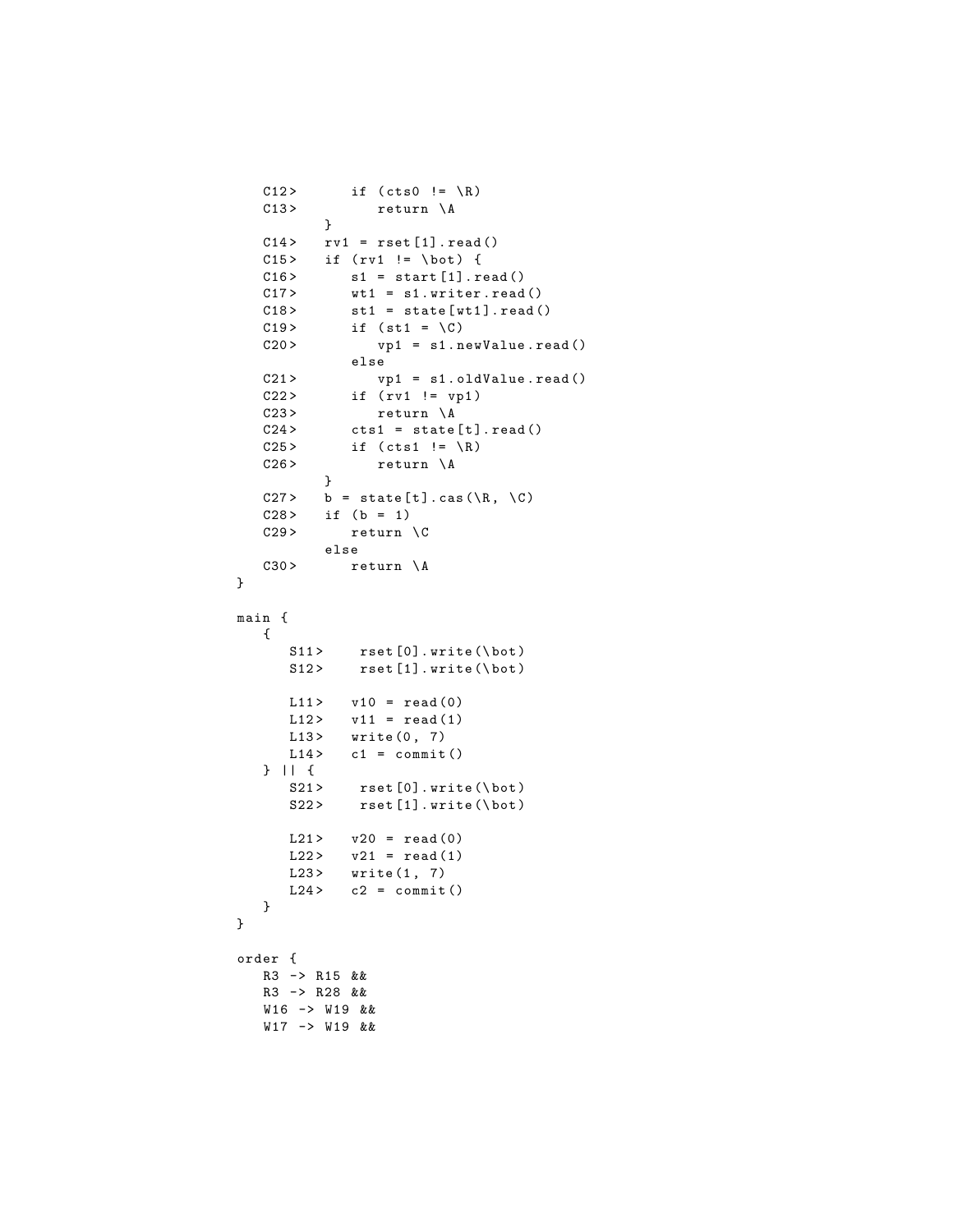```
W18 -> W19 &&
      CO2 \rightarrow CO27 & &
      C15 -> C27}
   spec {
       ~(
          L11_Ret \ prec L22_Inv /\
          L21_Ret \ prec L12_Inv /\
          L12_Ret \ prec L23_Inv /\
          L22_Ret \ prec L13_Inv /\
          L13_Ret \ prec L24_Inv /\
          L23_Ret \ prec L14_Inv /\
          v10 = 0 / \sqrt{2}v11 = 0 / \sqrt{2}v20 = 0 / \sqrt{25}v21 = 0 / \sqrt{2}c1 = \setminusC /\setminusc2 = \sqrt{c})
   }
}
  The specification of McRT is as follows:
McRT {
   r : AtomicRegister [2]
   ver: AtomicRegister [2]
   lock : TryLock [2]
   rset : TLocal AtomicRegister [2]
   uset: TLocal AtomicRegister [2]
   // These regs could be basic register arrays
   def this () {
      L01> lock [0].unlock ()<br>L02> lock [1].unlock ()
               lock[1].unk()L03 r[0] . write (0)L04 r[1]. write (0)L05> ver [0]. write (0)
      L06 > ver [1]. write (0)}
   def read(i) { }R0 > u = uset [i]. read ()
      R1> if (u = \bot) {
      R2 ve = ver [i]. read ()
```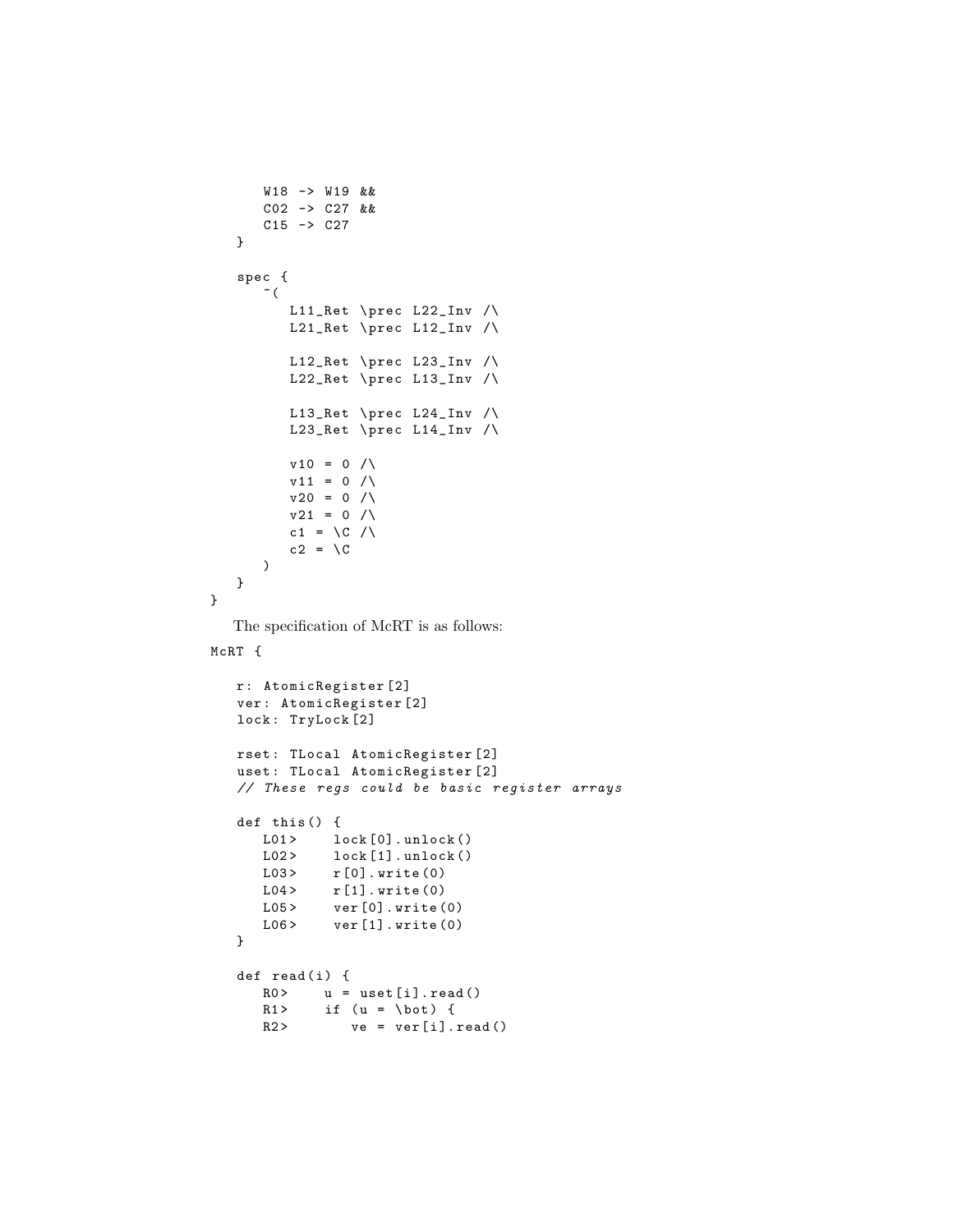```
R3 > 1 = \text{lock}[i].\text{read}()R4> if (1 = 1) {
  R5 > ov0 = uset [0].read()R6 > if (ov0 != \bot) {
  R7 > r[0]. write (\text{ov}(0))
  R8> lock [1].unlock ()
              }
  R9 > 001 = 001 over [1]. read ()
  R10> if (ov1 != \bot) {
  R11 > r [1] . write (ov1)R12> lock [1].unlock ()
              }
  R13> return \A
           }
  R14 > r = rset[i].read()R15> if (r = \text{bot})R16> rset [i]. write (ve)
         }
  R17 > v = r[i].read()R18> return v
}
def write(i, v) {
  W0 > u = uset[i].read()W1> if (u = \bot) {
  W2 > 1 = \text{lock} [i].tryLock()<br>W3 > 1f (1 = 0) {if (1 = 0) {
  W4 > ov0 = uset[0].read()W5 if ( ov0 ! = \bot) {
  W6 r[0]. write (ov0)
  W7> lock [0].unlock ()
              }
  W8 > 0V1 = used [1].read()W9 > if ( ov1 != \bot) {
  W10 > r [1] . write (ov1)W11> lock [1].unlock ()
              }
  W12 > return \A
           }
  W13 ov = r[i]. read ()
  W14 > uset [i]. write (ov)
         }
  W15 r[i] . write(v)W16> return \ Ok
}
def commit () {<br>CO> ove0
      ove0 = rset[0].read()C1 > if (ove0 != \bot) {
  C2 > 10 = \text{lock} [0]. \text{read}()
```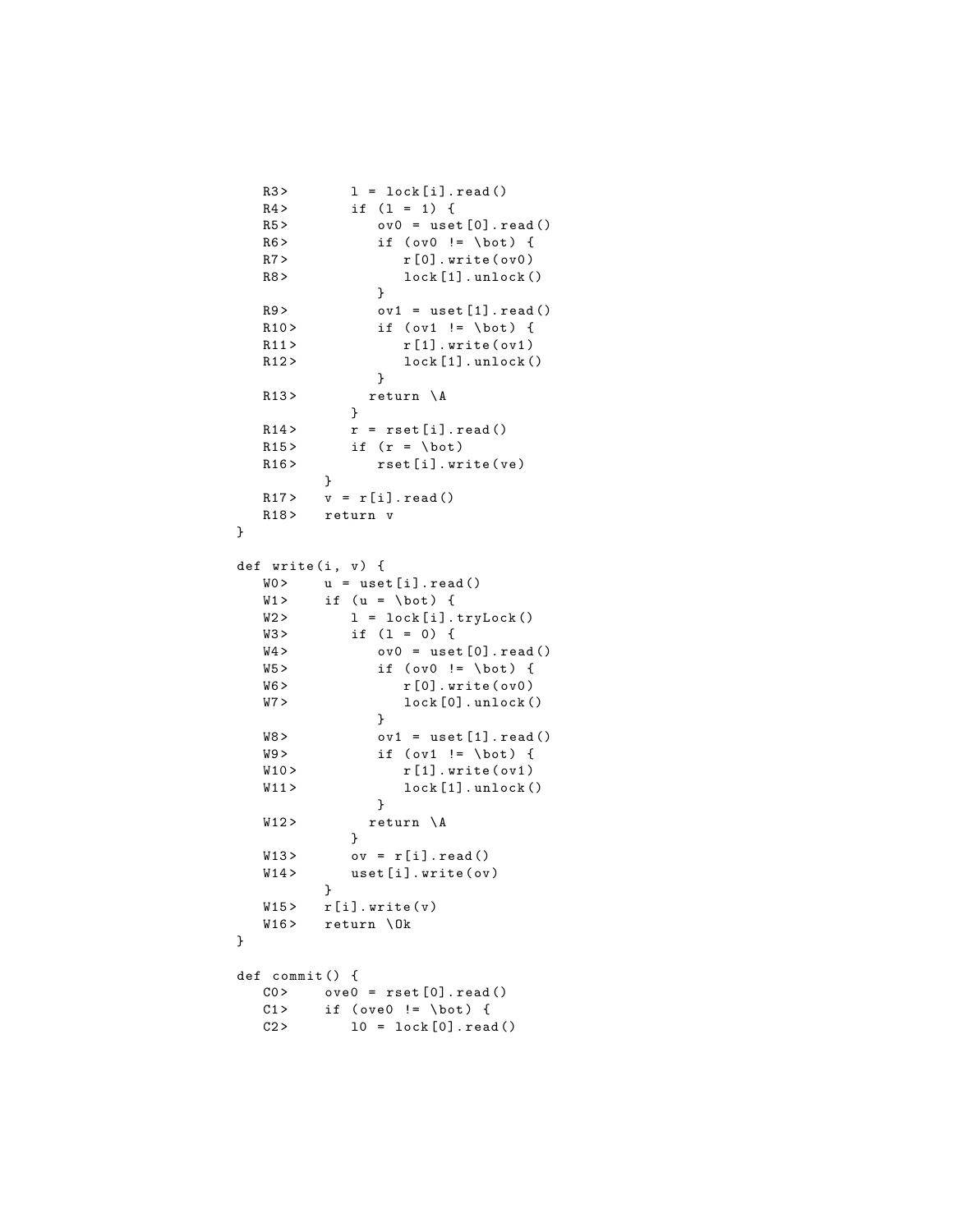```
C3 > ve0 = ver[0].read()C4> if ((10 = 1) || (ve0 != ove0)) {
C5 > ov10 = uset [0].read()C6 > if (ov10 != \bot) {
C7 > r [0]. write ( ov10 )
C8> lock [0].unlock ()
           }
C9 > OV11 = uset [1].read()C10 > if ( ov11 != \bot) {
C11 > r [1] . write (ov11)C12> lock [1].unlock ()
           }
C13 \rightarrow Tetturn \ \A}
      }
C14 > ove1 = rset[1].read()C15> if (ove1 != \bot) {
C16 > 11 = \text{lock} [1]. \text{read}()C17 ve1 = ver [1]. read ()
C18> if ((11 = 1) || (vel != over1))C19 > ov20 = uset [0].read()C20 > if (ov20 != \bot) {
C21 > r [0] . write (ov20)C22> lock [0].unlock ()
           }
C23 > ov21 = uset [1].read()C24> if (ov21 != \bot) {
C25 r [1] . write (ov21)C26> lock [1].unlock ()
           }
C27> return \A
        }
      }
C28 > u0 = uset [0].read()C29> if (u0 != \bot) {
C30 > v0 = ver[0].read()C31 > vp0 = v0 + 1C32> ver [0]. write (vp0)
C33> lock [0].unlock ()
      }
C34 > u1 = uset [1].read()C35> if (u1 != \bot) {
C36 > v1 = ver[1].read()C37 > vp1 = v1 + 1C38 > ver [1]. write (vp1)<br>C39 > lock [1]. unlock ()
        lock[1].unk()}
C40 return \C
```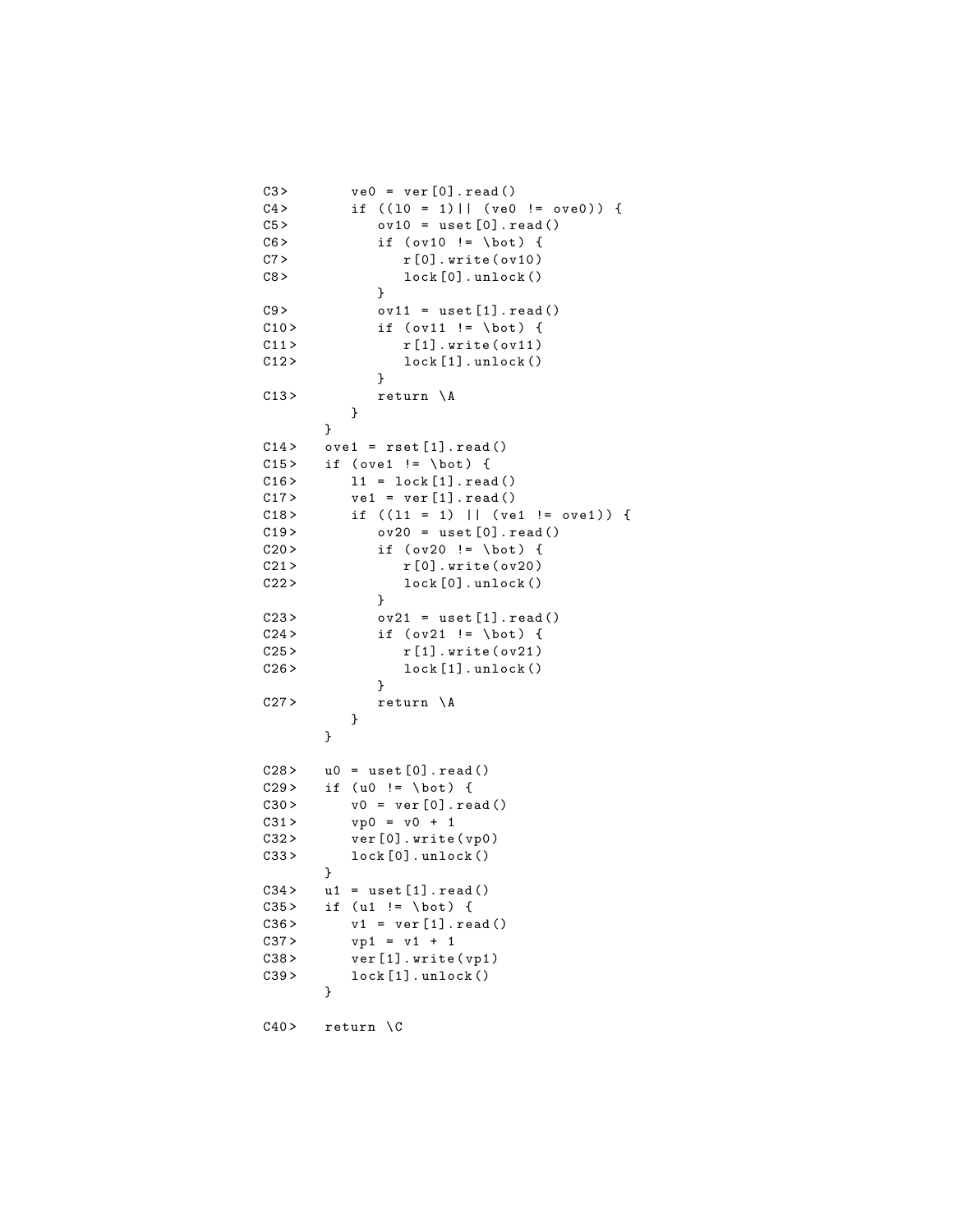```
}
main {
    {
        I11 > rset [0]. write (\text{bot})I12 rset [1] . write (\text{bot})I13 > uset [0]. write (\text{bot})I14 > uset [1]. write (\bot)
        L11 > r1 = read(1)L12> write(0, 7)<br>L13> c1 = commit
                 c1 = commit ()
    } || {
        I21> rset [0]. write (\bot)<br>I22> rset [1]. write (\bot)
                  rset [1] . write (\text{bot})I23 > uset [0]. write (\text{bot})I24 > uset [1]. write (\text{bot})L21 > write (1, 7)L22> r2 = read(0)<br>L23> c2 = commit(c2 = commit ()
    }
}
order {
    R2 -> R3 &&
    R3 -> R17 &&
    C2 -> C3 &&
    C16 -> C17}
spec {
    \tilde{\phantom{a}} (
         r1 = 7 /\
         r2 = 7 /\
        c1 = \lambda /\lambdac2 = \Lambda)
}
```
}